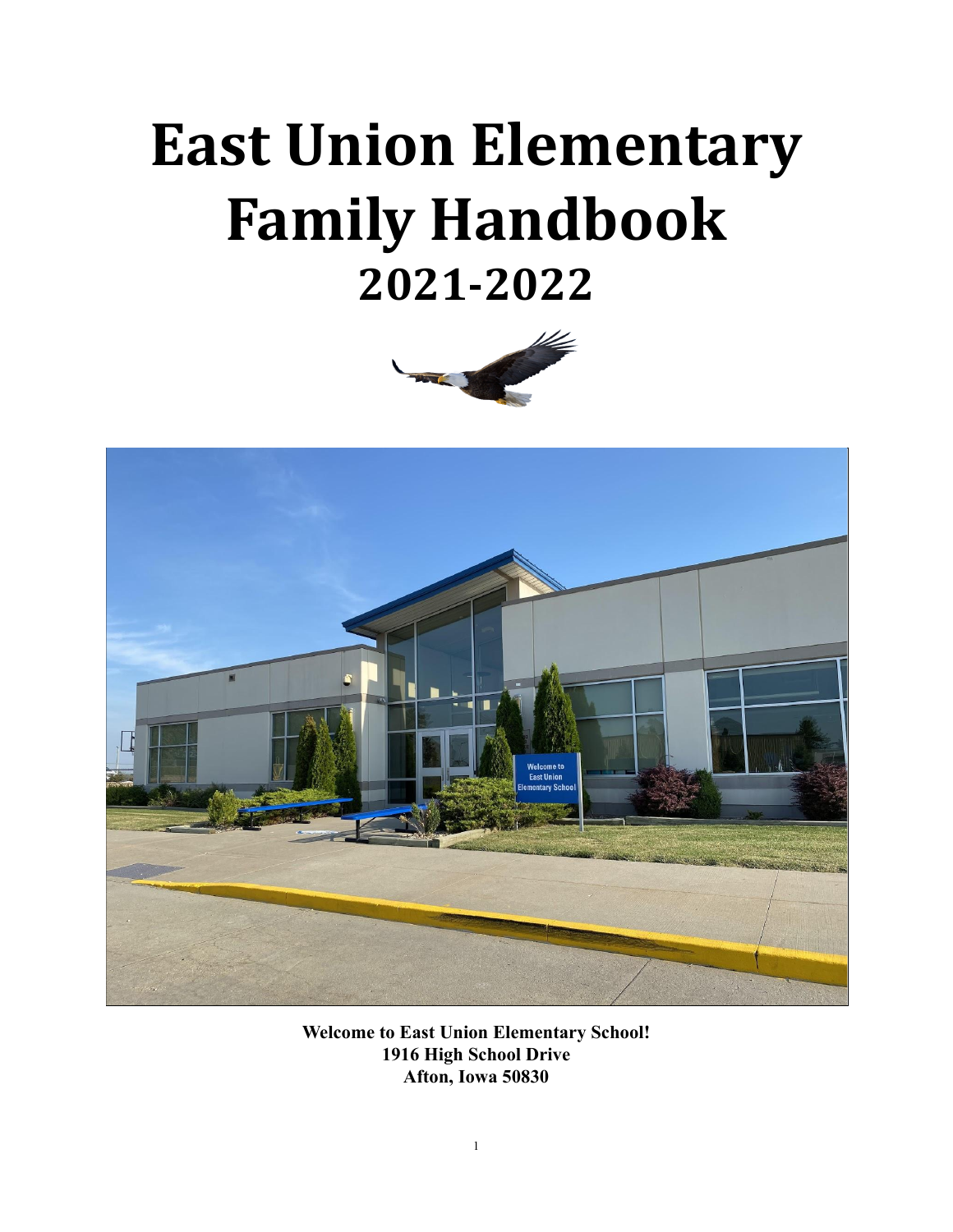### **Table of Contents**

| Preface                |                                                                      | 4         |
|------------------------|----------------------------------------------------------------------|-----------|
|                        | <b>Mission Statement of the East Union Community School District</b> | 4         |
|                        | <b>Student Learning Goals</b>                                        | 4         |
|                        | East Union Community School Equal Opportunity Educational Policy     | 4         |
|                        | <b>Homeless Children and Youth</b>                                   | 5         |
|                        | <b>Jurisdictional Statement</b>                                      | 6         |
| <b>Definitions</b>     |                                                                      | 6         |
| <b>Staff Directory</b> |                                                                      |           |
|                        | <b>Board of Directors</b>                                            | 7         |
|                        |                                                                      |           |
|                        | Administration                                                       | 7         |
|                        | Faculty                                                              | 7         |
|                        | <b>Support Staff</b>                                                 | 8         |
|                        | <b>Building Phone Numbers</b>                                        | 8         |
| <b>Curriculum</b>      |                                                                      |           |
|                        | <b>Basic Curriculum</b>                                              | 9         |
|                        | Art                                                                  | 9         |
|                        | <b>Health Education</b>                                              | 9         |
|                        | Music                                                                | 9         |
|                        |                                                                      | 9         |
|                        | Physical Education                                                   |           |
|                        | <b>Health and Safety</b>                                             |           |
|                        | Accidents and Illness at School                                      | 10        |
|                        | Bicycles and Skateboards                                             | 10        |
|                        | Communicable Disease Chart                                           | 10        |
|                        | Fire, Tornado, and Lockdown Drills                                   | 11        |
|                        | Head Lice Treatment, Screening, and Monitoring Procedure             | 11        |
|                        | Immunizations, Health Requirements for Entering School               | 12        |
|                        | Insurance                                                            | 12        |
|                        | Medications                                                          | 12        |
|                        | Screenings                                                           | 13        |
|                        | Sexual Abuse and Harassment of Students by Employees                 | 13        |
|                        | <b>Inclement Weather</b>                                             | 13        |
|                        |                                                                      |           |
|                        | <b>Parent and Community Involvement</b>                              |           |
|                        | <b>Adult Volunteers</b>                                              | 13        |
|                        | <b>Blue Folders</b>                                                  | 14        |
|                        | Parent Involvement Policy                                            | 14        |
|                        | Parent Teacher Organization (PTO)                                    | 14        |
|                        | Pupil Progress Reports / Parent-Teacher Conferences                  | 14        |
|                        | <b>School Board Meetings</b>                                         | 14-15     |
|                        | Suggestions for Effective School Communications                      | 15        |
|                        | School Improvement Advisory Committee                                | 15        |
| <b>Policies</b>        |                                                                      |           |
|                        | Anti-Bullying/Harassment Policy                                      | 15-18     |
|                        | Bus Procedures and Rules                                             | 18-19     |
|                        | <b>Bus Report Slips</b>                                              |           |
|                        |                                                                      | 19<br>20  |
|                        | Candy, Pop, and Gum                                                  |           |
|                        | <b>Classroom Parties</b>                                             | 20        |
|                        | Discipline                                                           | 20        |
|                        | Dress Code                                                           | 20        |
|                        | <b>Emergency Forms</b>                                               | 21        |
|                        | <b>Field Trips</b>                                                   | 21        |
|                        | Hazard Communication Compliance                                      | 21        |
|                        | Inclement Weather Clothing                                           | 21        |
|                        | <b>Internet Safety Policy</b>                                        | $21 - 25$ |
|                        | Invitations to Parties                                               | 25        |
|                        | Library Books                                                        | 25        |
|                        | Lost and Found                                                       | 25        |
|                        | <b>Lunchroom Procedures</b>                                          | $25 - 26$ |
|                        | Materials Safety Data Sheet (MSDS)                                   | 26        |
|                        |                                                                      |           |
|                        | Money                                                                | 26        |
|                        | Notes for Bus Route Changes                                          | 26        |
|                        | Pets to School by Students                                           | 26        |
|                        | Playground Procedures and Rules                                      | 26-28     |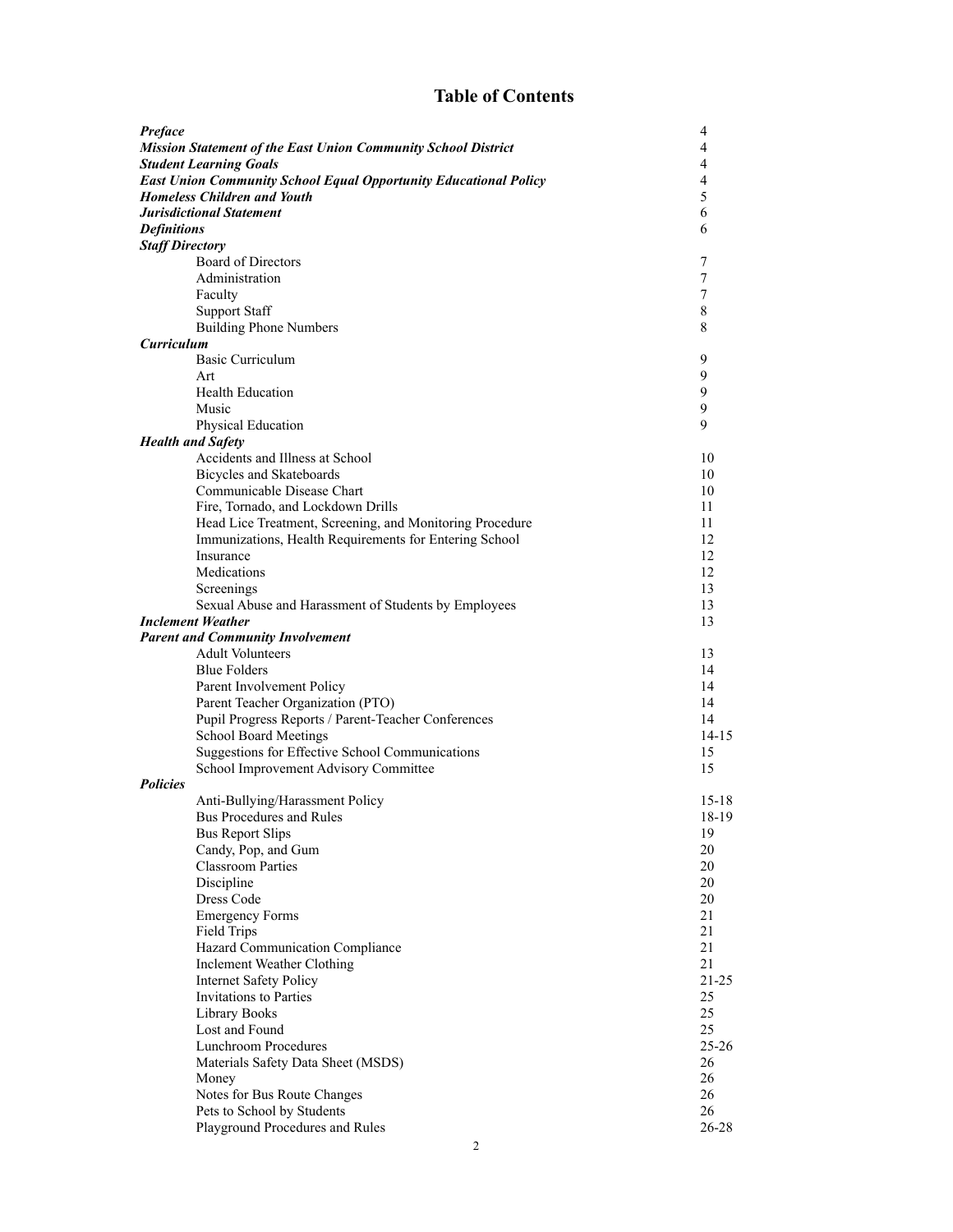| Release of Directory Information/Student Photographs               | 28        |
|--------------------------------------------------------------------|-----------|
| Religion-Based Exclusion from School Program                       | 29        |
| <b>School Fees</b>                                                 | 29        |
| Search and Seizure                                                 | 29-30     |
| Smoke-Free Environment                                             | 30        |
| <b>Student Records</b>                                             | 30        |
| Telephone Messages/Student Use of the Telephone                    | 30        |
| Toys/Headsets/Hand-Held Games/etc.                                 | 30        |
| Visiting School                                                    | $30 - 31$ |
| <b>Public Notifications (Required by State or Federal Rules)</b>   |           |
| Area Education Agency Personnel (Green Hills AEA) Involvement      | 31        |
| Learning Compacts                                                  | 31        |
| English Language Learners (ELL)                                    | 31        |
| Professional Qualifications of Teaching Staff                      | 31        |
| Qualifications of Paraprofessionals Providing Services to Students | 31        |
| Student Academic Performance                                       | 31        |
| <b>Schedules</b>                                                   |           |
| Arrival and Departure Times                                        | 32        |
| Early Dismissal Days                                               | 32        |
| <b>Special Services and Programs</b>                               |           |
| Before and After School Program (ASPIRE)                           | 32        |
| Competent Private Instruction (Home Schooling)                     | 32        |
| Guidance                                                           | 32        |
| <b>Health Services</b>                                             | 32        |
| Hearing                                                            | 33        |
| Instructional Consultation Team (ICT)                              | 33        |
| <b>School-Based Youth Services</b>                                 | 33        |
| <b>Special Education Services</b>                                  | 33        |
| Speech and Language Services                                       | 33        |
| Talented and Gifted (TAG) Program                                  | 34        |
| Title I Reading and Mathematics                                    | 34        |
| <b>Student Attendance</b>                                          |           |
| Leaving the Building                                               | 34        |
| Make-Up Work                                                       | 34        |
| Parent Notification of Accumulated Absences                        | 34        |
| <b>Tardies</b>                                                     | 35        |
| Truancy As Defined for Students in Grades TK-5                     | 35        |
| <b>Appendix</b>                                                    |           |
| 2021-2022 School Breakfast and Lunch Prices                        | 36        |
| 2021-2022 Fees                                                     | 36        |
| 2021-2022 Elementary School Supply List                            | 37-38     |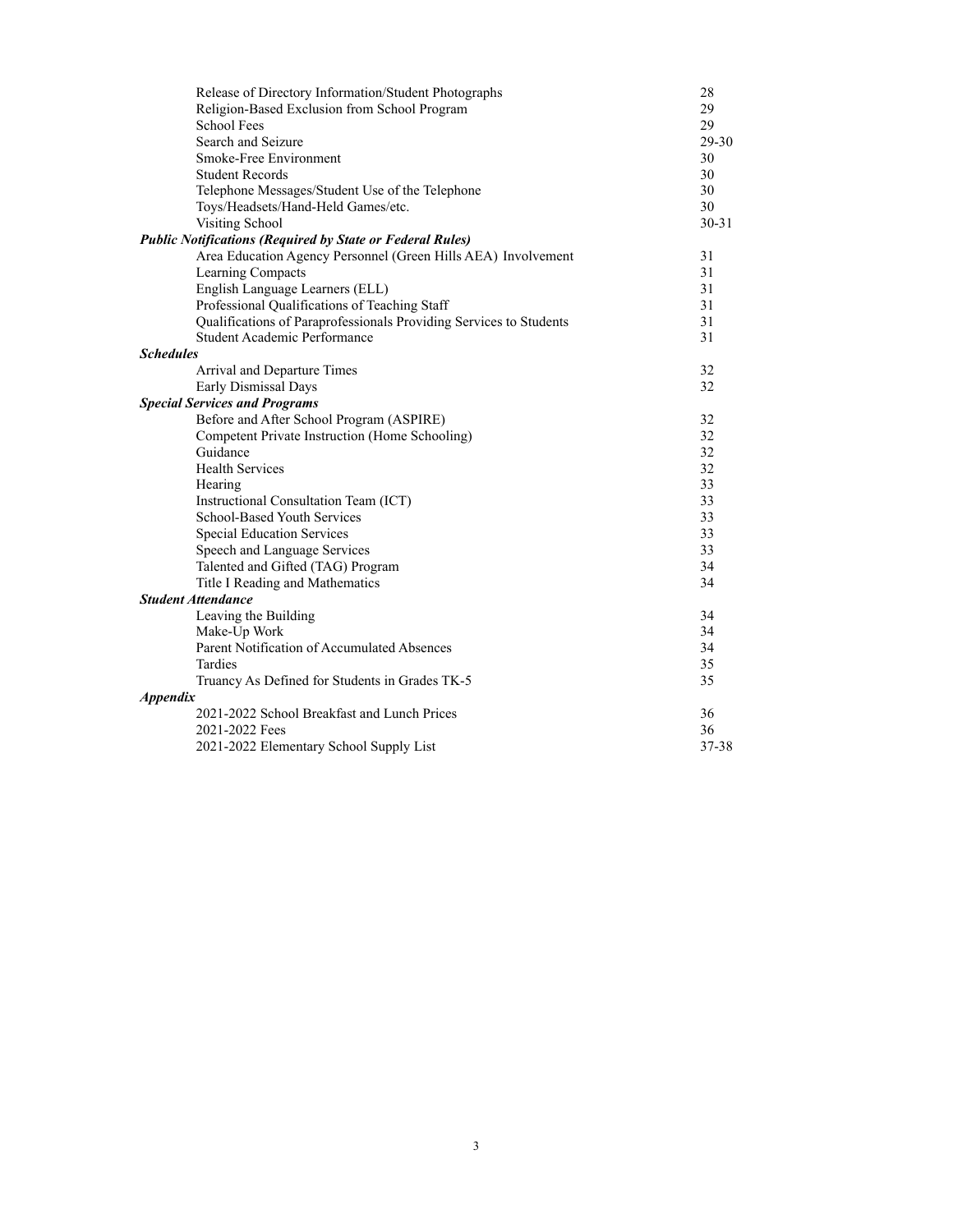#### **Preface**

The purpose of this handbook is to provide information about our elementary school. Please keep this document as a resource to use throughout the school year. Your support of the East Union staff, students, families, and communities is appreciated.

#### **Our Mission**

The East Union Community School District provides a challenging curriculum within a safe environment where students achieve their maximum academic and social potential in order to pursue a fulfilling life in a global society.

#### **Our Vision**

"Being the first choice for all families."

#### **District Goals**

- *● Growth and Achievement:* Ensure students are college, career, and life ready
- *● Engaging Partnerships:* Engage families and the community as vital partners in the education process
- *● Optimal Climate (Culture):* Provide an optimal learning and working environment
- *Quality Staff:* Attract, develop, and retain a high quality, diverse, and accountable workforce
- *● Resources:* Allocate people, time, and money resources to achieve our mission, vision, and goals

#### **Student Learning Goals**

- Individually or cooperatively create technological, intellectual, artistic, and physical products, which reflect high standards and originality.
- Use information and resources to anticipate, assess and resolve problems and challenges of a changing society.
- Be self-motivated and involve students in learning experiences in order to meet new challenges with confidence and improve their quality of life in today's society and the world of tomorrow.
- Demonstrate the qualities of volunteerism, trustworthiness, respect, responsibility, fairness and caring by treating others fairly, justly, and impartially, regardless of differences.

#### **East Union Community School Equal Educational Opportunity**

East Union will not discriminate in its educational activities on the basis of race, color, national origin, creed, socio-economic status, religion, sex, disability, sexual orientation, gender identity, age, or marital status.

The district requires all persons, agencies, vendors, contractors and other persons and organizations doing business with or performing services for the school district to subscribe to all applicable federal and state laws, executive orders, rules and regulations pertaining to contract compliance and equal opportunity.

The board is committed to the policy that no otherwise qualified person will be excluded from educational activities on the basis of race, color, national origin, creed, socio-economic, religion, sex, marital status, sexual orientation, gender identity, age, or disability. Further, the board affirms the right of all students and staff to be treated with respect and to be protected from intimidation, discrimination, physical harm and harassment.

Inquiries or grievances related to this policy may be directed to the Superintendent or Elementary Principal, East Union Community School District; 1916 High School Drive; Afton, Iowa 50830; telephone (641) 347-8421. Inquiries may also be directed in writing to the Director of Region VII Office of Civil Rights, United States Department of Education; 310 W. Wisconsin Avenue Suite 800; Milwaukee, WI 53203-2292; telephone (414) 291-1111, or the Iowa Department of Education; Grimes State Office Building; Des Moines, IA 50319-0146; telephone (515) 281-5294.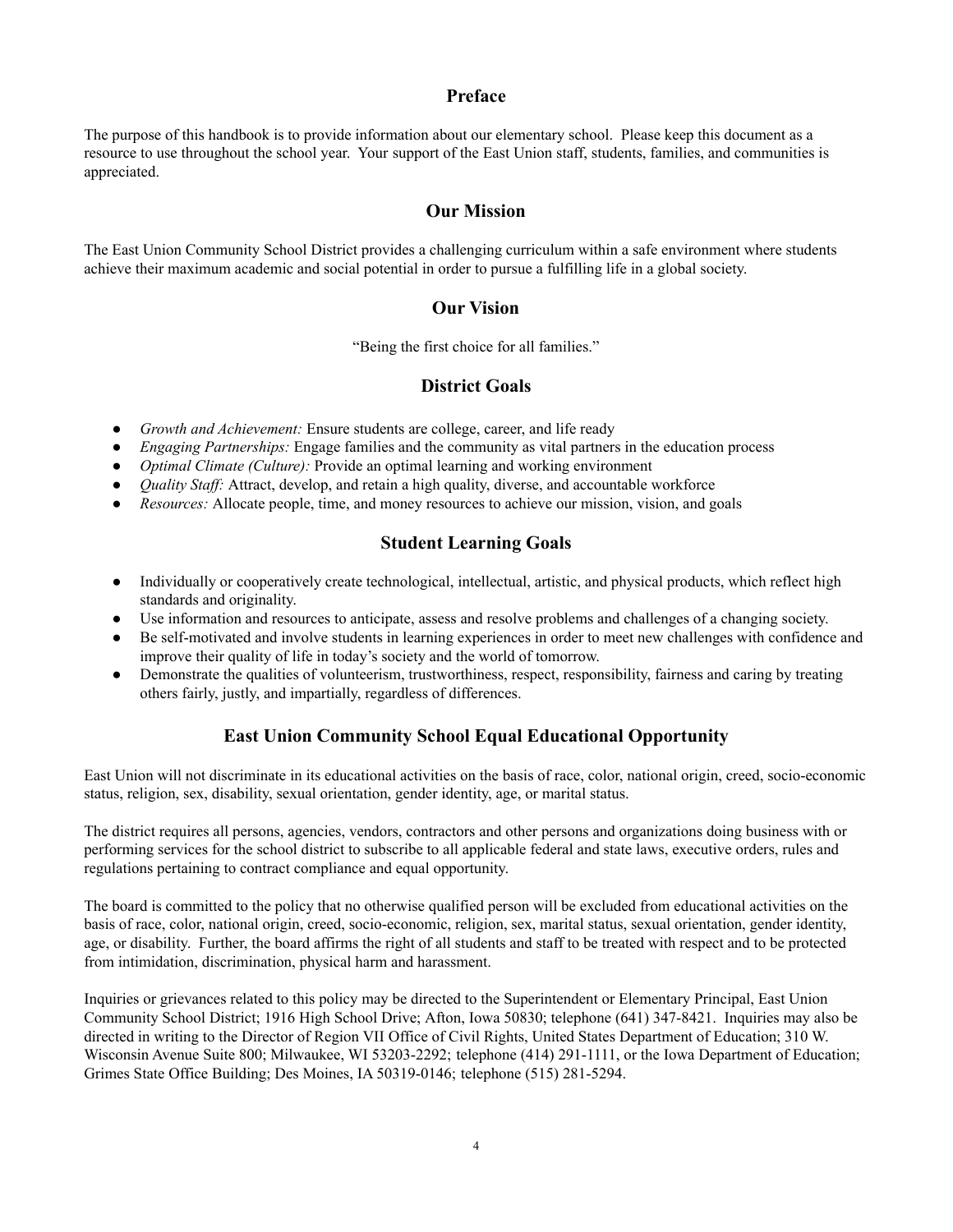#### **Homeless Children and Youth**

The board will make reasonable efforts to identify homeless children and youth of school age within the district, encourage their enrollment, and eliminate existing barriers to their receiving an education which may exist in district policies or practices. The designated coordinator for identification of homeless children and for tracking and monitoring programs and activities for these children is the High School Counselor/Administrator.

A homeless child is defined as:

- a child or youth between the ages of 5 and 21 who lacks a fixed, regular, and adequate nighttime residence and includes a child or youth who is living on the street, in a car, tent, or abandoned building or some other form of shelter not designed as a permanent home;
- a child or youth who is living in a community shelter facility;
- or a child or youth who is living with non-nuclear family members or with friends, who may or may not have legal guardianship over the child or youth of school age.

So that enrollment of homeless children and youth of school age may be facilitated, the following policy areas are modified as follows:

School Records: For students transferring out of the district, records may be provided directly to the student or the student's parents. In addition, students transferring into the school district may provide cumulative records directly to the district. The school district will not require that such records be forwarded from another school district before that student may enroll. The school will request the official records from the previous school.

Immunization Requirements: Homeless students will not be denied enrollment for lack of immunization records if:

- they have a statement signed by a physician stating that immunization would be injurious to the student,
- they provide an affidavit stating such immunization would conflict with their religious beliefs,
- they are in the process of being immunized, or
- they are transfer students from another school.

The school district will make a reasonable effort to locate immunization records from the information provided or will arrange for the student to receive immunizations.

Waiver of Fees and Charges: Fees and charges, which may present a barrier to the enrollment or transfer of a homeless child or youth, may be waived at the discretion of the superintendent.

Enrollment Requirements/Placement: Enrollment requirements which may constitute a barrier to the education of the homeless child or youth may be waived at the discretion of the superintendent. If the school district is unable to determine the grade level of the student because of missing or incomplete records, the school district will administer tests or utilize other reasonable means to determine the appropriate grade level for the child.

Residency: For a homeless child or youth, residence, for the purpose of attending school, is where the child actually resides or the child's school district of origin. A child's school district of origin is the school district where the child was last enrolled. The deciding factor is the welfare of the child. As much as possible, the child will not be required to change attendance centers within the school district every time the child changes residence unless that change results in the child no longer being classified as homeless.

Transportation: Policies or practices regarding transportation of students that might cause a barrier to the attendance of a homeless child or youth may be waived by the superintendent.

Special Services: All services which are available to resident students are made available to homeless children or youths enrolled in the school district. Services include special education, talented and gifted programs, vocational education, English as a second language programs, health services and food and nutrition programs.

The contents of this policy will supersede any and all conflicting provisions in board policies dealing with the seven policy areas discussed above.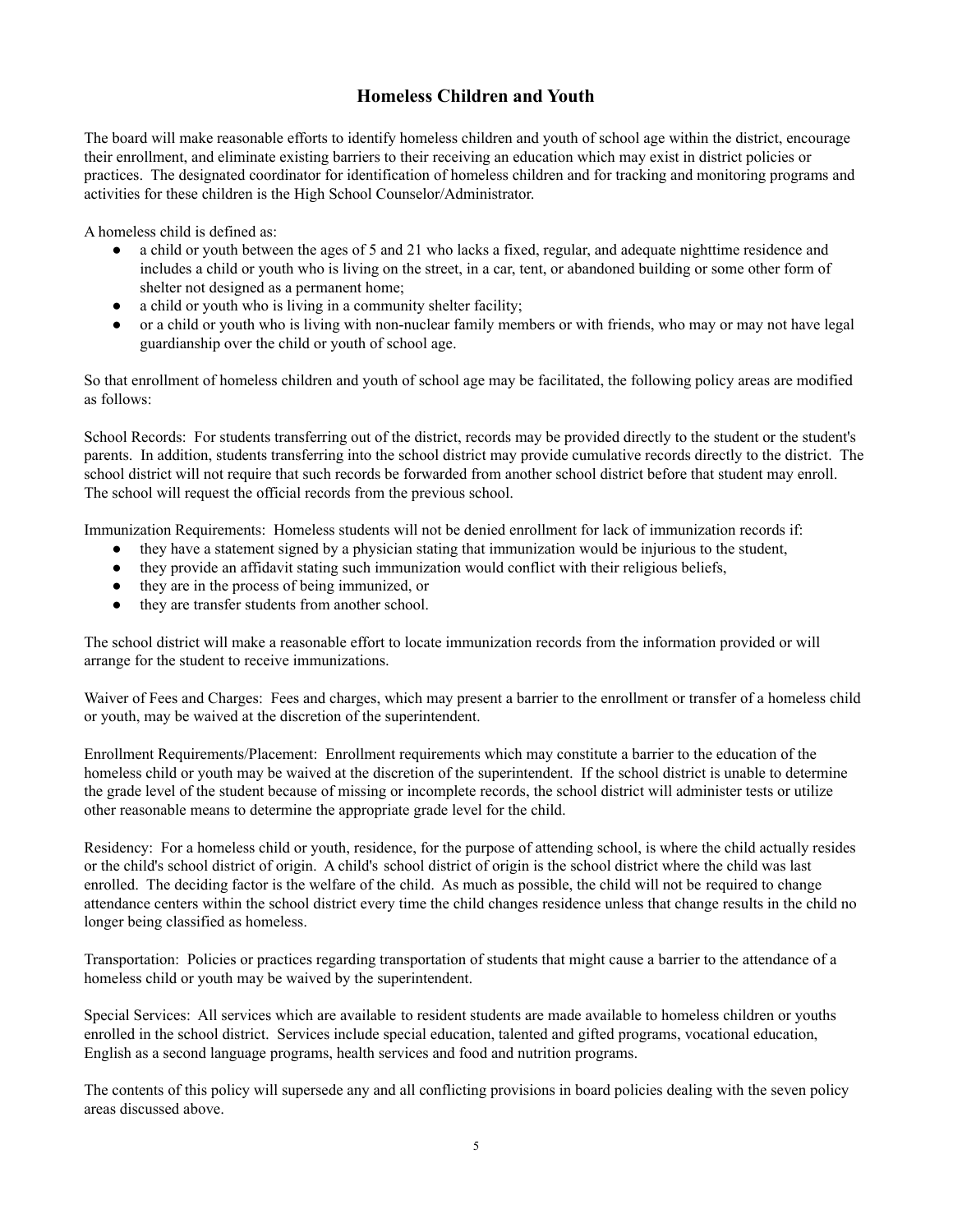#### **Jurisdictional Statement**

This handbook is an extension of board policy and is a reflection of the goals and objectives of the board. The board, administration, and employees expect students to conduct themselves in a manner fitting their age level and maturity, and with respect and consideration for the rights of others. Students are expected to treat teachers, other employees, students, visitors, and guests with respect and courtesy. Students may not use abusive language, profanity or obscene gestures or language.

This handbook and school district policies, rules, and regulations are in effect while students are on the school grounds, school district property, or on property within the jurisdiction of the school district; while on school-owned and/or operated buses or vehicles; while attending or engaged in school activities; and while away from school grounds if the misconduct directly affects the good order, efficient management, and welfare of the school district or involves students or staff.

Students are expected to comply with and abide by the school district's policies, rules, and regulations. Students who fail to abide by the school district policies, rules, and regulations may be disciplined for conduct which disrupts or interferes with the educational program; conduct which disrupts the orderly and efficient operation of the school district or school activity; conduct which disrupts the rights of other students to obtain their education or to participate in school activities; or conduct which interrupts the maintenance of a disciplined atmosphere. Disciplinary measures include, but are not limited to, removal from the classroom, staying after school, in-school suspension, out-of-school suspension, probation, and expulsion. Discipline can include prohibition from special activities conducted by the elementary school. The discipline imposed is based upon the facts and circumstances surrounding the incident and the student's record.

The school reserves and retains the right to modify, eliminate or establish school district policies, rules, and regulations as circumstances warrant, including those contained in this handbook. Parents and students (age-appropriate) are expected to know the contents of this handbook. Students or parents with questions or concerns may contact the office for information about the current enforcement of policies, rules, and regulations of the school district.

#### **Definitions**

In this handbook, the word "parent" may further be clarified with the terms "guardian" or "custodial." An administrator's title, such as superintendent or principal, also means that individual's designee unless otherwise stated. The term "school grounds" includes the school district's facilities, school district property, property within the jurisdiction of the school district or school district premises, state-owned or school-operated buses or vehicles. The term "school facilities" includes school district buildings. The term "school activities" means all school activities in which students may be involved whether they are school-sponsored or school-approved, whether they are an event or an activity, or whether they are held on or off school grounds.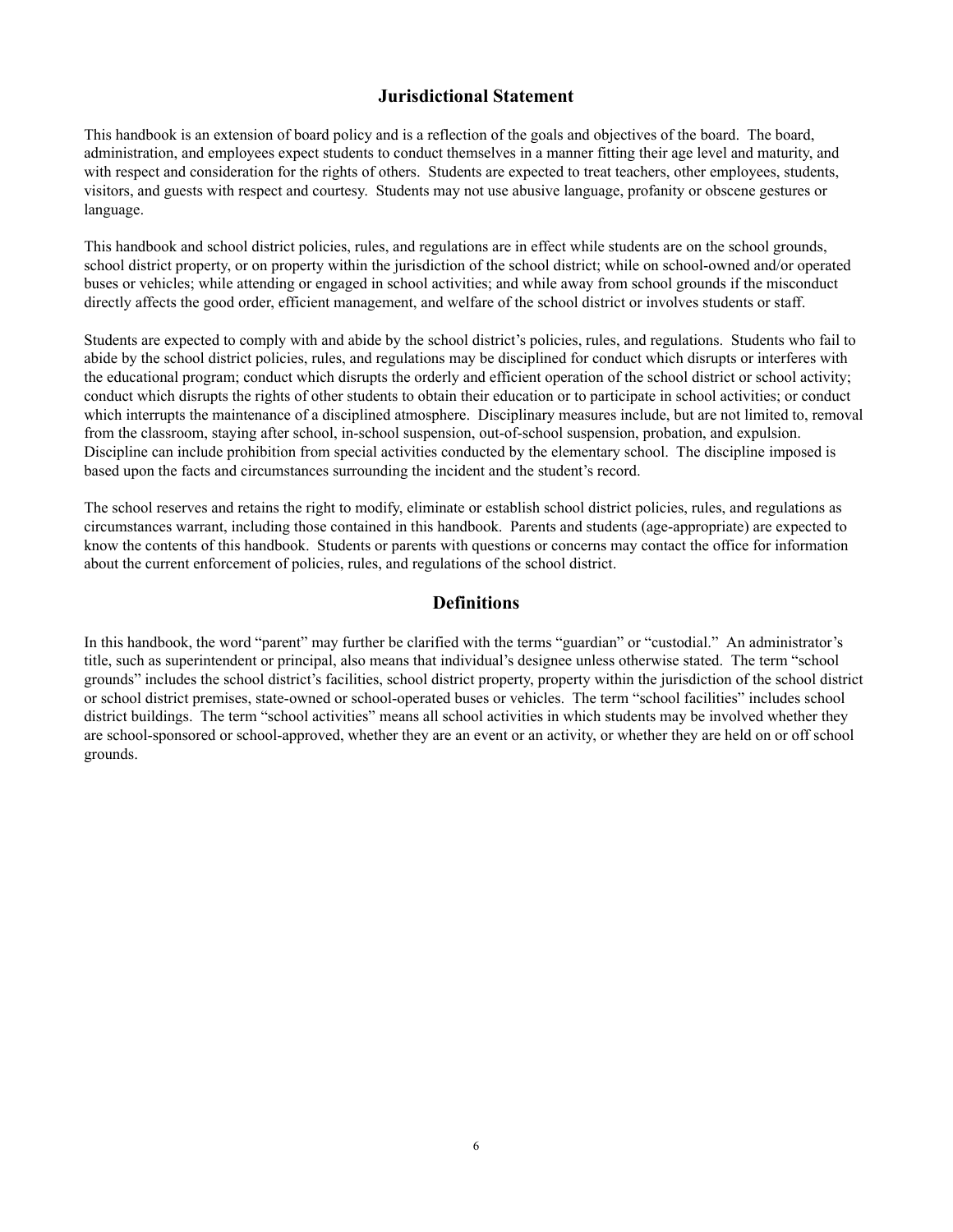#### **Staff Directory**

#### *Board of Directors*

#### *Name Title*

Mr. Sam McKnight President Mr. Mike Rollings Vice President Ms. Rhiannon Tessum Secretary Ms. Dawn Arnold Treasurer Mr. Kenneth Hagen Member Mr. Ben Clear Member TBD Member

#### *Administration*

Mr. Tim Kuehl Superintendent

#### *Faculty*

Mrs. Sheila Chenoweth Kindergarten Mrs. Donna Ramsey Kindergarten Ms. Jane Eklund Grade One Mrs. Georgia Miller Grade One Ms. Brittany Cunningham Grade Two Mrs. Laura Guhse Grade Two Mrs. Tara Luther Grade Three Mrs. Rheanna Pettit Grade Three Ms. Autumn Hoadley Grade Five Mrs. Janace Nester Grade Five Ms. Sherresse Buzard **Art** Mr. Steve Kinyon Physical Education Mrs. Bev Brown Librarian

Mrs. Joan Gordon Elementary Principal

Mrs. Susan Stover Transitional Kindergarten/TK-5 Instructional Coach Mrs. Robin McNutt Grade Four/TK-5 Instructional Coach Mr. Marcus Patten **Grade Four/TK-5** Instructional Coach Mr. Joey Fluckey **Resource**/TK-5 Instructional Coach Mrs. Carol Holste Resource/Reading and Math Interventionist Ms. Dusti Hayes **Reading and Math Interventionist** Reading and Math Interventionist Mrs. Sandra Donner Resource/Reading and Math Interventionist Mrs. Julia Koster Talented and Gifted/Reading Interventionist Mrs. Emily Cummings TK-5 Master Teacher/Instructional Coach Mrs. Sarah Summers TK-5 Guidance Counselor Mr. Chris King Student Services Coordinator Ms. Jeanine Killion Vocal/Instrumental Music

*All staf members are fully certified by the State of Iowa for providing instruction to children within the areas they are assigned.*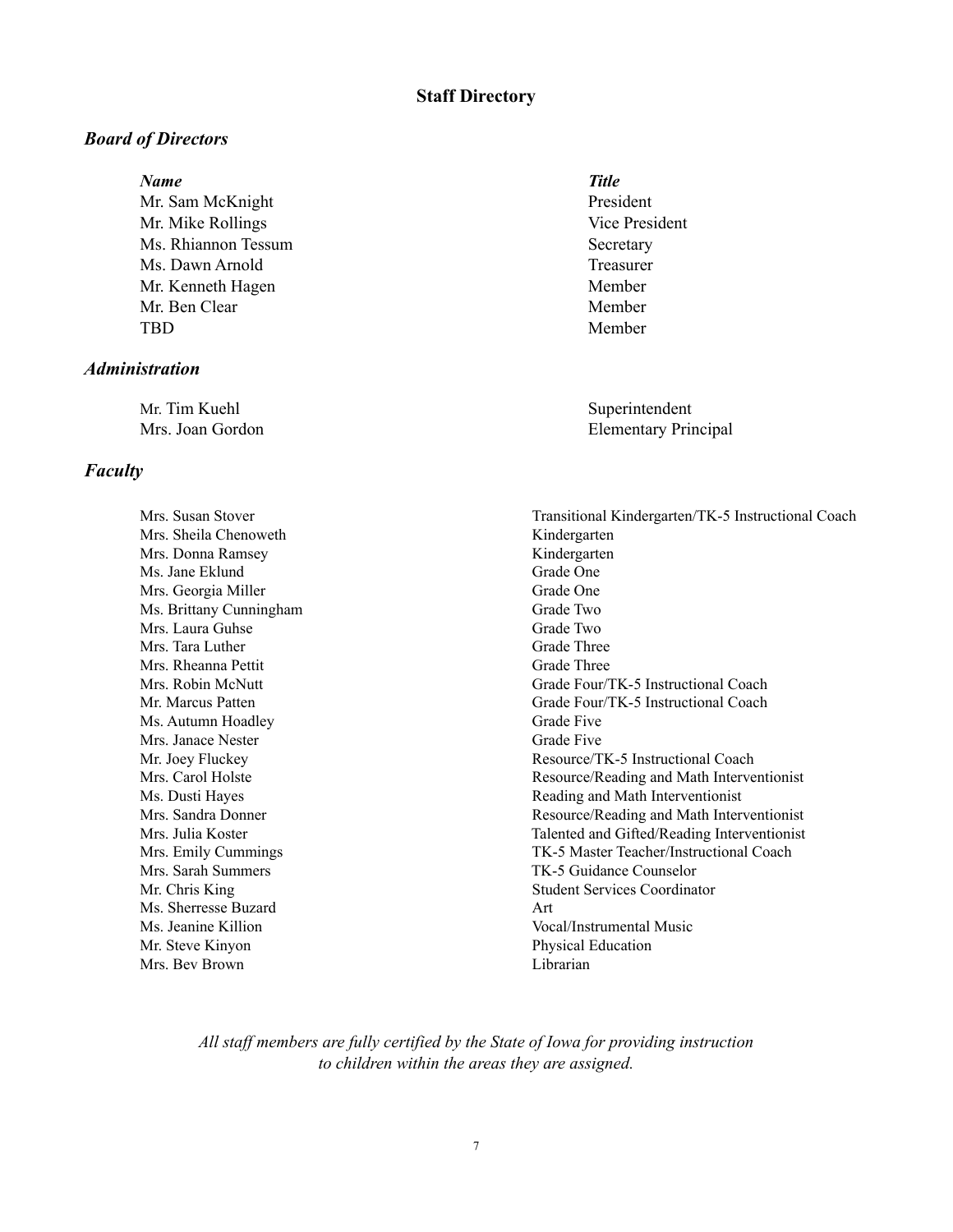#### *Support Staff*

Mrs. Christine Bear Secretary Mrs. Christie Brown Nurse Mrs. Lori Paup Technology Coordinator Mrs. Deb Richardson Library Paraeducator TBD ELL Coordinator Mrs. Melissa Cunningham Paraeducator Mrs. Crystal Denton Paraeducator Ms. Hannah Duerr Paraeducator Mrs. Amber Fluckey **Paraeducator** Paraeducator Mrs. Eugenia Hall **Paraeducator** Paraeducator Mrs. Janelle Hamilton Paraeducator Ms. Ashley Mitchell Paraeducator Ms. Lindsey Reasoner Paraeducator Mrs. Tasha Weeks Paraeducator Mr. Mike Nelson Facilities Manager Mrs. Jodie Weis **Maintenance Engineer** Mrs. Tawnya Jones Food Service Director Mrs. Clarita Nelson **Food Service** Food Service Mrs. Barb Tomas Food Service Mrs. Shannon Welch Food Service Mr. Daniel Thatcher Transportation Director Mr. Eric Anderson Bus Driver Mr. Herman Chenoweth Bus Driver Mr. Dale Denton Bus Driver Mr. Gary Clear Bus Driver Mr. Dave Jones Bus Driver Mr. Chris King Bus Driver Mr. Steve Kinyon Bus Driver Mr. Mike Nelson Bus Driver

#### *Building Phone Numbers*

| $(641)$ 347-5411 |
|------------------|
| $(641)$ 347-8811 |
| $(641)$ 347-8777 |
|                  |

Mrs. Joan Gordon Supervisor Special Education Supervisor Mrs. Tammy Ross Family Resource Center Director Mrs. Tonya Thatcher Family Resource Center Secretary Mr. Eric Anderson **Assistant Facilities Manager** Mrs. Shannon McMillen Food Service Assistant Director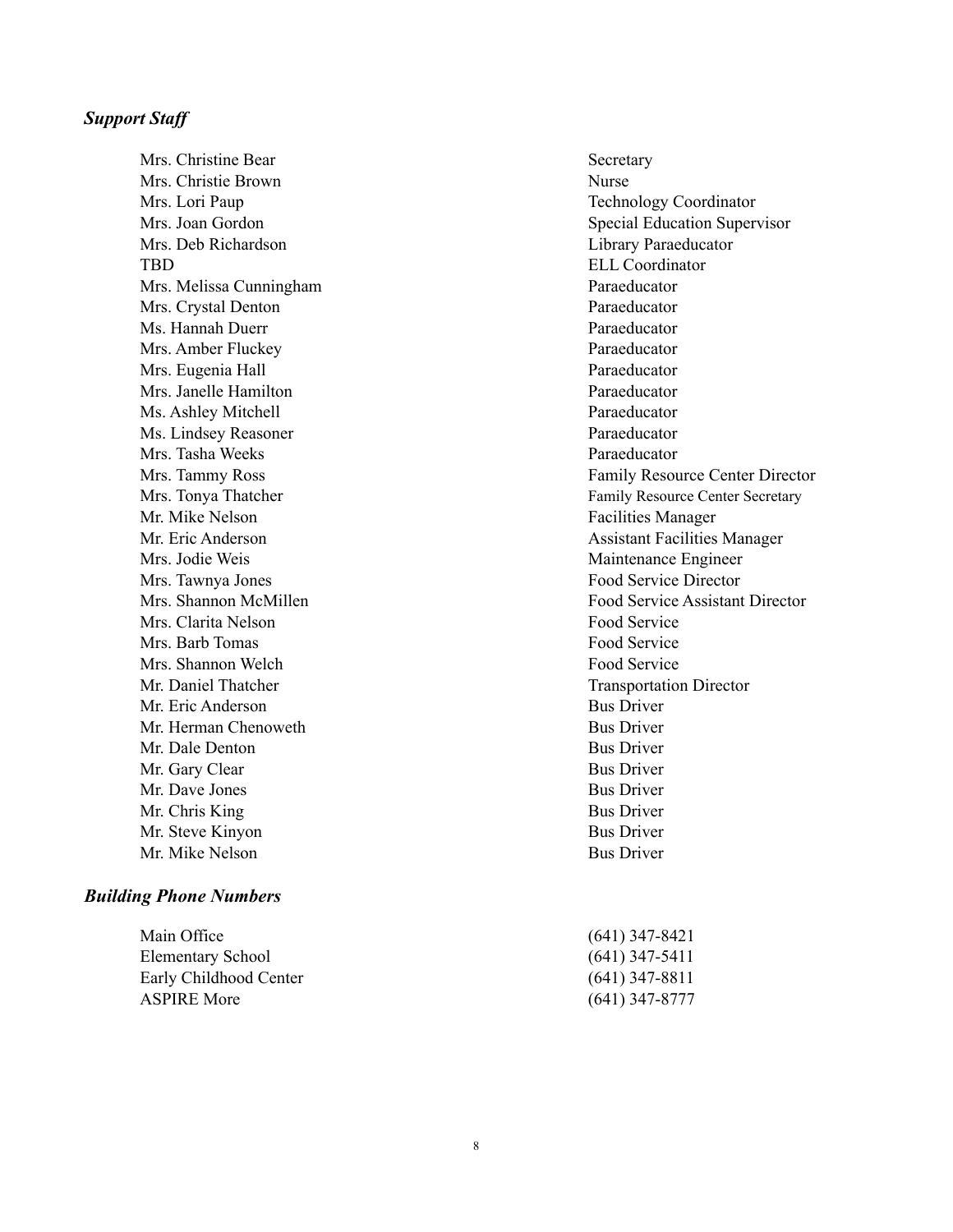#### **Curriculum**

#### *Basic Curriculum*

The educational program at all levels is grounded in the basics, yet enriched to meet the needs of all students. Reading, writing, listening, speaking, language, and mathematics are stressed at all grade levels. Social studies, science, computer science, and health are equally important subject areas. The ability to think and problem solve is stressed in each academic area. Learning is extended and enhanced through the use of our libraries, technology tools, and STEAM activities. Our Basic Curriculum aligns with the Iowa Core Curriculum and the National Common Core Standards. More information can be obtained at the following link: Iowa Core [Curriculum](https://iowacore.gov/).

#### *Art*

Art classes are scheduled for grades TK-5 weekly for 40 minutes. Materials are furnished by the school district. Student work will be displayed throughout the year within the building.

#### *Health Education*

Health education is an important part of the TK-12 curriculum in the East Union Community Schools. Major topics addressed are personal health; food and nutrition; environmental health; safety and survival skills; consumer health; family life and human sexuality; substance use, misuse and non-use; emotional and social well being; prevention and control of disease; and health resources and careers.

As mandated by the Code of Iowa, Senate File 2094, a student is not required to take instruction in the human growth and development portion of the health education curriculum, if the parent requests the student be excused. A form to request this excuse may be obtained from the nurse's office.

The course of study and materials used to guide the health curriculum may be examined upon request at the East Union Middle/High School nurse's office: 1916 High School Drive; Afton, Iowa.

#### *Music*

Vocal/Instrumental: All TK-5 students receive instruction on a scheduled basis, at least twice each week.

Band: Weekly small group and/or individual lessons are offered for fifth grade students. Full band practices are also scheduled during the school day. Early in the school year, a meeting is scheduled for families to receive further information about the band program.

#### *Physical Education*

All students receive physical education instruction on a scheduled basis, at least twice weekly. All students must have appropriate shoes, to be kept at school, for inside use on the elementary gymnasium floor.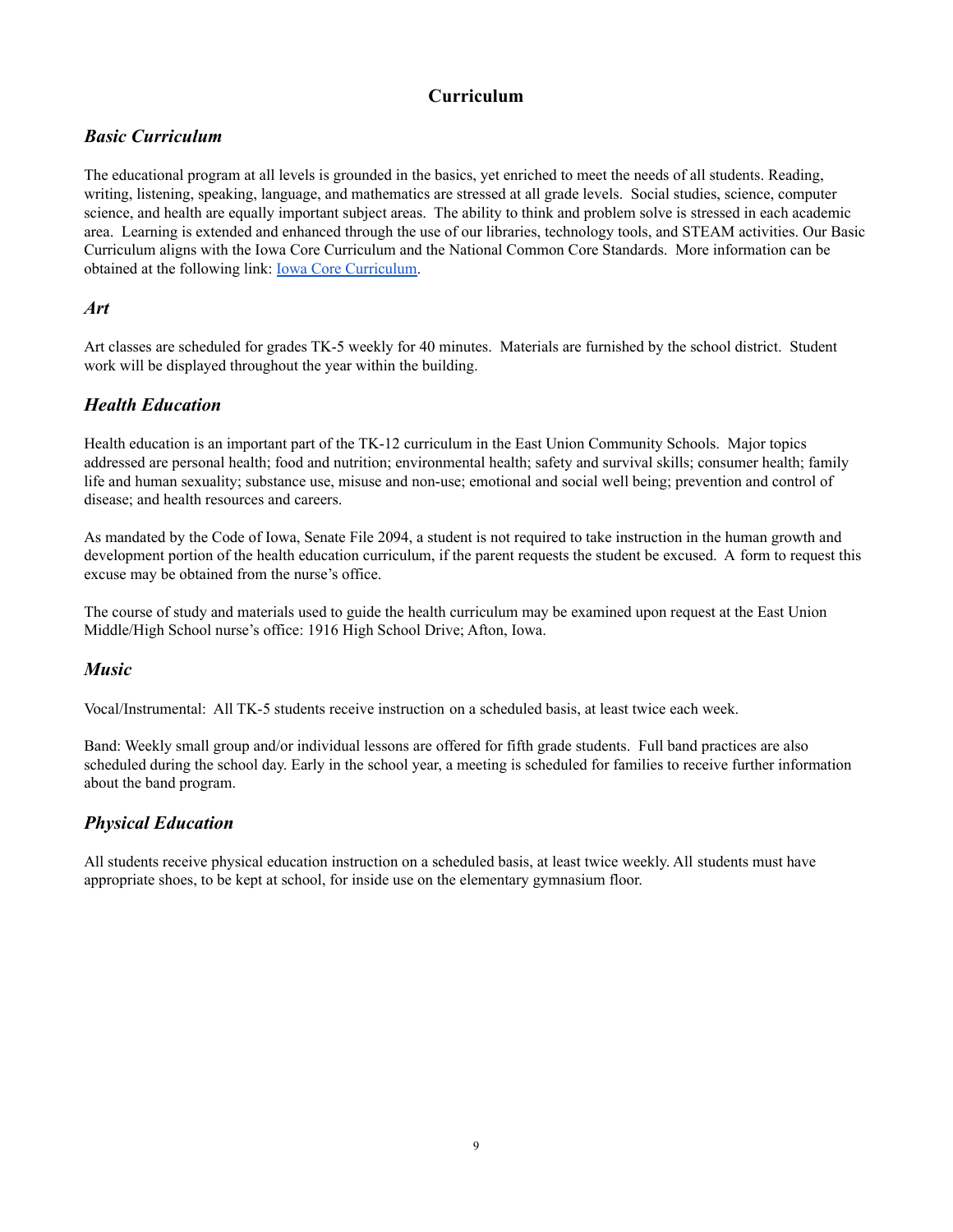#### **Health and Safety**

#### *Accidents and Illness at School*

If your child becomes ill or has a serious accident at school, you will be notified. Thus, it is important that the information on the *Emergency Form* and the student information system (JMC) be as accurate as possible. No child is ever sent home until prior arrangements have been made.

#### *Bicycles, Scooters, Skateboards, Skate Shoes, and Hoverboards*

It is recommended that students ride the available buses to and from school. Further, it is recommended that a student be in the third grade before riding a bicycle to school. The district is not responsible for students riding to and from school on bicycles and further assumes no responsibility for bicycles on school grounds. Skateboards, scooters, and hoverboards may not be ridden on school grounds and it is recommended that students do not bring them to school. Students are not allowed to wear skate shoes to school, nor should they wear any other footwear that may cause injuries to themselves or others.

#### *Communicable Disease Chart*

**This chart is designed to assist you in recognizing common communicable diseases.**

| <b>DISEASE</b><br>*Immunization is<br>Available                  | <b>Usual Interval</b><br><b>Between Exposure</b><br><b>And First Symptoms</b> | <b>MAIN SYMPTOMS</b>                                                                                                         |
|------------------------------------------------------------------|-------------------------------------------------------------------------------|------------------------------------------------------------------------------------------------------------------------------|
| *Chicken Pox                                                     | 13 - 17 days                                                                  | Fever, pox are blistery and have scabs                                                                                       |
| <b>Common Cold</b>                                               | 12 - 72 hours                                                                 | Sneezing, temperature, cough, malaise                                                                                        |
| <b>Erythema Infectiosum</b><br>(Fifth Disease)                   | 4 - 14 days                                                                   | Low grade fever followed by erythema (slapped cheek appearance)<br>on cheeks, net-like rash on extremities for up to 5 weeks |
| *Rubella<br>(German Measles)                                     | 14 - 21 days                                                                  | Enlarged glands in neck and behind ears, brief red rash                                                                      |
| Impetigo                                                         | $4 - 10$ days                                                                 | Inflamed sores                                                                                                               |
| <b>Infectious Hepatitis</b>                                      | <b>Average 25 days</b>                                                        | Headache, abdominal pain, nausea, vomiting, fever, skin and eyes<br>may appear yellow                                        |
| *Measles                                                         | 10 days to fever<br>13 - 15 days to rash                                      | Begins like a cold, fever, blotchy red rash                                                                                  |
| Meningococcal<br><b>Meningitis</b>                               | $3 - 4$ days                                                                  | Headache, nausea, pain in back, stiff neck                                                                                   |
| *Mumps                                                           | <b>Commonly 18 days</b>                                                       | Fever, swelling and tenderness of glands at angle of jaw                                                                     |
| *Poliomyelitis                                                   | 7 - 12 days                                                                   | Fever, vomiting, headache, stiff neck, muscle soreness                                                                       |
| <b>Ringworm</b>                                                  | $10 - 14$ days                                                                | Scaly patch, usually ring-shaped                                                                                             |
| <b>Scabies</b>                                                   | $3 - 21$ days                                                                 | Tiny burrows in skin caused by mites                                                                                         |
| <b>Scarlet Fever</b><br><b>Scarlatine</b><br><b>Strep Throat</b> | $1 - 3$ days                                                                  | Sudden onset, vomiting, sore throat, fever, later fine rash                                                                  |
| <b>Whooping Cough</b>                                            | 7 - 10 days                                                                   | Head cold, slight fever, cough, characteristic "whoop" after two<br>weeks                                                    |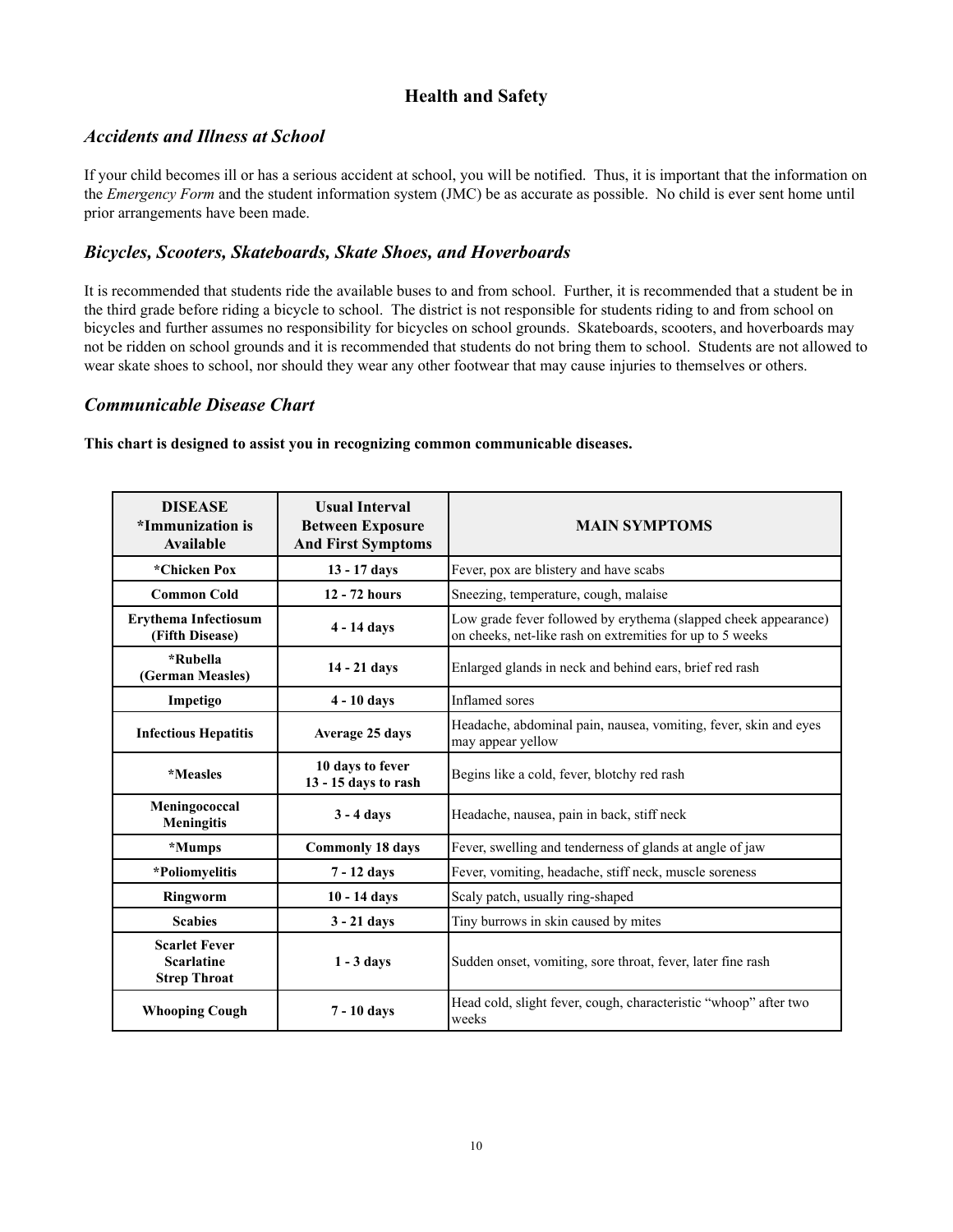#### *Fire, Tornado, and Lockdown Drills*

A minimum of two fire drills, two tornado drills, and two lockdown drills are held each semester so that students may become familiar with proper procedures.

#### *Head Lice Treatment, Screening, and Monitoring Procedure*

The Iowa Department of Health has developed a strategy for schools and families on dealing with head lice and recommends the following plan.

#### *Home Treatment and Monitoring*

- 1. Parents should assume that lice are present in the schools all year and screen children at home weekly during the school year.
- 2. At the time of first recognition of head lice in a child, a parent or other adult should screen all household members, allowing for treatment of all cases in a household at one time.
- 3. Screening should consist of close observation of the scalp and hair in a well lighted area. It also helps to comb the hair with a fine tooth comb which may remove live lice and possibly some of the nits.
- 4. Treatment consists of a two week process.
	- a. Days #1 through #14:
		- i. Use your ordinary shampoo everyday. (This ordinary shampoo step followed by combing should also be done before the therapeutic treatment shampoo on day #1.)
		- ii. Follow ordinary shampoo with a cream rinse conditioner.
		- iii. Comb wet hair with a fine tooth comb.
		- iv. Frequently clean comb on paper towel between strokes to remove lice  $\&$  scalp debris.
		- v. Additional combing with a dandruff or nit comb is helpful.
	- b. B. Days #1 and #7:
		- i. Use a therapeutic head lice treatment shampoo according to label instructions or recommendation of a physician or pharmacist. Do not use more often than every 7 days.
- 5. Cleaning of the Environment
	- a. The Department of Health recommends laundering pillowcases, bed linen, and clothing (including hats and coats) worn on the day of diagnosis.
	- b. Vacuuming all carpet, upholstery, pillows, mattresses, and car seats is strongly recommended.

#### *School Screening and Monitoring*

- 1. The school nurse will screen children early in the school year.
- 2. Head lice guidance will be issued to families via Friday Communication Folders early in the school year.
- 3. Cases will be managed on a referral basis from the parent, child, or staff member.
- 4. If live lice or nits are recognized during the school day, the school nurse or her designee will notify parents immediately, and the student will be sent home.
- 5. A note will be sent home with the child if live lice or nits are discovered at school. This note will specify the treatment procedure to be used. Parents are expected to treat the child immediately, prior to returning to school on the following school day.
- 6. During the two week process of treatment, the child will be monitored at school:
	- a. The school nurse will recheck the day after the therapeutic shampoo and combing. This recheck will include a check with the screening sticks and combing with a nit comb.
	- b. The school nurse will recheck at the finish of the two week treatment period.
	- c. A note to parents will follow the above rechecks stating what was found.
- 7. A staff member will refer a child any time during the school year to the school nurse for a recheck if there is evidence of lice or nits, if the child is scratching his/her head or reports that he/she is itching.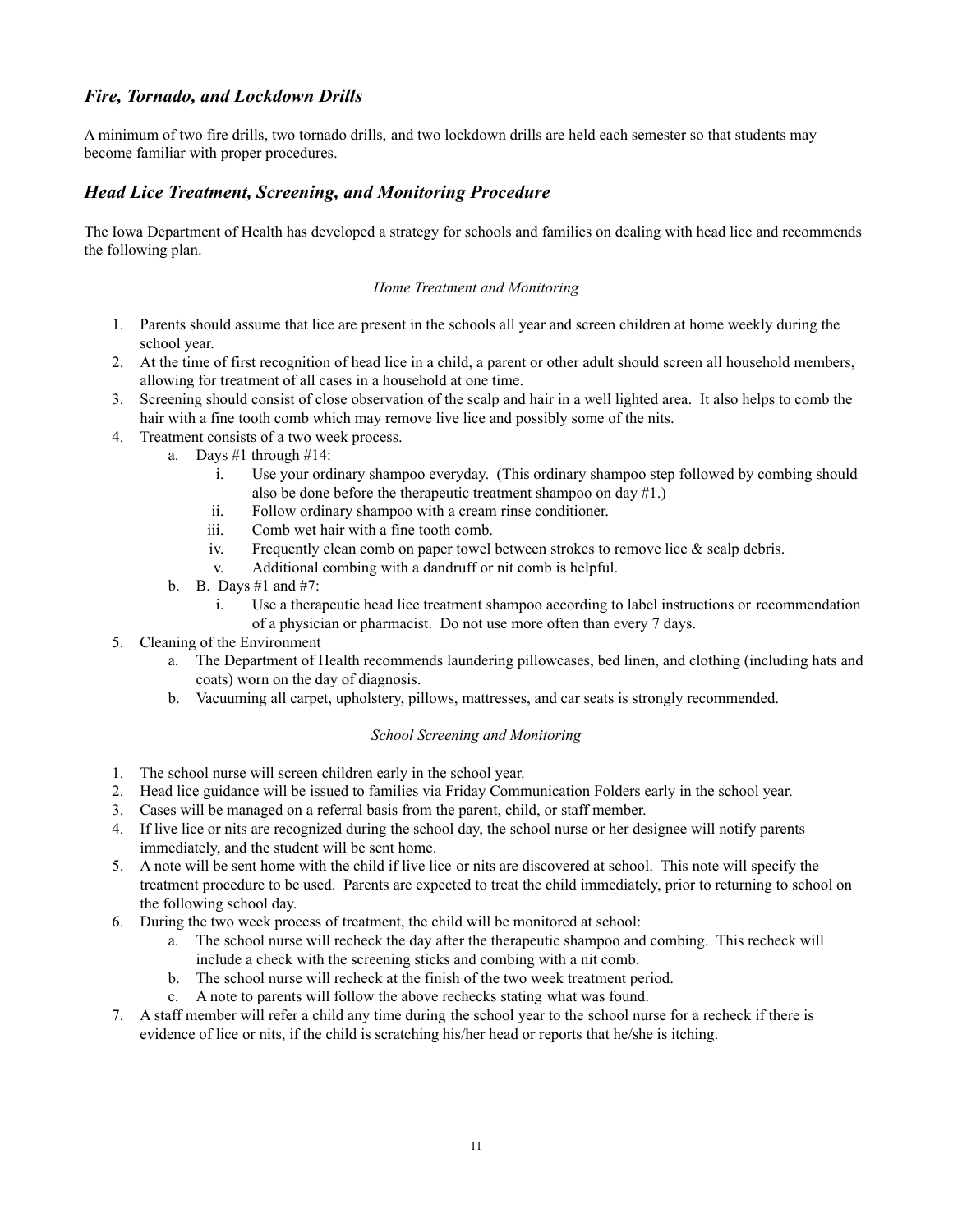#### *Immunizations, Health Requirements for Entering School*

Iowa Law requires evidence of immunization BEFORE any student can be enrolled in the East Union Community Schools. Immunization requirements are found on the chart below. The following information is required:

- 1. A certificate documenting immunizations must be on file at school for each student.
- 2. On the first day of school, children should have a record presented showing all the dates and kinds of immunizations received.
- 3. The name of the physician, nurse, or clinic giving the immunizations is also needed.
- 4. The certificate may be obtained from your doctor's office, the county health nurse, or from the school nurse.

Students with immunizations partially completed will be issued a Provisional Certificate allowing an additional 120 days to complete the remaining immunizations.

| <b>Required Immunizations for Children Entering Kindergarten</b> |                                                                                                                                                                                                                                                                                                                                                                                                                                                                                                                                                                                                                                                                                                                                  |  |
|------------------------------------------------------------------|----------------------------------------------------------------------------------------------------------------------------------------------------------------------------------------------------------------------------------------------------------------------------------------------------------------------------------------------------------------------------------------------------------------------------------------------------------------------------------------------------------------------------------------------------------------------------------------------------------------------------------------------------------------------------------------------------------------------------------|--|
| Diphtheria,<br><b>Tetanus, Pertussis</b>                         | 3 doses, with at least 1 dose of diphtheria/tetanus/pertussis containing vaccine received on or after 4 years of age if the applicant was born on or<br>before September 15, 2000; or<br>4 doses, with at least 1 dose of diphtheria/tetanus/pertussis containing vaccine received on or after 4 years of age if the applicant was born after<br>September 15, 2000 but before September 15, 2003; or<br>5 doses, with at least 1 dose of diphtheria/tetanus/pertussis containing vaccine received on or after 4 years of age if the applicant was born on or after<br>September 15, 2003.<br>DTaP is not indicated for persons 7 years of age and older, therefore, a tetanus-and-diphtheria-containing vaccine should be used. |  |
| Polio                                                            | 3 doses, with at least 1 dose received on or after 4 years of age if the applicant was born on or before September 15, 2003; or<br>4 doses, with at least 1 dose received on or after 4 years of age if the applicant was born after September 15, 2003.                                                                                                                                                                                                                                                                                                                                                                                                                                                                         |  |
| <b>Measles/Rubella</b>                                           | 2 doses of measles/rubella containing vaccine; the first dose shall have been received on or after 12 months of age; the second dose shall have been<br>received no less than 28 days after the first dose; or the applicant demonstrates a positive antibody test for measles and rubella from a U.S. laboratory.                                                                                                                                                                                                                                                                                                                                                                                                               |  |
| <b>Hepatitis B</b>                                               | 3 doses if the applicant was born on or after July 1, 1994.                                                                                                                                                                                                                                                                                                                                                                                                                                                                                                                                                                                                                                                                      |  |
| Varicella/<br><b>Chicken Pox</b>                                 | 1 dose received on or after 12 months of age if the applicant was born on or after September 15, 1997, but born before September 15, 2003, unless the<br>applicant has a reliable history of natural disease; or<br>2 doses received on or after 12 months of age if the applicant was born on or after September 15, 2003, unless the applicant has a reliable history of<br>natural disease.                                                                                                                                                                                                                                                                                                                                   |  |

Other health requirements are necessary or recommended before your child can enter kindergarten:

- 1. A certificate of dental screening from your child's dentist is required.
- 2. Results for a blood test for lead will need to be documented for your child's file.
- 3. A vision examination is highly recommended.

#### *Insurance*

A voluntary insurance program is offered for all children. Information on the plan will be shared with parents through the Blue Folder and at registration time in August. Claim forms are available through the Nurse's Office. Claims are handled directly with the company by the parents.

#### *Medications*

Should parents request that school personnel give any kind of medication to students, specific instructions should be sent to the school, and signed by the parent. Include the child's name on the container, the required dosage, time to be given, and the reason the medication is being given. Medication should be sent in the original container and delivered to the school secretary or school nurse.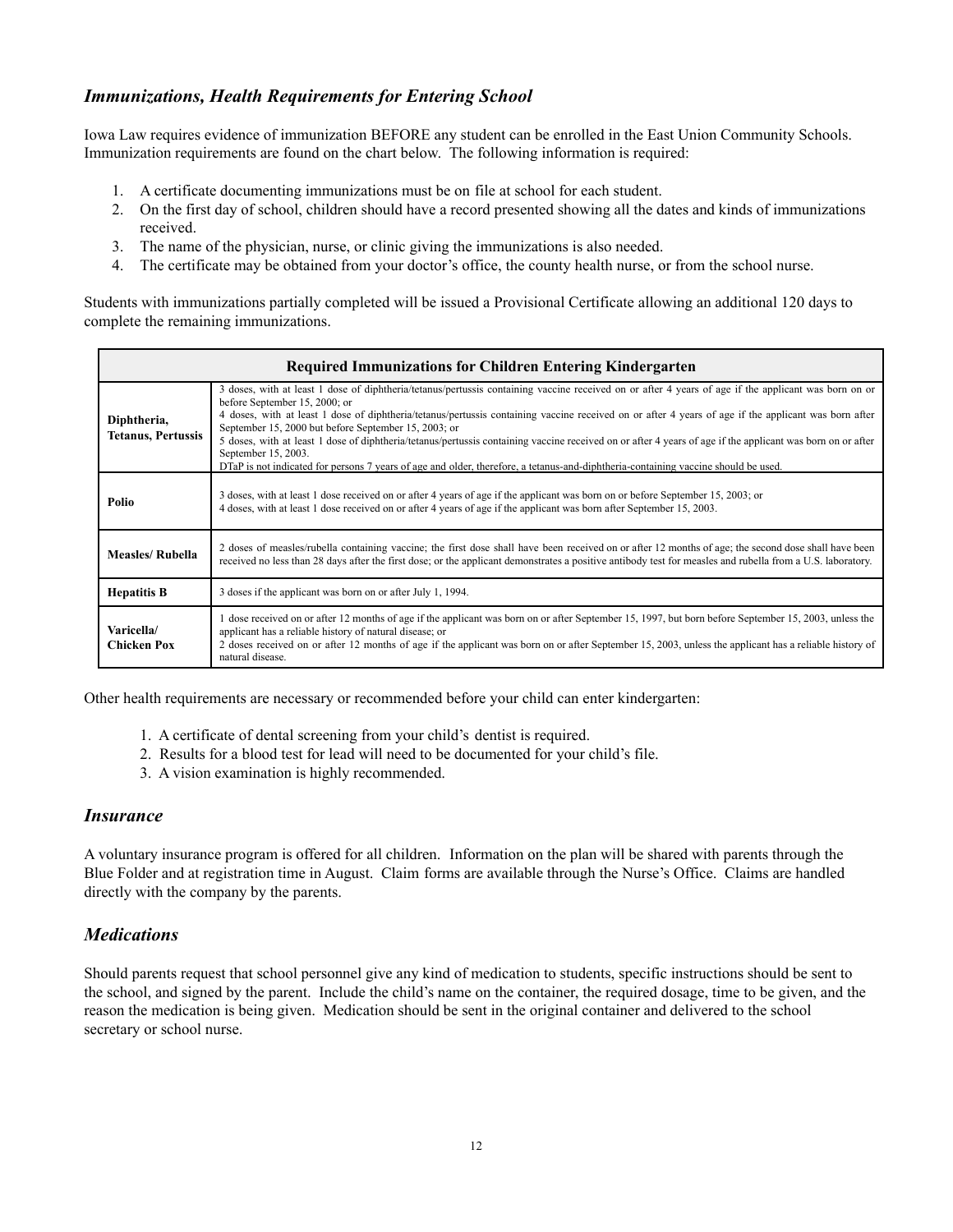#### *Screenings*

The following screenings may be completed by the school nurse annually: scoliosis, vision screenings, head lice (as needed in transitional kindergarten through fifth grade), heights and weights. Green Hills Area Education Agency staff may complete hearing screenings annually.

#### *Sexual Abuse and Harassment of Students By Employees*

The school district does not tolerate employee's physically or sexually abusing or harassing students. Students who are physically or sexually abused or harassed by an employee should notify their parents, teacher, principal or another employee. The Iowa Department of Education has established a two-step procedure for investigating allegations of physical or sexual abuse of students by employees. That procedure requires the school district to designate an independent investigator to look into the allegations. The school district has designated the Superintendent of Schools (641/347-8421) and the secondary guidance counselor (641/347-8421) as its Level I Investigators. Physical abuse is a non-accidental physical injury that leaves a mark at least 24 hours after the incident. While employees cannot use physical force to discipline a student, there are times when the use of physical force is appropriate. The times when physical force is appropriate include, but are not limited to, times when it is necessary to stop a disturbance, to obtain a weapon or other dangerous object, for purposes of self-defense or to protect the safety of others, to remove a disruptive student, to protect others from harm, for the protection of property or to protect a student from self-infliction of harm.

Sexual abuse includes, but is not limited to, sexual acts involving a student and intentional sexual behavior as well as sexual harassment. Sexual harassment is unwelcome sexual advances, requests for sexual favors or other verbal or physical conduct of a sexual nature when submission to such conduct is made either implicitly or explicitly a term or condition of the student's education or benefits; submission to or rejection of the conduct is used as the basis for academic decisions affecting that student; or the conduct has the purpose or effect of substantially interfering with a student's academic performance by creating an intimidating hostile or offensive educational environment.

#### **Inclement Weather**

When school is canceled because of inclement weather (or other reason) prior to the start of the school day, students and parents are notified over **KSIB** Creston radio station and **WHO Channel 13** and **KCCI Channel 8** television stations in Des Moines. An announcement will also appear on the East Union website: www.eastunionschools.org. **JMC** messaging is an option available that provides text messages and e-mails with cancellation information; visit the East Union website to register for this service. The missed days or hours of school will be made up at a later date.

If school is dismissed because of inclement weather (or any other reason) after the school day has begun, parents are notified by the same means. The superintendent determines whether buses will follow the regular routes. If the buses do not follow the regular routes, they follow emergency routes, or the parents are responsible for picking up students at school.

#### **Please let your child know in advance what he/she should do if school closes early!**

#### **Parent and Community Involvement**

#### *Adult Volunteers*

Several years ago, a program was initiated for adults to help students and teachers in the schools on a scheduled basis. If you have available time, even if only an hour, it can be put to good use in helping educate children and assisting teachers. Please contact your child's teacher, the school secretary, or the building principal to obtain a Volunteer Form. Once the form has been submitted, you must pass a background check, completed by the school business official, prior to your service at the school.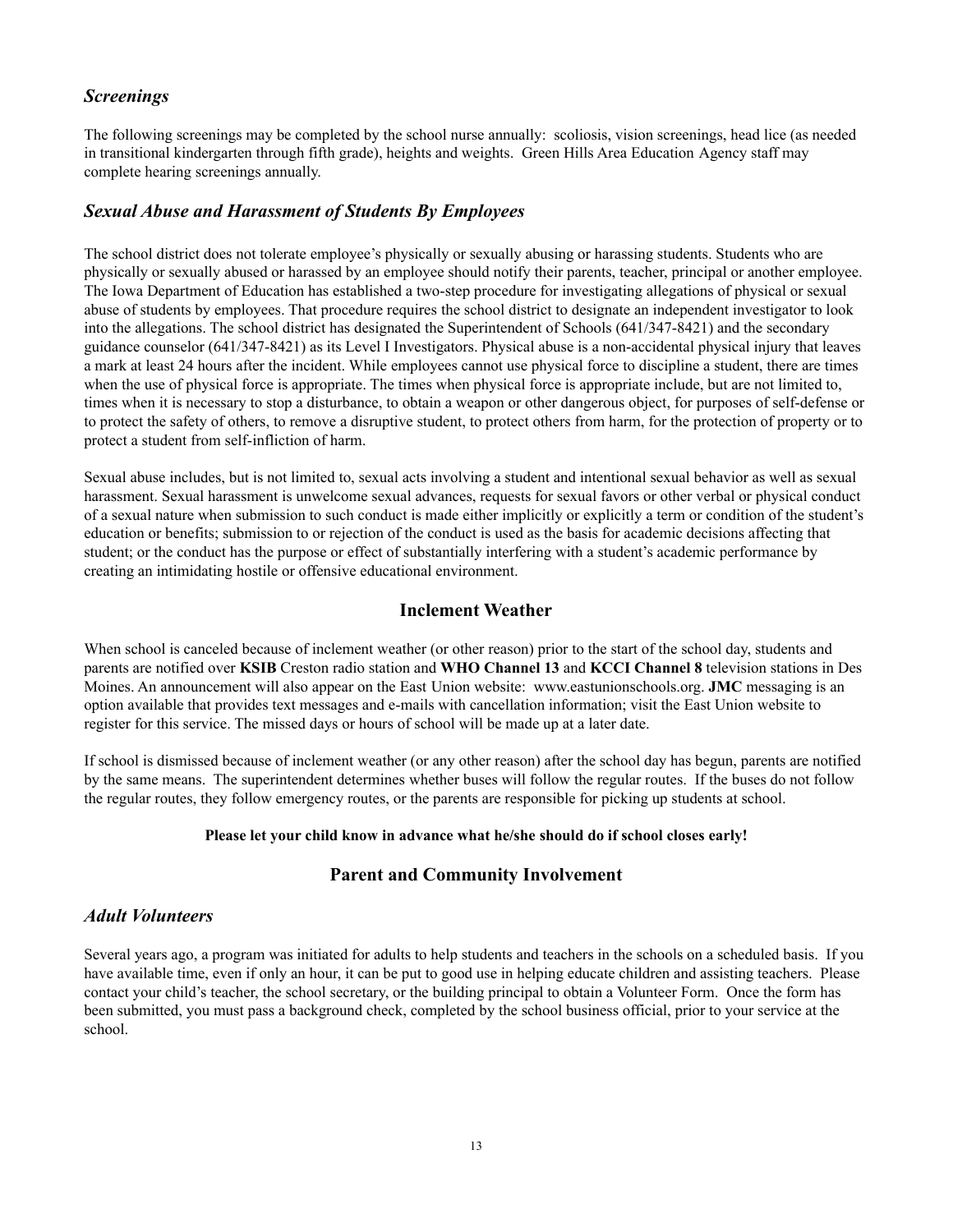#### *Blue Folders*

The Blue Folder is a parent-teacher communication device that has been adopted by the East Union Elementary School. This is a transparent blue folder sent home with the student each Friday (or the last day of the student's school week). Within the folder you will find special information from the school, teacher notes, information for parents, selected work examples, etc. A sheet will be included in the folder for parents to sign and return, indicating that they have reviewed the enclosed materials.

#### *Parent Involvement Policy*

The staff of the East Union Elementary School, with the support of state and federal programs, seeks to involve parents in an effective home-school partnership in order to provide the best possible education for our students. Parent involvement activities are integrated into the school master plan for academic accountability.

Elements of our parent communications include, but are not limited to, the following:

| District Newsletter                          | District Annual Calendar            | Weekly Classroom Letters       |
|----------------------------------------------|-------------------------------------|--------------------------------|
| Parent-Student Handbook                      | <b>Student Involved Conferences</b> | <b>Quarterly Grade Reports</b> |
| Midterm Reports                              | Learning Compacts                   | <b>Blue Folders</b>            |
| <b>Assignment Books</b>                      | Back-To-School Night                | <b>ASPIRE Family Nights</b>    |
| <b>Achievement Assessments</b>               | Eaglet Events Weekly Note           | Title I Family Nights          |
| <b>Vocal Music Concerts</b>                  | East Union Facebook Page            | 21st Century Learning Nights   |
| East Union Website: www.eastunionschools.org | <b>JMC</b> Data System              |                                |

Parent resource opportunities for helping to develop skills to use at home that support your child/children's academic achievement and social development are available. They provide parents with techniques and strategies that they may utilize to improve their child's academic success and to assist learning at home. Parents are solicited for their input through surveys and other means. Resource materials are available for check out from the ASPIRE More lending library.

#### *Parent Teacher Organization (PTO)*

The traditional role of our Elementary PTO is to help facilitate and sponsor annual elementary school fundraisers, and to support TK-5 instructional programs by providing field trips, materials, and supplies. Look for information regarding PTO public meetings and events in the weekly Blue Folder that comes home on Fridays.

#### *Progress Reports / Student-Involved Parent-Teacher Conferences*

Reporting student progress is the result of daily formative and summative assessment of your child's achievement. At the conclusion of each quarter, grade reports are provided to parents. These cards are sent home via the Blue Folder and/or distributed during Student-Involved Conferences.

Student-Involved Parent-Teacher Conferences are individually scheduled twice each year. Parents will receive detailed information in the Blue Folder regarding scheduling and times. The principal will prepare a master conference schedule for all preschool through twelfth grade students.

Parents may request a conference at other times during the school year by contacting their child's teacher for a mutually convenient meeting time.

#### *School Board Meetings*

The East Union Community School District's Board of Directors invites you to attend its meetings and to participate. There are five members who are elected to three-year terms by district voters. Board members serve without pay. Elections are held on the second Tuesday in September.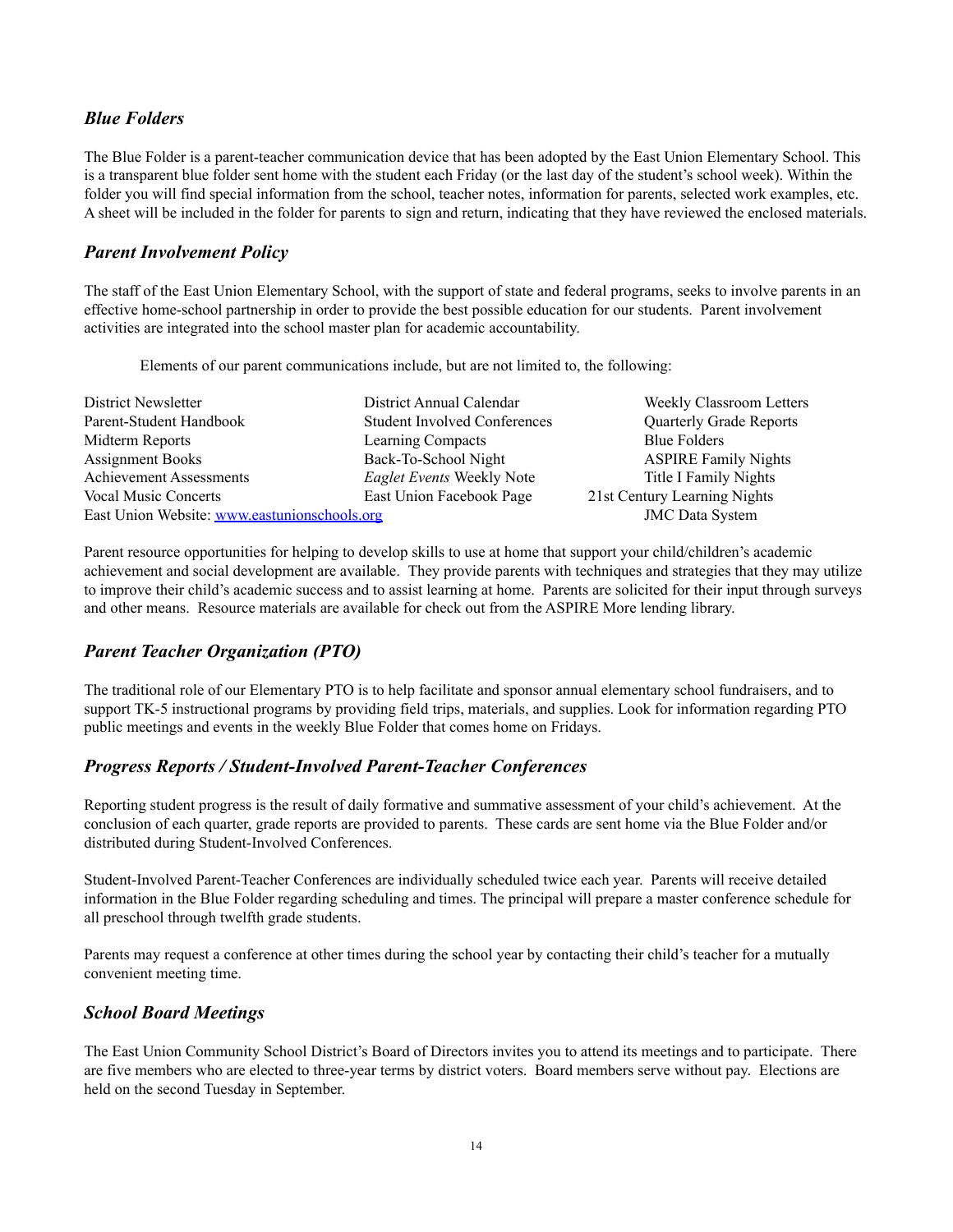The Board has the responsibility of maintaining the educational program in the East Union District. The meetings, open to the public, are held in the High School Library at 1916 High School Drive, Afton, Iowa. Meetings are scheduled on the third Monday of each month, but may be subject to change.

Board meetings follow an agenda prepared by the Superintendent of Schools. If you have an item of concern that you would like placed on the agenda, contact the Superintendent by Wednesday of the preceding Board Meeting date. Under Iowa's Open Meeting Law, items cannot be added to the agenda within 24 hours of a meeting. Action may not be taken on items not on the agenda.

#### *Suggestions for Effective School Communications*

- Teachers and the building principal will make every attempt to communicate personally and directly with parents whenever appropriate for sharing positive news or progress. Teachers and the principal may also discuss a significant problem that is affecting a child's learning, health, or general welfare, or the learning, health, and welfare of others.
- Several types of parent/guardian communication are recommended: Blue Folder notes, Assignment Book notes, phone calls, or e-mails.
- Please don't pass judgment on what your child or another source tells you until you have had the opportunity to visit with school personnel.
- Whenever you have concern, you need to visit with your child's teacher. If your concern continues following a communication with your child's teacher, contact the Elementary Principal at (641) 347-5411.
- If your concern still persists, you are to contact the Superintendent of Schools at (641) 347-8421.
- If a solution to your concern has still not been achieved, you may request placement on the Board of Directors' Agenda for their monthly meeting to participate in person to resolve your concern.

#### *School Improvement Advisory Committee*

The East Union Community School District has an Advisory Committee made up of parents and staff members who have an opportunity to offer input into the decision-making process and to receive valuable information about the educational programs of the district. If you are interested in serving on this committee, contact the Superintendent's Office.

#### **Policies**

#### *Anti-Bullying/Harassment Policy*

Harassment and bullying of students and employees are against federal, state and local policy, and are not tolerated by the board. The board is committed to providing all students with a safe and civil school environment in which all members of the school community are treated with dignity and respect. To that end, the board has in place policies, procedures, and practices that are designed to reduce and eliminate bullying and harassment as well as processes and procedures to deal with incidents of bullying and harassment. Bullying and harassment of students by students, school employees, and volunteers who have direct contact with students will not be tolerated in the school or school district.

The board prohibits harassment, bullying, hazing, or any other victimization, of students, based on any of the following actual or perceived traits or characteristics: age, color, creed, national origin, race, religion, marital status, sex, sexual orientation, gender identity, physical attributes, physical or mental ability or disability, ancestry, political party preference, political belief, socioeconomic status, or familial status. Harassment against employees based upon race, color, creed, sex, sexual orientation, gender identity, national origin, religion, age or disability is also prohibited.

This policy is in effect while students or employees are on property within the jurisdiction of the board; while on school-owned or school-operated vehicles; while attending or engaged in school-sponsored activities; and while away from school grounds if the misconduct directly affects the good order, efficient management and welfare of the school or school district.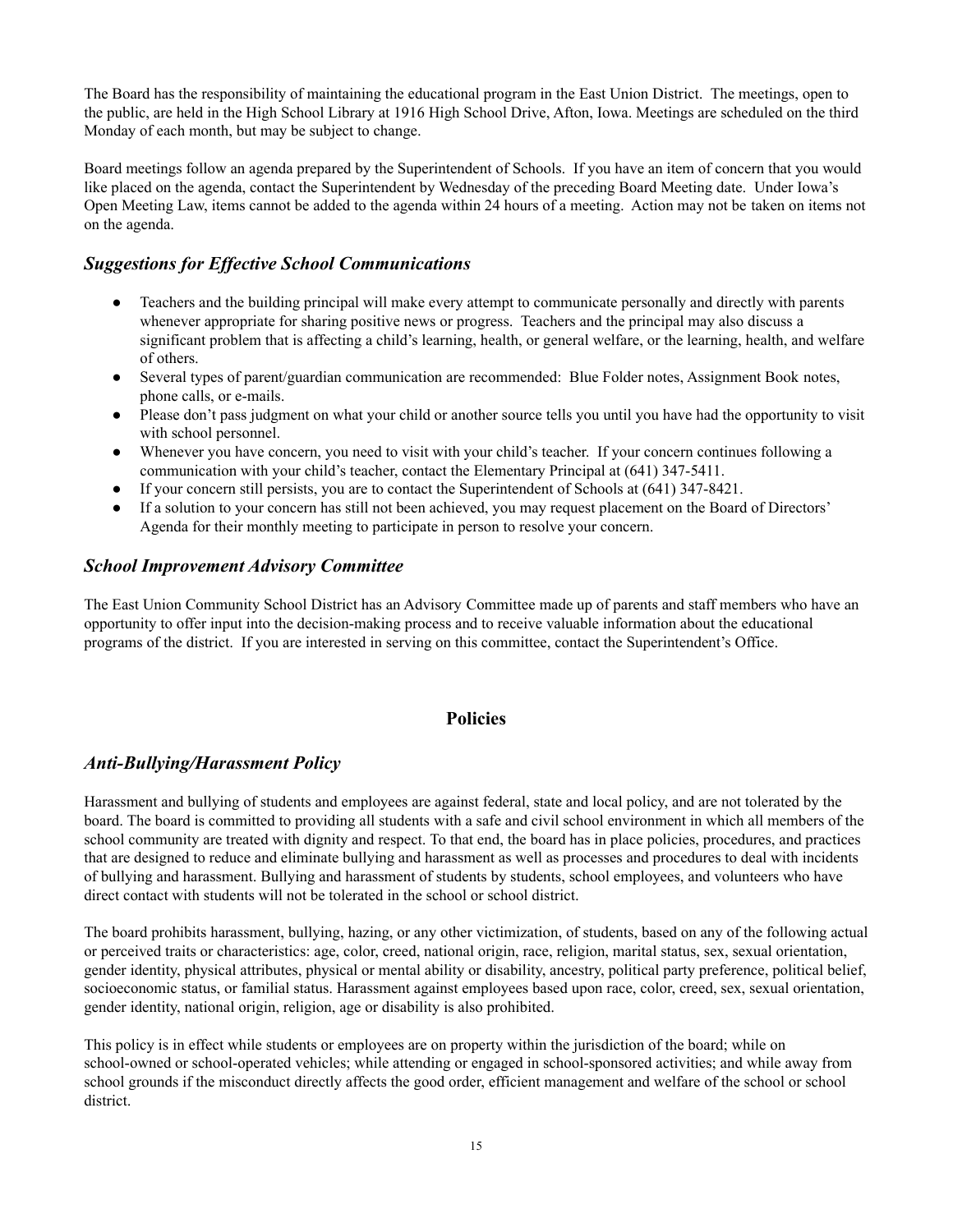If, after an investigation, a student is found to be in violation of this policy, the student shall be disciplined by appropriate measures up to, and including, suspension and expulsion. If after an investigation a school employee is found to be in violation of this policy, the employee shall be disciplined by appropriate measures up to, and including, termination. If after an investigation a school volunteer is found to be in violation of this policy, the volunteer shall be subject to appropriate measures up to, and including, exclusion from school grounds. "Volunteer" means an individual who has regular, significant contact with students.

Harassment and bullying mean any electronic, written, verbal, or physical act or conduct toward a student which is based on any actual or perceived trait or characteristic of the student and which creates an objectively hostile school environment that meets one or more of the following conditions:

- Places the student in reasonable fear of harm to the student's person or property;
- Has a substantially detrimental effect on the student's physical or mental health;
- Has the effect of substantially interfering with the student's academic performance; or
- Has the effect of substantially interfering with the student's ability to participate in or benefit from the services, activities, or privileges provided by a school.

"Electronic" means any communication involving the transmission of information by wire, radio, optical cable, electromagnetic, or other similar means. "Electronic" includes but is not limited to communication via electronic mail, internet-based communications, pager service, cell phones, electronic text messaging, or similar technologies.

Harassment and bullying may include, but are not limited to, the following behaviors and circumstances:

- Verbal, nonverbal, physical or written harassment, bullying, hazing, or other victimization that have the purpose or effect of causing injury, discomfort, fear, or suffering to the victim;
- Repeated remarks of a demeaning nature that have the purpose or effect of causing injury, discomfort, fear, or suffering to the victim;
- Implied or explicit threats concerning one's grades, achievements, property, etc. that have the purpose or effect of causing injury, discomfort, fear, or suffering to the victim;
- Demeaning jokes, stories, or activities directed at the student that have the purpose or effect of causing injury, discomfort, fear, or suffering to the victim; and/or
- Unreasonable interference with a student's performance, or creation of an intimidating, offensive, or hostile learning environment.

Sexual harassment means unwelcome sexual advances, requests for sexual favors, or other verbal or physical conduct of a sexual nature when:

- Submission to the conduct is made either implicitly or explicitly a term or condition of the student's education or benefits;
- Submission to or rejection of the conduct by a school employee is used as the basis for academic decisions affecting that student; or
- The conduct has the purpose or effect of substantially interfering with the student's academic performance by creating an intimidating, hostile, or offensive education environment.

In situations between students and school officials, faculty, staff, or volunteers who have direct contact with students, bullying and harassment may also include the following behaviors:

Requiring that a student submit to bullying or harassment by another student, either explicitly or implicitly, as a term or condition of the targeted student's education or participation in school programs or activities; and/or requiring submission to or rejection of such conduct as a basis for decisions affecting the student.

Any person who promptly, reasonably, and in good faith reports an incident of bullying or harassment under this policy to a school official, shall be immune from civil or criminal liability relating to such report and to the person's participation in any administrative, judicial, or other proceeding relating to the report. Individuals who knowingly file a false complaint may be subject to appropriate disciplinary action.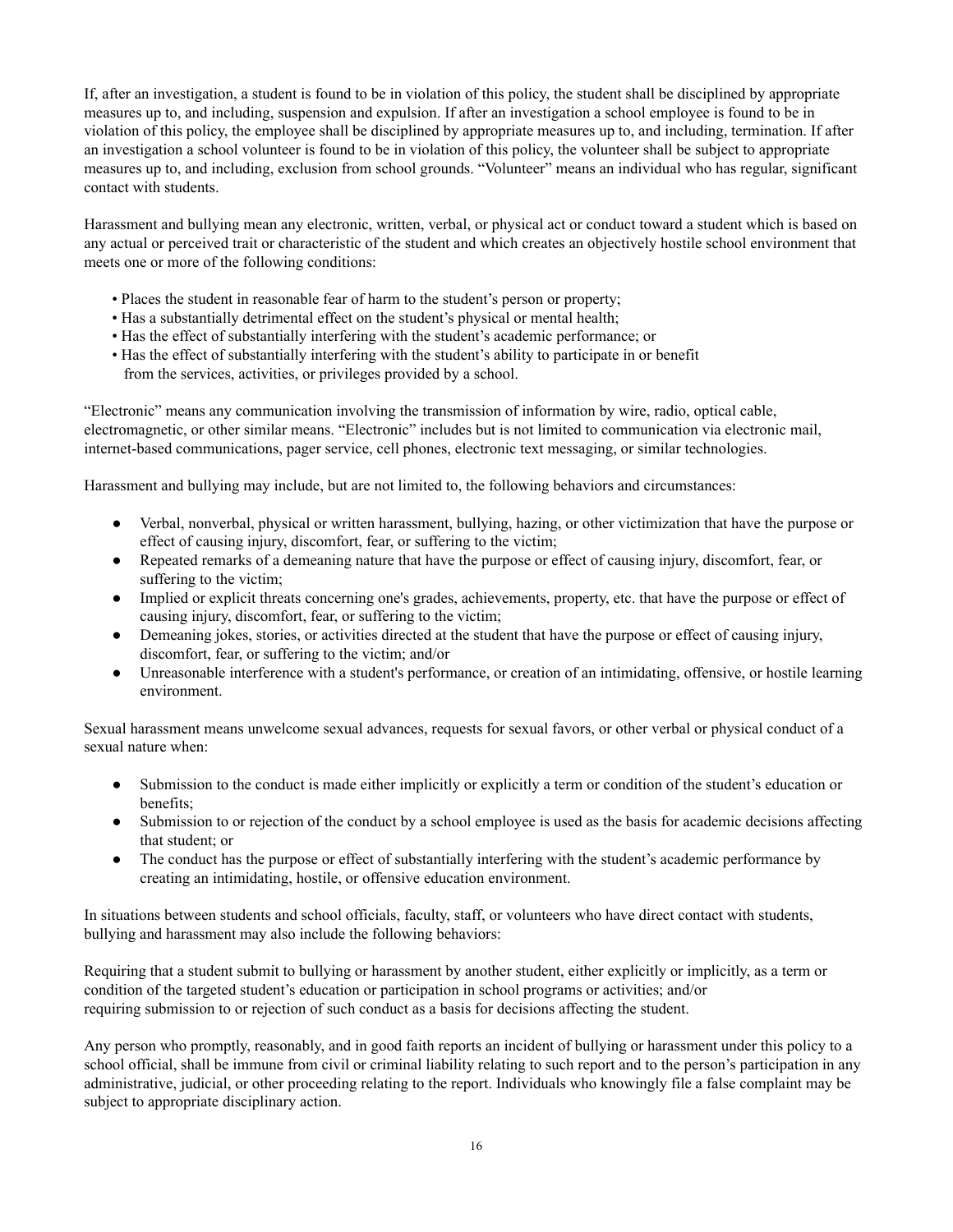Retaliation against a person because the person has filed a bullying or harassment complaint or assisted or participated in a harassment investigation or proceeding is prohibited. An individual who knowingly files a false harassment complaint and a person who gives false statements in an investigation shall be subject to discipline by appropriate measures, as shall a person who is found to have retaliated against another in violation of this policy.

A student found to have retaliated in violation of this policy shall be subject to measures up to, and including, suspension and expulsion. A school employee found to have retaliated in violation of this policy shall be subject to measures up to, and including, termination of employment. A school volunteer found to have retaliated in violation of this policy shall be subject to measures up to, and including, exclusion from school grounds.

The school or school district will promptly and reasonably investigate allegations of bullying or harassment. The Superintendent of Schools or designee will be responsible for handling all complaints by students alleging bullying or harassment. The Superintendent of Schools or designee will be responsible for handling all complaints by employees alleging bullying or harassment.

It also is the responsibility of the superintendent, in conjunction with the investigator and principals, to develop procedures regarding this policy.

The superintendent also is responsible for organizing training programs for students, school officials, faculty, staff, and volunteers who have direct contact with students. The training will include how to recognize harassment and what to do in case a student is harassed. It will also include proven effective harassment prevention strategies. The superintendent will also develop a process for evaluating the effectiveness of the policy in reducing bullying and harassment in the board. The superintendent shall report to the board on the progress of reducing bullying and harassment in the board.

The board will annually publish this policy. The policy may be publicized by the following means:

- Inclusion in the student handbook,
- Inclusion in the employee handbook,
- Inclusion in the registration materials,
- Inclusion on the school or school district's website.

and a copy shall be made to any person at the central administrative office at 1916 High School Drive; Afton, Iowa.

#### *Anti-Harassment/Bullying Investigation Procedures*

Individuals who feel that they have been harassed should:

- Communicate to the harasser that the individual expects the behavior to stop, if the individual is comfortable doing so. If the individual wants assistance communicating with the harasser, the individual should ask a teacher, counselor or principal to help.
- If the harassment does not stop, or the individual does not feel comfortable confronting the harasser, the individual should:
	- o tell a teacher, counselor or principal; and
	- o write down exactly what happened, keep a copy and give another copy to the teacher, counselor or principal including:
		- \*what, when and where it happened;
		- \*who was involved;
		- \* exactly what was said or what the harasser did;
		- \*witnesses to the harassment;
		- \*what the student said or did, either at the time or later;
		- \* how the student felt; and
		- \*how the harasser responded.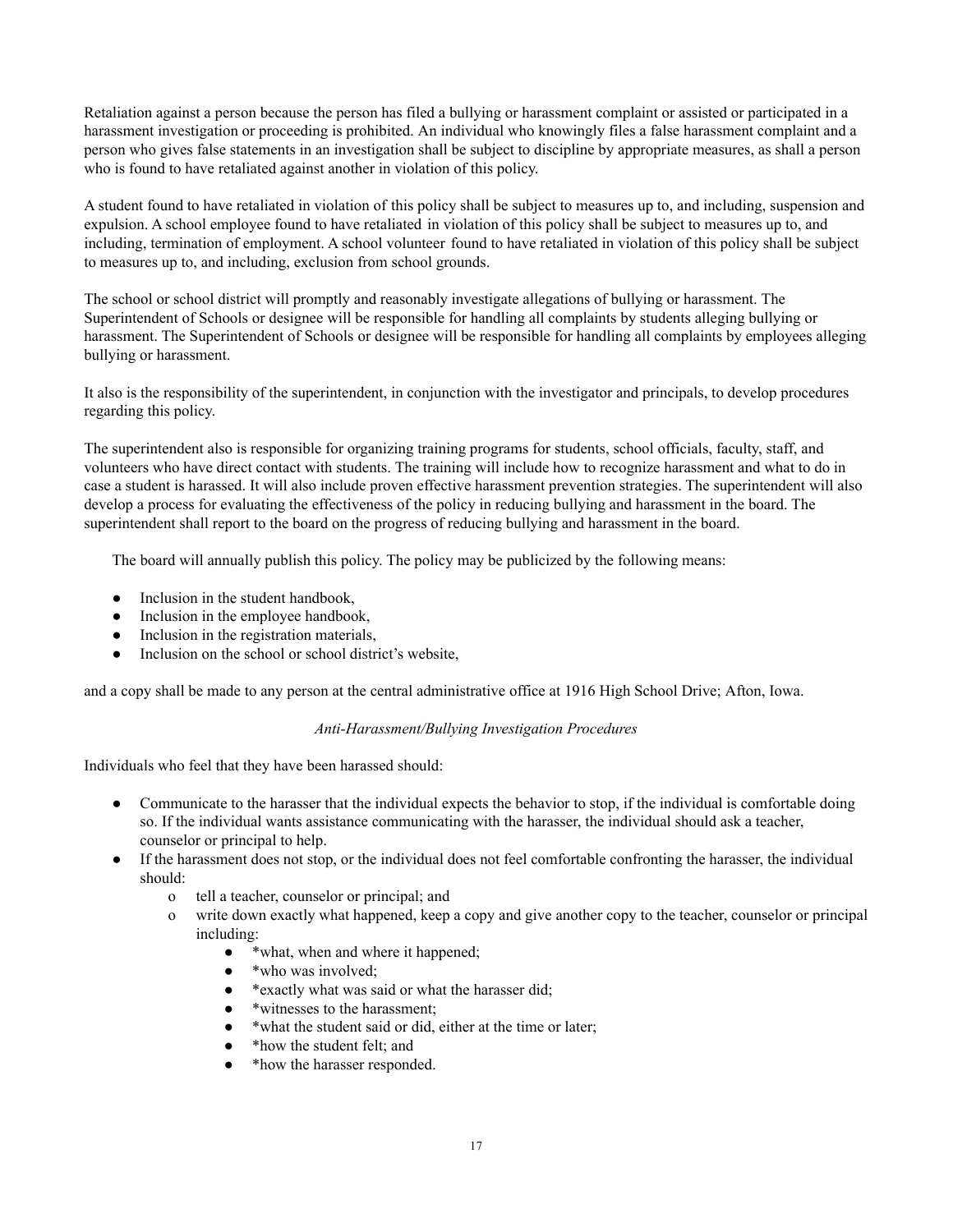#### *Complaint Procedure*

An individual who believes that the individual has been harassed or bullied will notify the Elementary Principal, who is the designated investigator. The alternate investigator is the Superintendent of Schools. The investigator may request that the individual complete a Harassment/Bullying Complaint form and turn over evidence of the harassment, including, but not limited to, letters, recordings, or pictures. The complainant shall be given a copy of the completed complaint form. Information received during the investigation is kept confidential to the extent possible.

The investigator has the authority to initiate an investigation in the absence of a written complaint.

#### *Investigation Procedure*

The investigator will reasonably and promptly commence the investigation upon receipt of the complaint. The investigator will interview the complainant and the alleged harasser. The alleged harasser may file a written statement in response to the complaint. The investigator may also interview witnesses as deemed appropriate.

Upon completion of the investigation, the investigator will document written findings and conclusions as to each allegation of harassment and report the findings and conclusions. The investigator will maintain a copy of the findings of the investigation in the principal's office.

#### *Resolution of the Complaint*

Following completion of the initial report, the principal may investigate further, if deemed necessary. The principal may make a determination of any appropriate additional steps, which may include discipline.

Prior to the determination of the appropriate remedial action, the principal may, at the principal's discretion, interview the complainant and the alleged harasser. The principal will file a written report closing the case and documenting any disciplinary action taken or any other action taken in response to the complaint. The complainant, the alleged harasser and the investigator will receive notice as to the conclusion of the investigation. The principal will maintain a log of information necessary to comply with Iowa Department of Education reporting procedures.

#### *Points To Remember In the Investigation*

- Evidence uncovered in the investigation is confidential.
- Complaints must be taken seriously and investigated.
- No retaliation will be taken against individuals involved in the investigation process.
- Retaliators will be disciplined up to and including suspension and expulsion.

#### *Conflicts*

If the investigator is a witness to the incident, the alternate investigator shall investigate.

#### *Bus and School Vehicle Procedures and Rules*

The school district will annually provide the following notice to students and their parents:

The East Union Community School District Board of Education has authorized the use of video cameras on school district buses. The video cameras will be used to monitor student behavior to maintain order on the school buses and to promote and maintain a safe environment. Our students and parents are hereby notified that the content of the videos may be used in a student disciplinary proceeding. The content of the videos are confidential student records and will be retained with other student records. Videos will only be retained if necessary for use in a student disciplinary proceeding or other matter as determined necessary by the administration. Parents may request to view videos of their child if the videos are used in a disciplinary proceeding involving their child.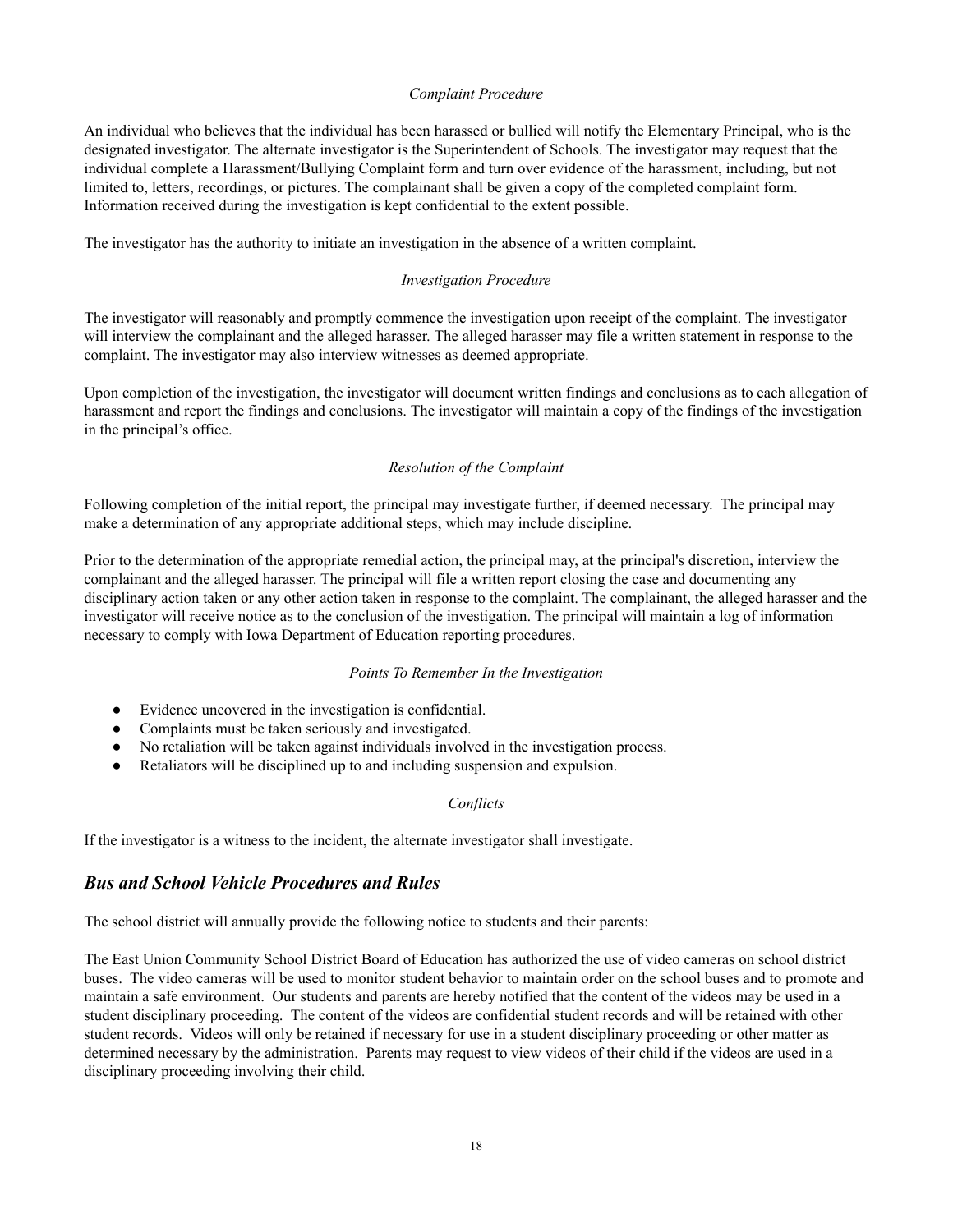All persons riding in school district vehicles shall adhere to the following rules. The driver, sponsor, or chaperones are to follow the school bus and vehicle discipline procedure for student violations of this policy. Video cameras may be in operation on the school buses.

- 1. Bus riders shall be at the designated loading point before the bus arrival time. Contrary to popular belief, Iowa does not require the driver to wait if the school bus is on time. Pupils are expected to comply with school rules while waiting at designated bus stops.
- 2. Bus riders shall wait until the bus comes to a complete stop before attempting to enter. Each pupil must go directly to his/her seat upon entering the bus.
- 3. A bus rider who must cross the roadway to board or depart from the bus shall cross in front of the bus (no closer than 10 feet), look in both directions, and proceed to cross the road or highway only on signal from the driver.
- 4. All bus riders shall load and unload through the right front door. The Emergency Door is for emergencies only.
- 5. A bus rider will depart from the bus at the designated point unless written permission to get off at a different location is given to the driver.
- 6. Nothing should be extended out of the window at any time.
- 7. Aisles must be kept clear at all times.
- 8. The driver may assign designated seats to riders at any time.
- 9. Riders who damage seats or other equipment will reimburse the district for the cost of the repair or the replacement.
- 10. Riders are not permitted to leave their seats while the vehicle is in motion.
- 11. Waste containers are provided on all buses for the bus riders' use.
- 12. Permission to open windows must be obtained from the driver.
- 13. Classroom conduct is to be observed by students while riding the bus except for ordinary conversation. Loud or vulgar language is prohibited. When the bus is crossing a railroad track, all conversation must stop until the bus has crossed the tracks. Pupils shall refrain from talking to the driver while the bus is in motion.
- 14. The driver is in charge of the students and bus, and the driver is to be obeyed promptly and respectfully.
- 15. Students shall assist in looking after the safety and comfort of younger students.
- 16. Students shall not throw or project objects within the bus nor out of the windows.
- 17. Students shall keep their feet off the seats.
- 18. Verbal or physical aggression on the bus is prohibited.
- 19. Students shall refrain from crowding or pushing.
- 20. There shall be no open pop or liquid containers on the bus, and all unopened pop or liquid containers should be in a gym/book bag or lunch box. Exceptions may be made for field trips or medical reasons.
- 21. The use or possession of weapons, controlled substances, or look-a-like weapons or substances are prohibited in the bus.

#### *Bus Report Slips*

Parental support is necessary in helping provide a safe, caring, and efficient school transportation system. Parents are asked to visit with their children in regard to the need for appropriate bus behavior and compliance with bus rules. A child's driver may choose to visit with the child or the parent personally in regard to a bus problem that may result in a formal bus report slip if the behavior continues.

Each driver, including any substitute driver, the school principal, or the director of transportation may write a bus report slip for a specific student. A copy is given to the principal or transportation director. The principal or transportation director will contact parents, and also determine consequences for inappropriate bus behavior or rule violation. The nature of the problems/behavior of the student and the number of previous bus report slips will be taken into consideration.

For the first write up, students will be given a formal warning, unless the offense warrants more serious consequences. For the second write up, students will be suspended from the bus for 5 days. For the third write up, students will be suspended from the bus for 10 days. The next write up will result in termination of bus privileges for the rest of the school year.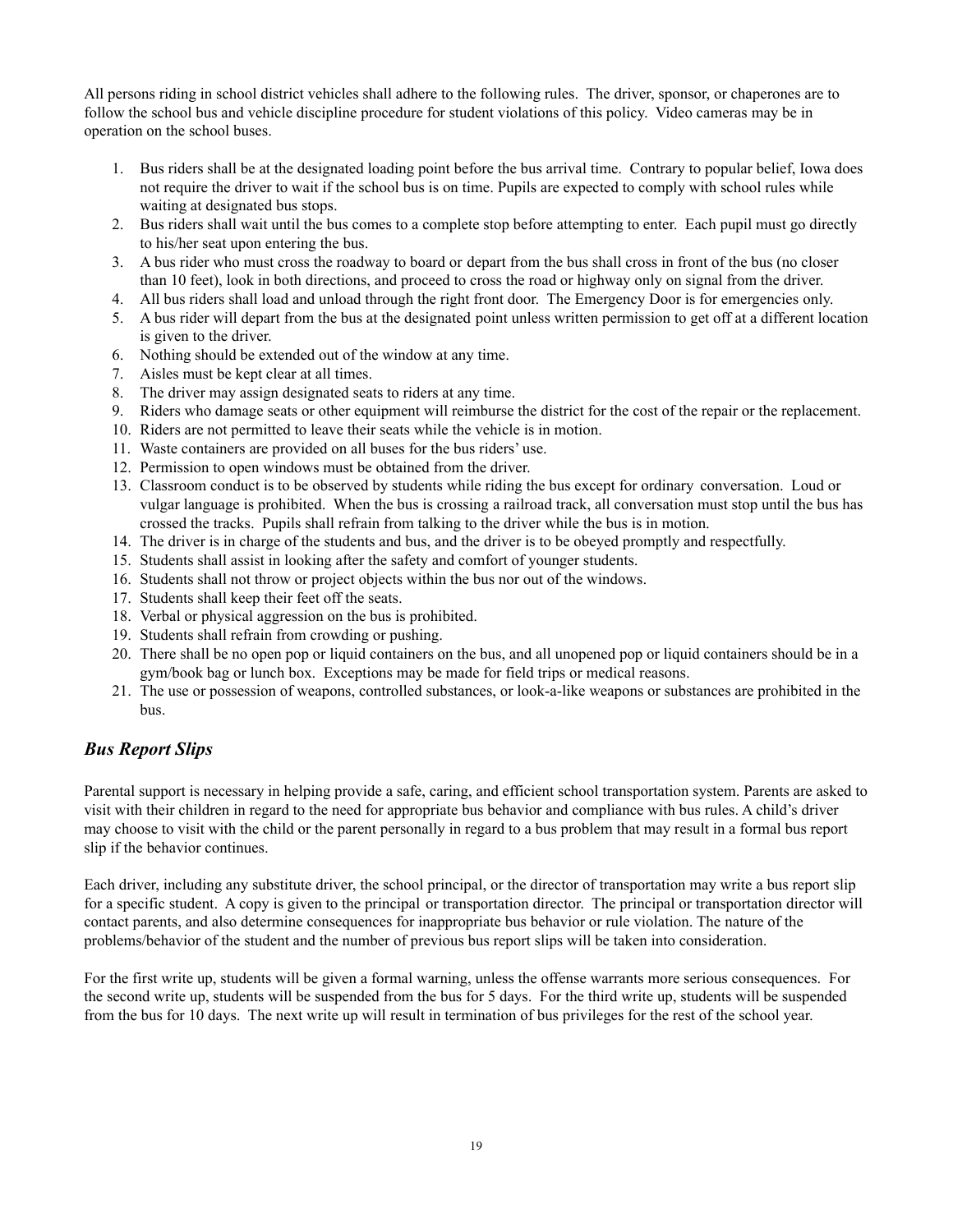#### *Candy, Pop, and Gum*

Students are not permitted to bring candy, gum, or pop to school, unless special permission has been received from their teacher. Candy, pop, or gum that students have (without prior permission) in their possession will be taken by the teacher, to be picked up by the parent at a later date. If you should choose not to have any of the above items given to your child as an incentive, please communicate this with your child's teacher.

#### *Classroom Parties*

The last forty-five minutes of the day will be set aside for homeroom parties for the following occasions: Fall Harvest Parties, Christmas, and Valentine's Day. Parents will receive information from the teachers ahead of time in regard to the specific day in the Blue Folder. Students and/or parents may be asked to provide treats. Any other occasion for a classroom party will be approved by the classroom teacher(s) and the principal.

#### *Discipline*

School personnel strive to provide a safe and secure environment that is free from discipline problems for all children attending our school. Our classrooms, lunchrooms, playgrounds, and all activities connected with an effective school require rules of appropriate conduct. Children need to know specific rules and the school's expectations for their personal conduct. Playground rules are indicated later within this section. Classroom teachers and supervisors will share with students those rules that apply to their specific classrooms, lunchroom, and other activity areas.

It is the school's intention to work closely with parents if there should be an academic or discipline problem. Only in working TOGETHER (home and school) can a truly safe and secure environment exist for all students.

#### *Discipline Matters Referred to Principal's Of ice*

Should an office referral occur, the following are options available as consequences, depending upon the nature/severity or frequency of the problem(s):

- 1. Conference with the principal
- 2. Loss of recess period(s)
- 3. Loss of related privilege(s)
- 4. Parent communication regarding incident(s)
- 5. In-school suspension for a specific period of time
- 6. Out-of-school suspension for a specific period of time
- 7. Other consequences appropriate for infraction
- 8. Recommendation to the Board of Education for student expulsion

#### *Dress Code*

There is a strong connection between academic performance, student conduct, and appearance. Students are expected to maintain a good personal appearance by wearing age-appropriate clothing that does not disrupt the school or educational environment.

Any clothing advertising something illegal for minors (chewing tobacco, cigarette use, alcohol use, and any other illegal substance or drug) cannot be worn to school. If such clothing is worn, the student will simply turn the item inside out for the remainder of the day. Clothing items that interfere with students'safety, or with instruction and learning are prohibited. Shoes with metal or rubber cleats or shoes leaving marks on gym or floors are not permitted.

If a student wears inappropriate clothing, the teacher and/or principal will discuss this with the student and will contact the parent via telephone or face-to-face. The principal makes the final determination of the appropriateness of the student's appearance. Students inappropriately dressed are required to change their clothing or leave school, upon parental notification, to change clothes.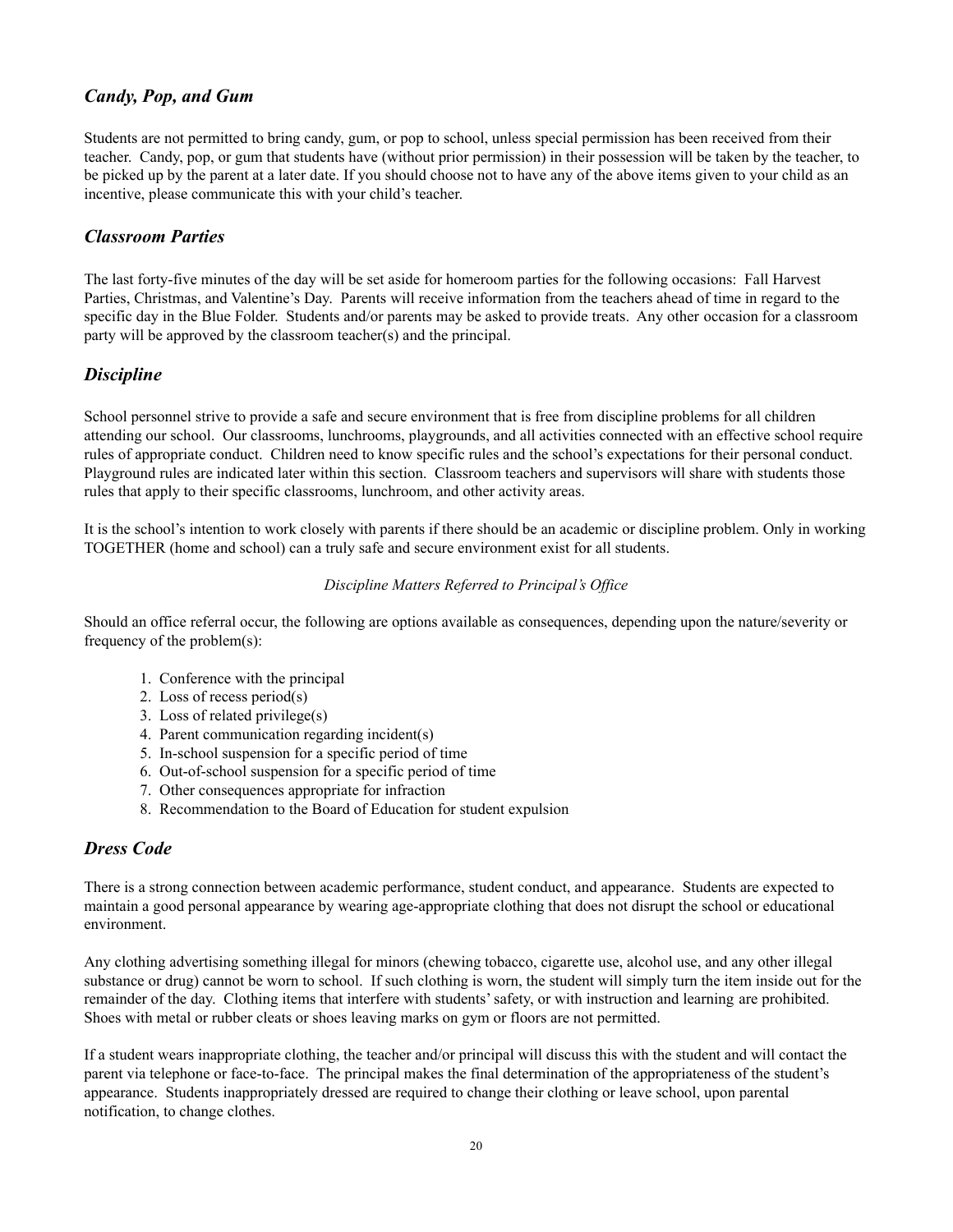#### *Emergency Forms*

At the beginning of each school year, parents must file an emergency form with the office providing emergency telephone numbers of the parents as well as alternate persons to contact in the event the school is unable to locate parents. The emergency form also includes a statement that gives the school district permission to release the student to the alternate person in the event the parents cannot be reached. Parents must notify the office if the information on the emergency form changes during the school year.

#### *Field Trips*

Each grade level will be taking two field trips that require bus transportation during the school year. Grade level teachers have selected trips based upon their relationship to classroom themes/studies/curriculum. The school district will pay for any required admission fees. Normally the school will provide a sack lunch (for the price of a lunch punch), or in some cases, teachers will provide students an option for bringing their own sack lunch. At registration time, parents will be given a blanket *Permission Form for Field Trips*, however, prior to each field trip, you will receive a special note from your child's teacher telling about the trip in the weekly Blue Folder.

#### *Hazard Communication Compliance*

The East Union Community School District has taken measures to identify all chemical substances on their premises. Identification of the substances was completed with the assistance of NIOSH/OSHA publications, Occupational Health Guidelines (#81-123); NIOSH/OSHA publication Pocket Guide to Chemical Hazards (780210); and/or manufacturer's MSDSs. A list of chemicals has been generated and cross-referenced by names found on the respective MSDSs and by common names referred to by employees. These chemicals have been classified as hazardous in whole or in part according to OSHA regulations.

#### *Inclement Weather Clothing*

Students need to dress appropriately for the weather conditions. Whether waiting for a bus, outside for recess, or walking a short distance after/before school, you, the parent, need to provide direction to elementary-age children. Students need boots when it is snowing, raining, or muddy; gloves, hats and winter coats when the temperatures are near freezing. Names on all articles are requested.

Students do not go outside when it is raining or snowing heavily. There will be no recess outside when the temperature or wind chill is 0 degrees or colder.

If your child is recovering from an illness/cold, please send a note if it is necessary for them to stay indoors at recess time. A doctor's note will be necessary if the child is not to go outside for three or more days.

#### *Internet Safety Policy*

The following Internet Safety Policy has been adopted by the East Union School District for students in grades kindergarten through twelve.

#### **Statement of Purpose**

East Union Schools is pleased to *offer* our students' access to the World Wide Web and other electronic networks. The advantages afforded by the rich, digital resources available today through the World Wide Web outweigh any disadvantage. However, it is important to remember that access is a privilege, not a right, and carries with it responsibilities for all involved.

#### **Terms of Agreement**

#### In order for a student to be allowed access to a school computer system, computer network, and the Internet, parents **must sign and return the attached consent form by August 30th.**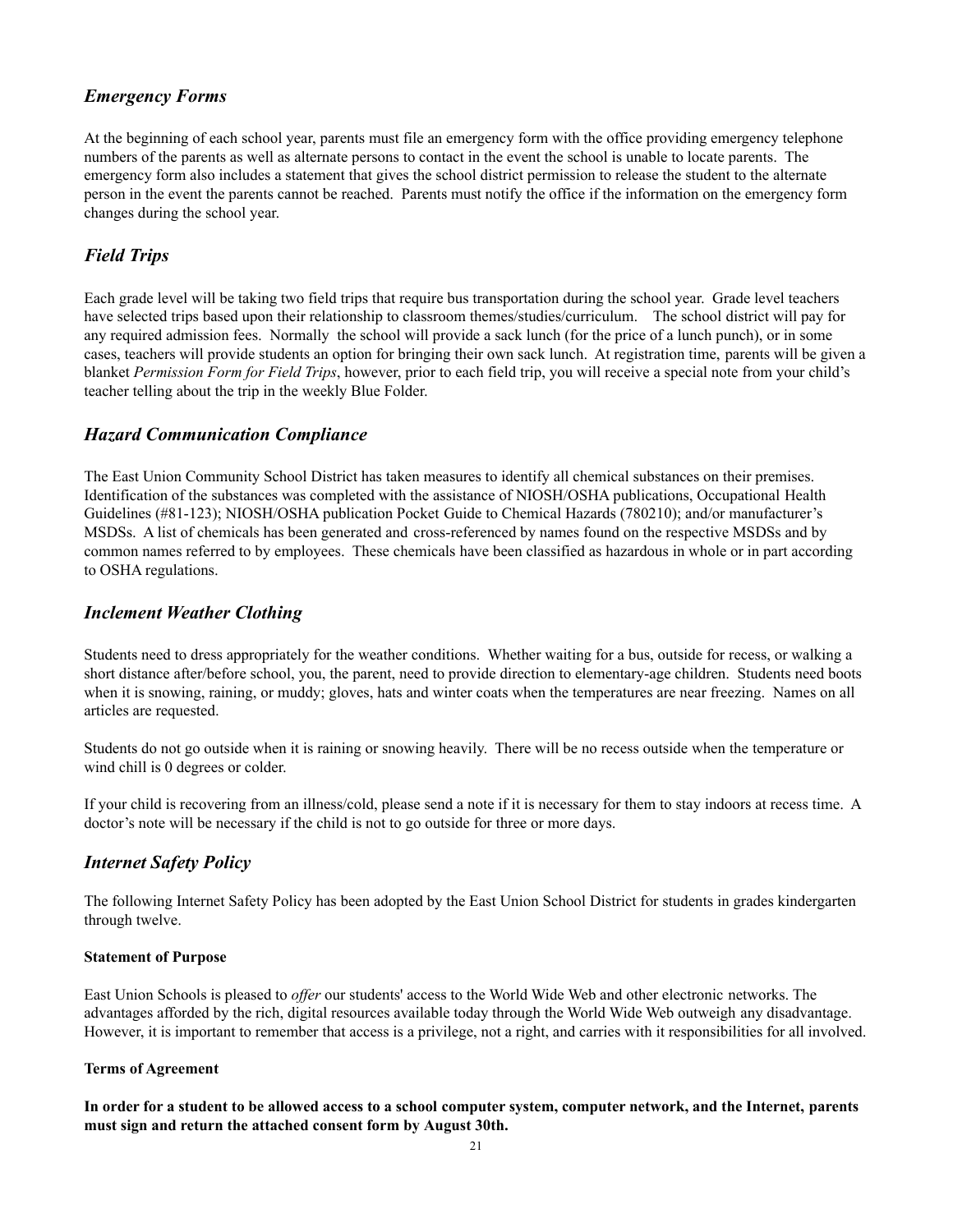#### **Acceptable Uses**

The District is providing access to its school computer systems, computer networks, and the Internet for **educational purposes only**. If you have any doubt about whether a contemplated activity is educational, you may consult with the person(s) designated by the school to help you decide. Accordingly, regulations for participation by anyone on the Internet shall include but not be limited to the following:

All users must abide by rules of Network Etiquette - Netiquette, including the following:

- Be polite. Use appropriate language and graphics. No swearing, vulgarities, suggestive, obscene, belligerent, or threatening language.
- Avoid language and/or graphic representations, which may be offensive to other users. Don't use network or Internet access to make, distribute, or redistribute jokes, stories, or other material, which is based on slurs or stereotypes relating to race, gender, ethnicity, nationality, religion, or sexual orientation.
- Do not assume that a sender of e-mail is giving his or her permission for you to forward or redistribute the message to third parties or to give his/her e-mail address to third parties. This should only be done with permission or when you know that the individual would have no objection.
- Teachers may allow individual students to use email, electronic chat rooms, instant messaging, social networking sites (Twitter) and other forms of direct electronic communications for **educational purposes only** and with proper supervision. Proper supervision shall include the teachers having the documentation of the students' username password on file and being able to monitor the account. This includes the use of student personal email accounts and personal social networking sites in the school environment. If a student uses his/her personal email account or accesses his/her social networking site on a school computer, the teacher must monitor all communications and have access to the students username password for such an account. In addition, if student personal accounts are accessed through the district Internet, the profile for student personal accounts must not contain identifiable information such as the last name or address of the student.
- No personal addresses, personal phone numbers, or last names of students will be permitted to be given out on the Internet.
- A student may not attempt to access any Internet resource without the prior consent of the teacher. The Internet is an extension of the classroom and teachers are responsible for and must be aware of where his/her student goes on the Internet.

#### **Privacy**

Network and Internet access is provided as a tool for your education. The District reserves the right to monitor, inspect, copy, review and store at any time and without prior notice any and all usage of the computer network and Internet access and any and all information transmitted or received in connection with such usage. All such information files shall be and remain the property of the District and no user shall have any expectation of privacy regarding such materials.

Student Photos/Student Work. Publishing student pictures and work on websites promotes learning, collaboration and provides an opportunity to share the achievements of students. Images and products of K-12 students may be included on the website without identifying captions or names. Please note that under no circumstances will K-12 student photos or work be identified with first and last name on any website, including the district, school, or teacher website.

#### **Copyright**

All students and faculty must adhere to the copyright laws of the United States (P.L. 94-553) and the Congressional Guidelines that delineate it regarding software, authorship, and copying information.

#### **Failure to Follow Acceptable Use Policy**

Use of the computer network and Internet is a privilege, not a right. A user who violates this agreement shall, at a minimum, have his or her access to the network and Internet terminated and is subject to disciplinary action by the school administrator. The District may also take other disciplinary actions.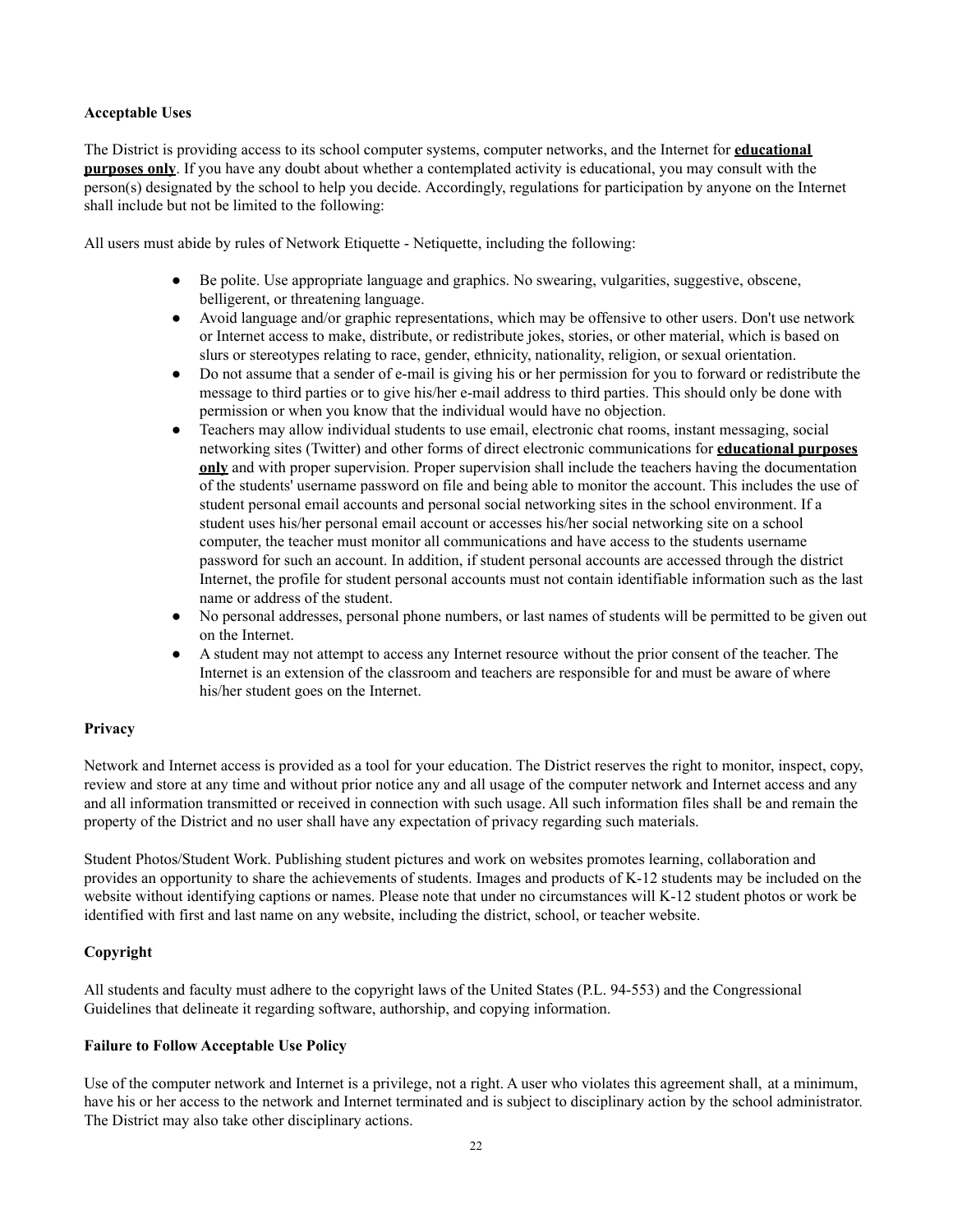#### **Unacceptable Uses of the Network May Include:**

- 1. Uses that cause harm to others or damage to their property. For example, do not engage in defamation (harming another's reputation by lies); do not employ another's password or some other user identifier that misleads message recipients into believing that someone other than you is communicating or otherwise using his/her access to the network or the Internet; do not upload a work, virus, Trojan horse, time bomb, or other harmful form of programming or vandalism; do not participate in hacking activities or any form of unauthorized access to other computers, networks, or information systems.
- 2. Uses that jeopardize the security of student access and of the computer network or other networks on the Internet. For example, do not disclose or share your password with others; do not impersonate another user.
- 3. Uses that are commercial transactions. Students may not use the school network to sell or buy anything over the Internet. You should not give others private information about yourself or others.
- 4. Illegal activities, including copyright or contract violations shall not be permitted on the Internet.
- 5. The Internet shall not be used for commercial, political, illegal, financial, or religious purposes. Violations shall be reported to a teacher or an administrator immediately.
- 6. Threatening, profane, harassing, or abusive language shall be forbidden.
- 7. Use of the network for any illegal activities is prohibited. Illegal activities include (a) tampering with computer hardware or software, (b) unauthorized entry into computers and files (hacking), (c) knowledgeable vandalism or destruction of equipment, and (d) deletion of computer files. Such activity is considered a crime under state and federal law. Any use, which violates state or federal law relating to copyright, trade secrets; the distribution of obscene or pornographic materials, or which violates any other applicable law or municipal ordinance, is strictly prohibited.
- 8. No user is permitted to knowingly or inadvertently load or create a computer virus or load any software that destroys files and programs, confuses users, or disrupts the performance of the system. No third party software will be installed without the consent of the assigned administrator.
- 9. Invading the privacy of another user, using another's account, posting personal messages without the author's consent, and sending or posting anonymous messages shall be forbidden.
- 10. Accessing pornographic or obscene materials, or using or sending profanity in messages shall be forbidden.
- 11. Connecting a personal, non-school-district-owned desktop computer, laptop computer, wireless personal digital assistant (PDA), Smartphone, or any other network (wireless or directly plugged) device to any part of the school network without permission of the network administrator is strictly prohibited.
- 12. The use of anonymous proxies to get around content filtering is strictly prohibited and is a direct violation of this agreement.

#### **Cyber Bullying & Internet Safety**

It is the responsibility of the staff to make best efforts to guide and to monitor students in the effective and appropriate use of the District's computer and technology system. Classroom teachers will be directly involved in delivering these educational services.

The District's computer network and the Internet, whether accessed at school or off, during or after school hours, may not be used for the purpose of harassment. All forms of harassment over the Internet, commonly referred to as cyber bullying, are unacceptable and viewed as a violation of this policy and our acceptable use policy and procedures.

Malicious use of our computer system to develop programs or to institute practices that harass other users or gain unauthorized access to any entity on the system and/or damage the components of an entity on the network is prohibited. Users are responsible for the appropriateness of the material they transmit over the system. Hate mail, harassment, discriminatory remarks, or other antisocial behaviors are expressly prohibited.

Cyber bullying includes, but is not limited to the following misuses of technology: harassing, teasing, intimidating, threatening, or terrorizing another person by sending or posting inappropriate and hurtful e-mail, instant, or text messages, digital pictures or images, or Web site postings, including blogs. It is also recognized that the author of the inappropriate material is often logged on as someone else.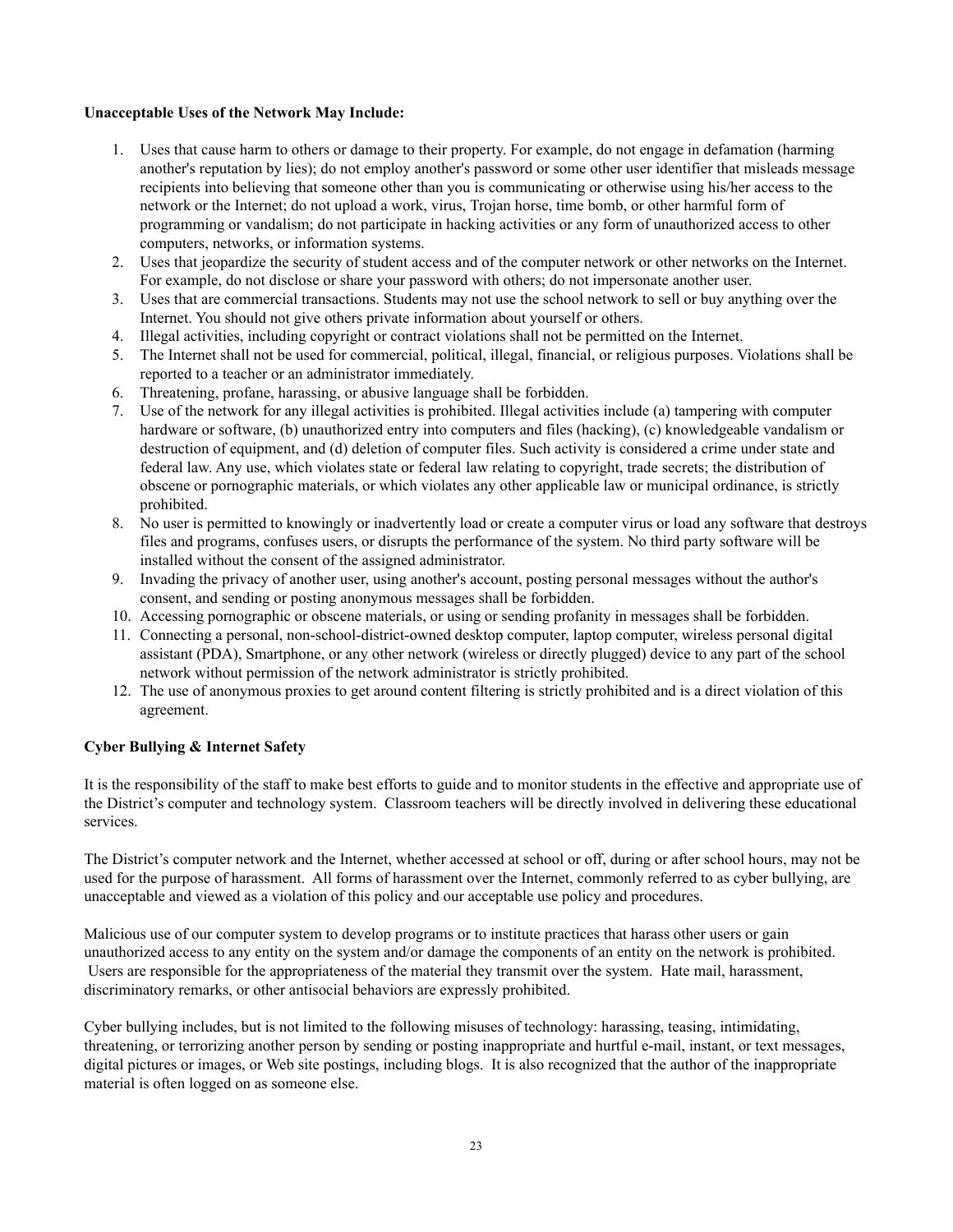Students or staff who believe they have been the victims of such misuses of technology as described in this policy, should not erase the offending material from the system. A copy of the material should be printed and brought to the building principal and the Technology Director. Administration shall fully investigate all reports of cyber bullying.

When cyber bullying originates from a non-school computer, any disciplinary action shall be based upon whether the conduct is determined to be severely disruptive of the educational process. Such conduct includes, but is not limited to, harassment, or making a threat off school grounds that is intended to endanger the health, safety or property of others at school, a school employee or board member.

Disciplinary action may include, but is not limited to, the loss of computer privileges, detention, suspension or expulsion for verified perpetrators of cyber bullying. When any kind of threat is communicated or when a hate crime is committed, this shall be reported to the Afton/Union County Law Enforcement Department.

- Parents and Users. Despite every effort for supervision and filtering, all users and their parents/guardians are advised that access to the electronic network may include the potential for access to materials inappropriate for school-aged students. Every user must take responsibility for his or her use of the network and Internet and avoid these sites.
- Personal Safety. In using the network and Internet, users should not reveal personal information such as home address or telephone number. Users should never arrange a face-to-face meeting with someone "met" on the Internet without a parent's permission.
- Confidentiality of Student Information. Personally identifiable information concerning students may not be disclosed or used in any way on the Internet without the permission of a parent or guardian. Users should never give out private or confidential information about themselves or others on the Internet.
- Active Restriction Measures. The District will utilize filtering software or other technologies to prevent students from accessing visual depictions that are (1) obscene, (2) pornographic, or (3) harmful to minors. The use of anonymous proxies to get around the content filter is strictly prohibited and will be considered a violation of this policy. The school will also monitor the online activities of students, through direct observation and/or technological means.

#### **Use of New Web Tools**

Online communication is critical to our students' learning of 21st Century Skills and tools such as blogging and podcasting offer an authentic, real-world vehicle for student expression. Again, as educators, our primary responsibility to students is their safety. Hence, expectations for classroom blog, student protected e-mail, podcast projects or other Web interactive use must follow all established Internet safety guidelines.

Blogging/Podcasting Terms and Conditions:

- The use of blogs, podcasts or other web 2.0 tools is considered an extension of your classroom. Therefore, any speech that is considered inappropriate in the classroom is also inappropriate in all uses of blogs, podcasts, or other web 2.0 tools. This includes but is not limited to profanity; racist, sexist or discriminatory remarks.
- Students using blogs, podcasts or other web tools are expected to act safely by keeping ALL personal information out of their pots.
- A student should NEVER post personal information on the web (including, but not limited to, last names, personal details including address or phone numbers, or photographs). Do not, under any circumstances, agree to meet someone you have met over the Internet.
- Any personal blog a student creates in class is directly linked to the class blog which is typically linked to the student profile, and therefore must follow these blogging guidelines. In addition to following the information above about not sharing too much personal information (in the profile or in any posts/comments made), students need to realize that anywhere they use that login it links back to the class blog. Therefore, anywhere that login is used (posting to a separate personal blog, commenting on someone else's blog, etc.), the account should be treated the same as a school blog and follow these guidelines. Comments made on blogs should be monitored and -if they are inappropriate -deleted.
- Never link to web sites from your blog or blog comment without reading the entire article to make sure it is appropriate for a school setting.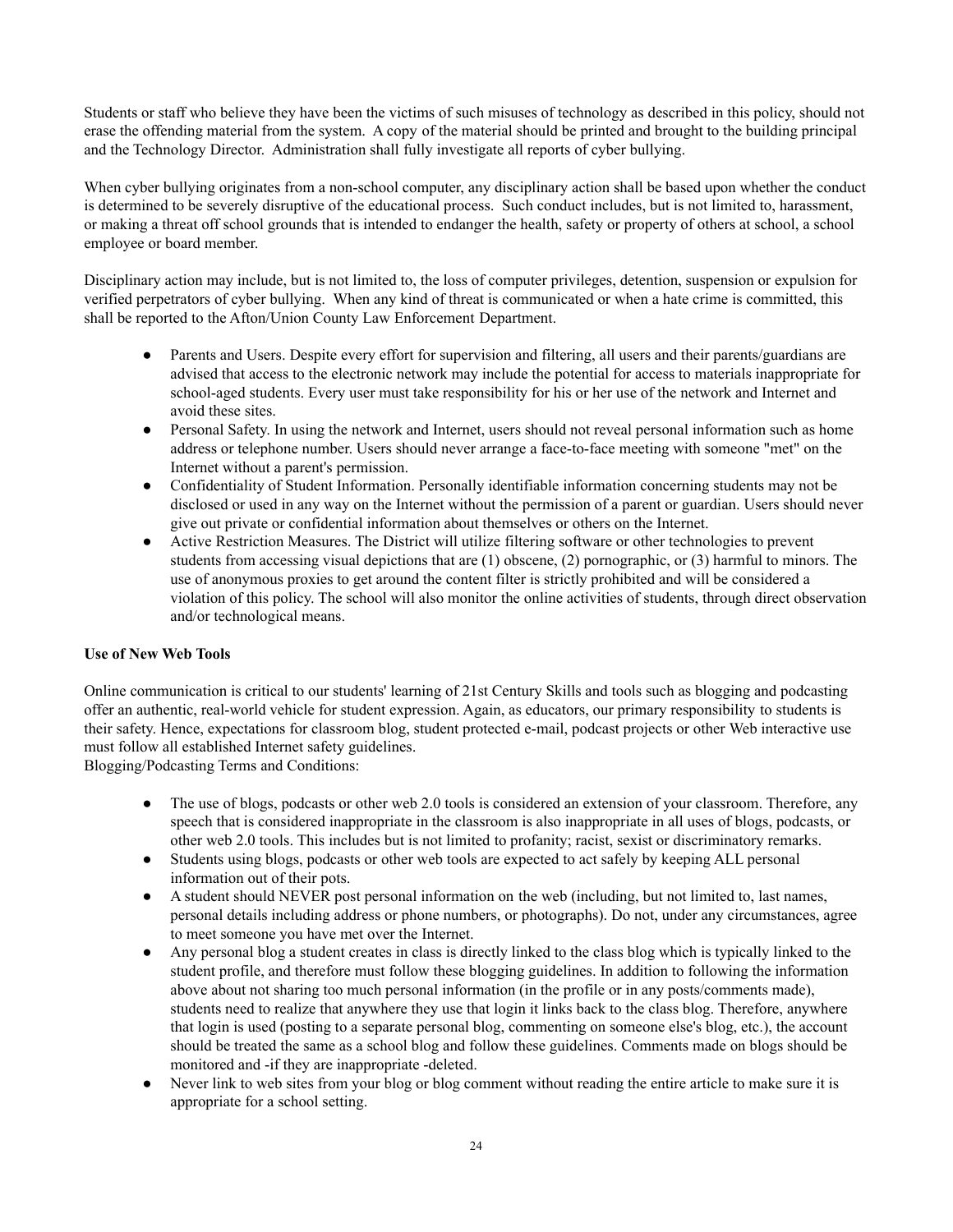- Students using such tools agree to not share their username or password with anyone besides their teachers and parents and treat blog spaces as classroom spaces. Speech that is inappropriate for class is also inappropriate for a blog.
- Students who do not abide by these terms and conditions may lose their opportunity to take part in the project and/or be subject to consequences appropriate to misuse.

#### **Teacher Responsibilities**

- Will provide developmentally appropriate guidance to students as they make use of telecommunications and electronic information resources to conduct research and other studies related to the district curriculum.
- All students will be informed of their rights and responsibilities as users of the district network prior to gaining access to that network, either as an individual user or as a member of a class or group.
- Use of networked resources will be in support of educational goals.
- Treat student infractions of the Acceptable Use Policy according to the school discipline policy.
- Provide alternate activities for students who do not have permission to use the Internet.

#### **Principal Responsibilities**

- Include Acceptable Use Policy in student handbook
- Be sure handbooks are distributed to all students
- Treat student infractions of the Acceptable Use Policy according to the school discipline policy
- Permission forms must be kept on file for one year.
- Students who do not have permission to use the Internet must be identified to the teaching staff.

#### **District Responsibilities**

- Ensure that filtering software is in use to block access to materials that are inappropriate, offensive, obscene, or contain pornography.
- Have acceptable use policy approved by the board and reviewed yearly

#### *Invitations to Parties*

If invitations are not given to each child within a classroom, you are asked to send invitations in the mail or contact the parents of the children to be invited. Your consideration for classmates' feelings is appreciated.

#### *Library Books*

Students are able to check out books from our elementary library. An online system is used for checking out books. Students are responsible for returning the books in a condition similar to that of which the book was issued. Fines will be assessed to students for damaged or lost books. Generally the fines will be the cost of replacement.

#### *Lost and Found*

A lost and found box is maintained in the office. It is the child's responsibility to check in the office periodically if he/she has lost something. Student clothing and other items should be clearly labeled. If a child has lost an item, we shall do everything possible to help him/her find it. Students are urged to turn in any item that is not theirs to the office. Any student who loses an article is urged to make prompt inquiry concerning such items.

#### *Lunchroom Procedures*

Students have the option of eating hot lunch or bringing a sack lunch from home. The school believes it is important to try to teach good eating habits and manners in our lunchrooms. We encourage parents to come and eat with their child at any time. We request that parents do not bring food from outside vendors into the lunchrooms for themselves or their child. Parents are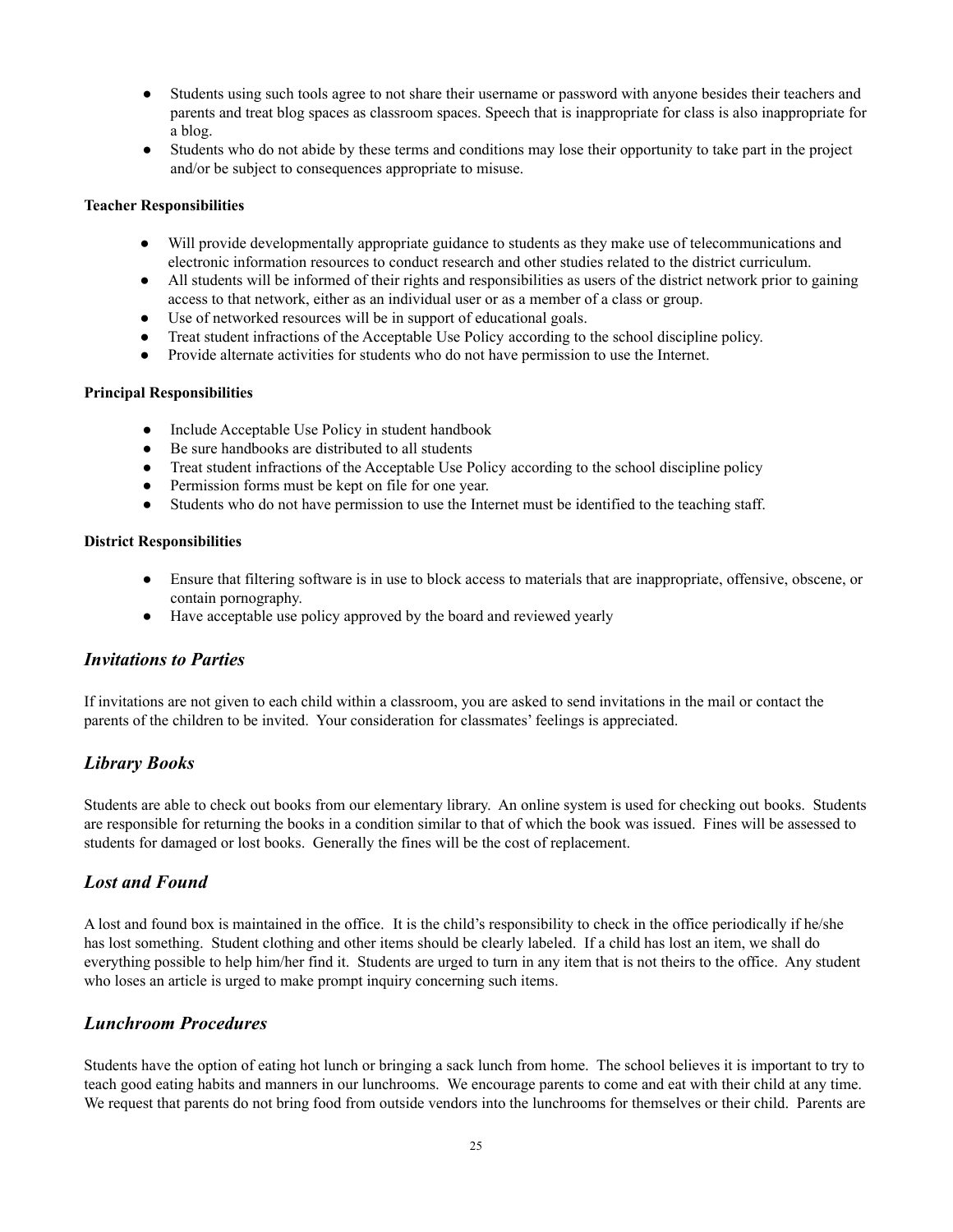welcome to take their child/children out for lunch during their specific lunch period if they wish. Please be considerate of the time scheduled for lunch.

The cost of a daily lunch is established annually by the Board of Education, including the cost of milk. This information will be available at the time of school registration. *Free and Reduced Lunch Qualification Forms* are available at the time of registration or anytime thereafter from the office. Please call the school if you have any questions.

#### *Materials Safety Data Sheet (MSDS) Procedures*

The East Union Community School District inspects incoming shipments as they arrive on the premises to determine whether or not a MSDS has been received for each chemical substance. The superintendent's secretary and/or the head custodian are responsible for this procedure. All school employees have been instructed that upon receiving any MSDS in their materials, to pass them on to the central office personnel. All original MSDSs are kept in the central office, and copies are at all building sites in the notebook labeled "Right to Know" located in the main offices. Current chemical inventories by room are also located in this "Right to Know" notebook along with maps of each respective building. As shipments are received, the MSDS is detached and placed in the notebook in the central office under new listings, and will be copied and distributed to the notebooks in other buildings two times per year. Current chemical inventories will also be updated at the beginning of each year.

#### *Money*

Whenever it is necessary for a student to bring money to school, he/she should have a note from his/her parent indicating for what/whom the money is intended. Remind your child that he/she should give their money and note to the teacher/secretary immediately upon arrival at the building. It is preferred that students do not bring money to school other than for a specific school-related purpose.

#### *Notes for Bus Route Changes*

Parents are required to send a note or call (prior to 3:00 p.m.) the school in the event of a student's bus route change. A student is not permitted to ride a different bus or to change their transportation plans without prior parent approval/communication.

#### *Pets to School by Students*

Pets may only be brought to school on a prearranged basis with the classroom teacher. Since safety is always a concern, the parent and teacher must visit prior to any approval given. The parent or teacher may have certain requests/guidelines for students'safety and making any visit enjoyable. NO PETS ARE PERMITTED ON THE SCHOOL BUS!

#### *Playground Procedures and Rules*

The PBIS/SEL Team has developed an updated set of guidelines for playground safety (April 2021). These guidelines are reviewed annually during weekly guidance classes by the TK-5 Guidance Counselor.

#### **General Playground Rules**

- Each student will show respect for other students, staff, and school property. Students will follow the directions of playground supervisors.
- School equipment shall be used in a safe manner
- No profanity or use of "bad language."
- No fighting.
- No tackling or other rough play.
- No balls, toys, or other playground equipment will be brought from home.
- Students are allowed on the playground as soon as a supervising teacher comes on duty.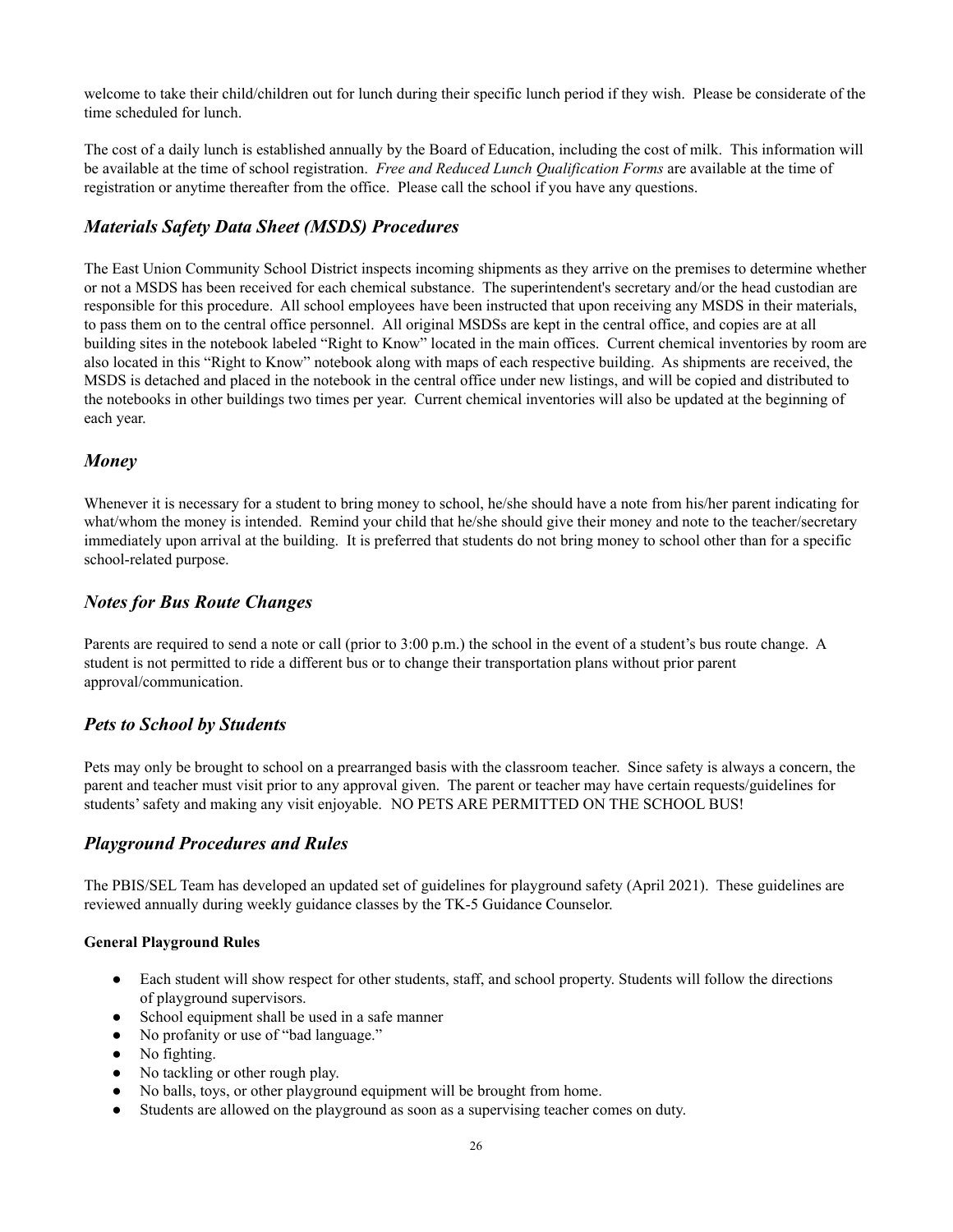#### **North Playground**

#### General Safety:

- Sticks and wood chips stay on the ground at all times.
- Snow needs to stay on the ground.
- Stay in the fenced area at all times. If a ball goes outside the fenced area, one student may retrieve the ball after seeking teacher permission by walking around the fence, and the ball must be carried back inside the fence.
- Trees are not toys and should not be played with or on.
- Gymnastics is not an approved recess activity.
- Moveable equipment (balls, jump ropes, etc.) may not be on the permanent equipment (slides, merry-go-round, etc.).

#### Equipment:

- Swings: Sit in the swing only, exit the swing by stopping first.
- Adapted Swing: One person on the swing at a time and put the bar in the correct safety position. Only students with special needs may use this swing.
- Slides: Walk up the stairs and go down the slide.
- Standing Teeter Totter: Standing only.
- X-Wave: Sit on the X-Wave; no standing.
- Climbing Wall: Keep two hands on the wall at all times, climb up and down safely.
- Monkey Bars: You must be able to use the bars on your own, without assistance. Start in the middle of the equipment and move to the outside, one bar at a time.
- Bridge: Stay on the inside of the rails.
- Football: Two hand touch only.
- Tetherball: Play by the official rules of tetherball. Tetherballs need to be taken out and brought in everyday. Fourth and fifth students will be responsible for taking out and bringing in the tetherballs.
- Basic Rules of Tetherball:
	- The player serving first can select a direction to hit the ball.
	- The receiving player hits the ball back in the opposite direction.
	- The objective is to hit the ball in your direction so the rope wraps completely around the pole.

#### **West Playground**

#### General Safety:

- Sticks and wood chips stay on the ground at all times.
- Snow needs to stay on the ground.
- Stay in the fenced area at all times. If a ball goes outside the fenced area, one student may retrieve the ball after seeking teacher permission by walking around the fence, and the ball must be carried back inside the fence.
- Trees are not toys and should not be played with or on.
- Gymnastics is not an approved recess activity.
- Moveable equipment (balls, jump ropes, etc.) may not be on the permanent equipment (slides, merry-go-round, etc.).
- Standing or sitting on the wall is not allowed.
- Rocks stay in designated areas at all times.

#### Equipment:

- Merry-Go-Round: Stand in the spots for standing or sit in the seats, hold on to the bar on top and turn it to move it. Hold on with two hands, one person per seat, stay out from under or on top of the merry go round.
- May Pole: You must be able to reach the May Pole without assistance and keep two hands on the ring.
- Monkey Bars: You must be able to use the bars on your own, without assistance. Start in the middle of the equipment and move to the outside, one bar at a time.
- Tetherball: Play by the official rules of tetherball. Tetherballs need to be taken out and brought in everyday. Fourth and fifth students will be responsible for taking out and bringing in the tetherballs.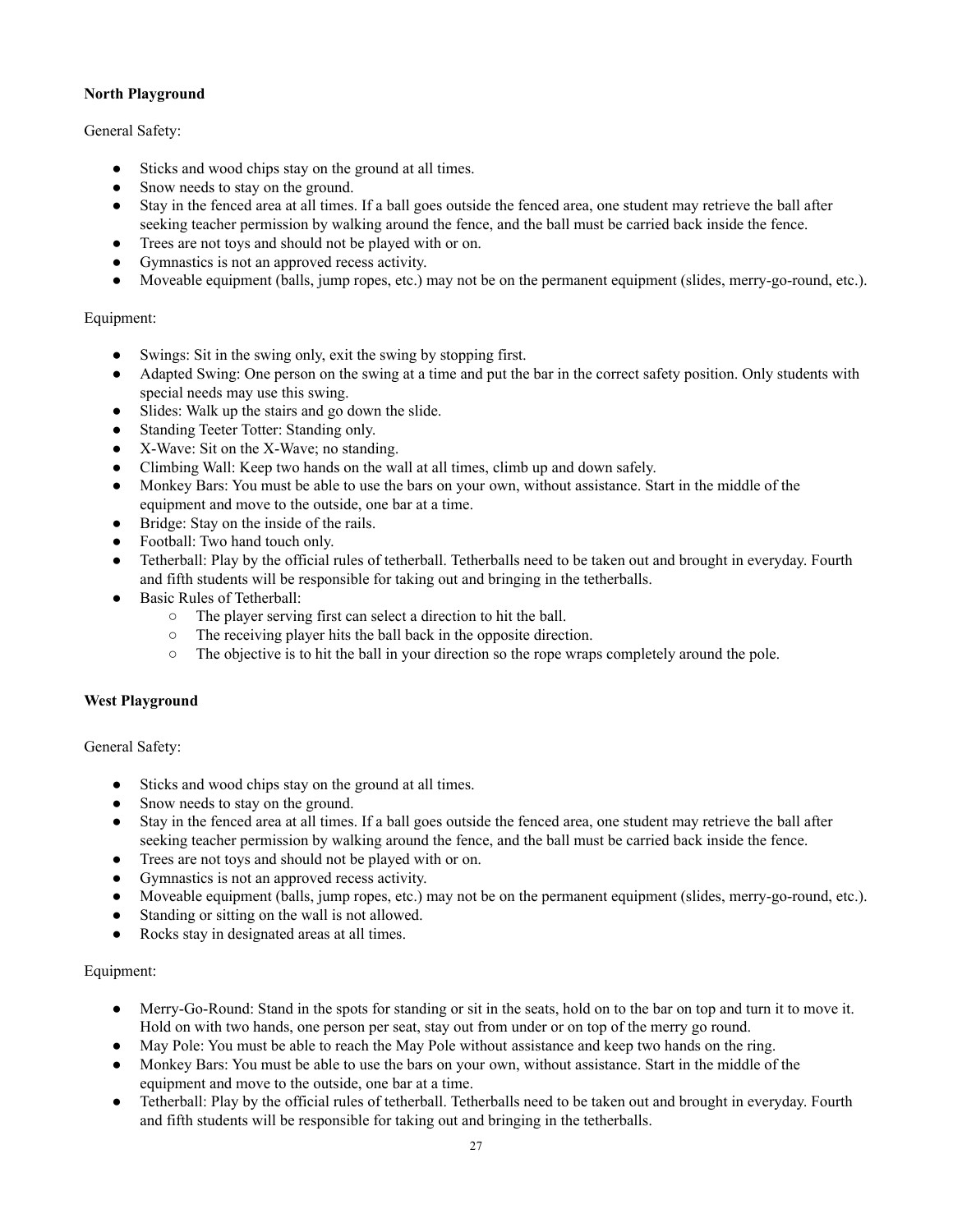- Basic Rules of Tetherball:
	- The player serving first can select a direction to hit the ball.
	- The receiving player hits the ball back in the opposite direction.
	- The objective is to hit the ball in your direction so the rope wraps completely around the pole.
- Basketball: Play by the official rules, all students are included, keep hands and fingers away from adjustments.
- Football: Two hand touch only.
- Hopscotch: Use an appropriate item to toss before hopping (no stones from the playground).
- Basic Rules of Hopscotch:
	- Throw the beanbag into the first square. (If it lands on a line or outside the box you lose your turn.)
	- Hop on one foot into each empty square, skipping the square the beanbag is in.
	- At squares 4 and 5, and 7 and 8 jump with both feet at the same time.
	- At square 10 hop with both feet, turn around, and head back to Start.
	- When you reach the square with the beanbag, pick up the bean bag, while on one foot, and finish the course.
	- Hand the marker to the next player in line.
	- On your next turn, toss the bean bag to the next number in order.
	- If you fall or step outside the squares, you are out and will repeat that number on your next turn.
	- The first player to 10 wins.
- Slides: Up the stairs down the slide.
- Fireman Pole: Slide down feet first and hold on with arms and legs.
- Pull up bar: Keep two hands on the bar at all times. Flipping or standing on the bar is not allowed.

#### **Winter Weather:**

- Below 60 degrees: Jackets or additional sweatshirts or hoodies are required.
- Below 40 degrees: Winter coats, gloves, and a hat or ear coverings are required.
- Snow on the ground: Snow pants and boots are required to leave hard surface areas.

#### **Playground Discipline**

Depending upon the nature/severity or frequency of the problem(s), the following consequences are options for supervisors:

- 1. Stand in a designated area for five minutes during the recess period.
- 2. Stand in a designated area for the remainder of the recess period.
- 3. Send student inside where one or more of the following may result:
	- a. Conference with the principal
	- b. Loss of additional recess periods
	- c. Parent communication regarding the incident(s)
	- d. In-school suspension for a specific time period
	- e. Other consequences appropriate for infraction

#### *Release of Directory Information/Student Photographs*

The Family Education Rights and Privacy Act of 1974 created a category of student information known as "Directory Information". For public schools, this information includes: student's name, address, telephone listing, date and place of birth, major fields of study, participation in officially recognized activities and sports, weight and height of members of athletic teams, dates of attendance, degrees and awards received, and the most recent previous education agency or institution attended by the student. Schools may release this information without obtaining written permission. Parents who do not wish such information released should submit their objection in writing to the building principal on/before September 15th of the current school year.

Student photographs will also be released, unless qualified objectors comply with the above procedure.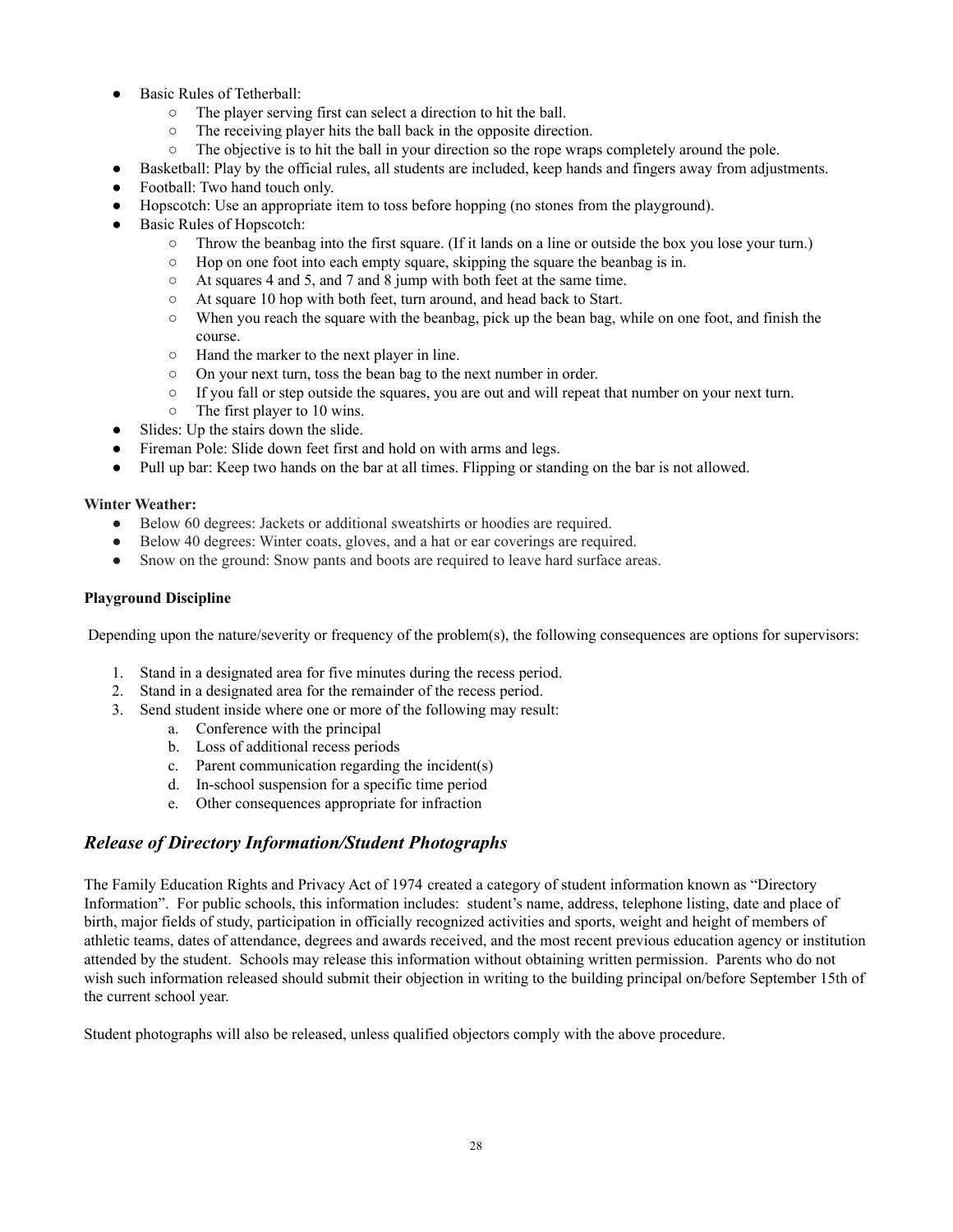#### *Religion-Based Exclusion from School Program*

The following shall be the procedure the East Union Community School District shall follow in responding to parents' requests to exclude their child from a school program.

Annual notice shall be given to parents and students as to their right, based on their religious belief, to request an exclusion from a school program.

Parents wishing to have their child excluded from a district program are to direct their request to the building principal. The request must be in writing stating how the particular activity or study, from which they wish their child excluded, violates their religious belief. In addition, the parents shall state a proposed alternate activity or study that could be enacted should their request be approved.

The building principal should provide the parents a copy of Board Policy 603.7. At that time any questions or concerns the parents may have relative to the policy should be discussed. The building principal shall then arrange a meeting with the superintendent to present written documents and discuss the merits of the request.

Once a determination on the request has been made, the parents shall be notified as quickly as possible. Included with the notification shall be an outline of the appeal process.

The procedure shown above shall be followed until such time as relative changes are made in the Code of Iowa, the Iowa Administrative Code, or the East Union Community School District Board Policy and/or the East Union Administrative Regulation. Date: July 10, 1989.

#### *School Fees*

Students whose families meet the income guidelines for free and reduced lunch, the Family Investment Program (FIP), Supplemental Security Income (SSI), transportation assistance under open enrollment, or who are in foster care are eligible to have their student fees waived or partially waived. Students whose families are experiencing a temporary financial difficulty may be eligible for a temporary waiver of student fees. Parents of students who believe they may qualify for temporary financial hardship should contact the principal or secretary at registration time, or simply contact the school whenever a waiver form is to be considered. The waiver does not carry over from year to year and must be approved annually.

#### *Search and Seizure*

The furnishing of a locker, desk, or other facility or space owned by the school and provided as a courtesy to a student, even if the student provides the lock for it, shall not create a protected student area and shall not give rise to an expectation of privacy with respect to the locker, desk, or other

facility. A student, a protected student area, student locker, desk, or other facility can be searched whenever an administrator or teacher has a reasonable and articulable suspicion that a criminal offense or a school district policy, rule or regulation bearing on school order has been violated and the administrator or teacher has a reasonable and articulable belief that the search will produce evidence of the violation. Items in violation of school district policies, rules or regulations found in student lockers, desks, and other facilities will be confiscated. Illegal items may be given to law enforcement officials. Maintenance inspections are conducted periodically throughout the school year. These inspections are generally for the purpose of ensuring that lockers, desks, and other facilities are clean and well kept.

A school official of the same sex as the student can conduct a student search if the school official has reasonable suspicion that either a law or a school rule has been violated. Iowa code 8-08A.2(1)(a) (Suppl 1997). Such a search must be conducted in a manner reasonably related to the objectives of the search and not excessively intrusive in light of the age and gender of the student and the violation.

Protected student areas include the following items according to Iowa Code 808A.1 (1) (supp. 1997): a student's body; clothing worn or carried by the student; or a student's pocketbook, briefcase, duffel bag, book bag, backpack, knapsack or any other container used by a student for holding or carrying personal belongings of any kind and in the possession or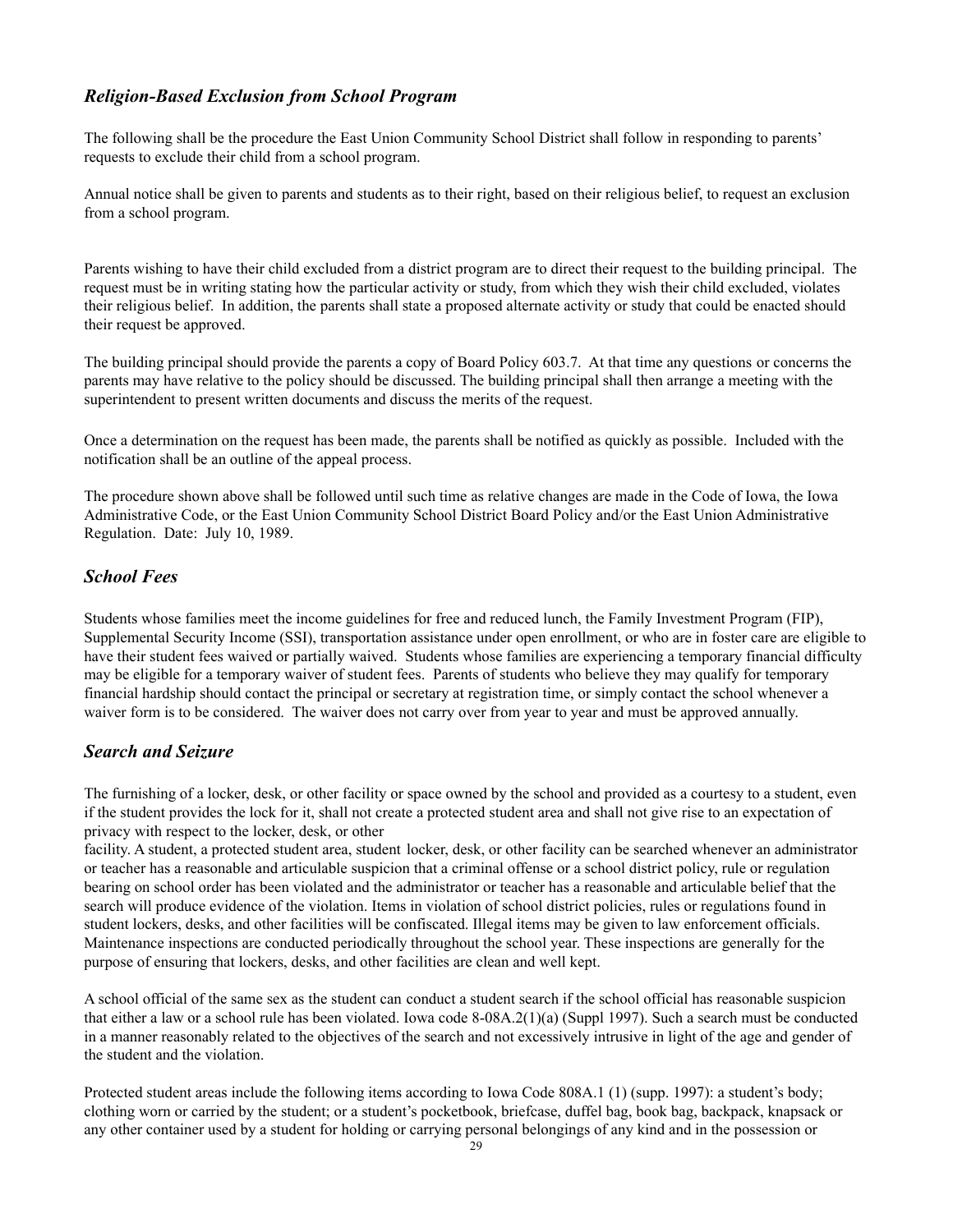immediate proximity of the student. All searches of students and protected student areas must be reasonably related in scope to the circumstances, which gave rise to the need for the search and based upon consideration of relevant factors, which include, but are not limited to:

- 1. the nature of the violation for which the search is being instituted;
- 2. the age and gender of the students who may be searched;
- 3. the objectives to be accomplished by the search; or
- 4. the emergency requiring the search without delay.

#### *Smoke-Free/Tobacco Free Environment*

School district facilities and grounds, including school vehicles, are off limits for all forms of tobacco and smoking. This requirement extends to employees and visitors. This policy applies at all times, including school-sponsored and nonschool-sponsored events. Persons failing to abide by this request are required to extinguish their smoking material and dispose of their tobacco materials or leave the school district premises immediately. It is the responsibility of the administration to enforce this policy.

#### *Student Records*

#### *Educational Records*

Student records containing personally identifiable information, except for directory information, are confidential. Only persons, including employees who have a legitimate educational interest are allowed access to a student's records without a parent's permission. Parents may access, request amendments to, and copy their child's records during regular office hours. Parents may also file a complaint with the United States Department of Education if they feel their rights regarding their child's records have been violated. For a complete copy of the school district's student records policy or the procedure for filing a complaint, you should contact the board secretary in the central administration office.

#### *Procedures for Students Transferring into Another School District*

The school district automatically transfers a student's records to a new school district upon receipt of a written request from the new school district for the student's records. Parental consent is not necessary to forward a student's records to a student's new school district, or for the school district to request them from a student's previous school district. When a new student transfers to East Union, the student's records are requested from his/her previous school district.

#### *Telephone Messages/Student Use of the Telephone/Cell Phones*

Except in an emergency, we do not call students to the school telephone. In cases of necessity, please call the office and the secretary will deliver a message. Student use of the telephone requires permission from their teacher or the secretary. *TK-5 students are NOT allowed to bring cellphones to school without prior permission from the principal.*

#### *Toys/Headsets/Hand-Held Games/Electronics/etc.*

It is strongly recommended that students do not bring the above items to school. These items are often lost, broken, or sometimes stolen. The school will not be responsible for these items if they are brought to school. Either the teacher or principal may grant permission for an exception on a special occasion.

#### *Visiting School*

Each parent is strongly encouraged to take time to visit your child's classroom(s) at least once a semester. You may also choose to stay for lunch with your child. (You may purchase lunch from the building secretary prior to 11:00 a.m.) You are asked not to visit the classroom during the first and last two weeks of school, nor the days prior to vacations. **It is** appreciated if such visits can be scheduled in advance; visits should be short (no more than one hour) in duration **unless a longer visit is mutually agreed upon with the teacher**.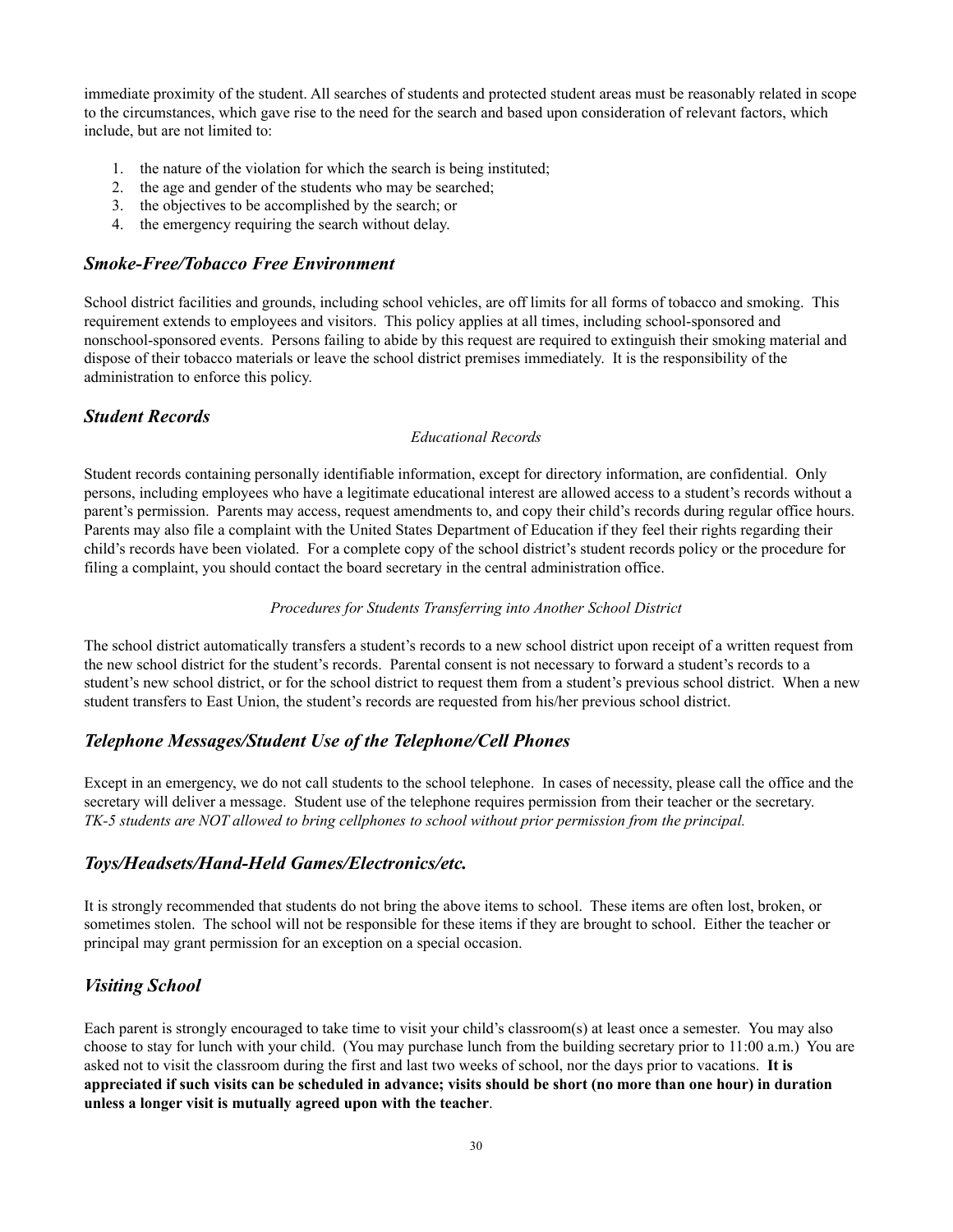It is not advisable to expect a conference with your child's teacher when class is in session. Students who are not registered in the East Union Schools are not permitted to visit an elementary classroom without an adult accompanying them.

#### **Public Notifications (Required by State or Federal Rules)**

#### *Area Education Agency Personnel (Green Hills AEA) Involvement*

East Union Community Schools strive to make every student's educational experience a successful one. To ensure success of all students we sometimes must make accommodations and/or modifications for particular students. These modifications and accommodations are referred to as general education interventions. They involve attempts to correct a student's difficulties. If initial interventions are ineffective, further interventions may be attempted or a child's parent(s) may be contacted about the possibility of a full and individual evaluation for their child.

At times, we enlist the support of professional staff from Green Hills Area Education Agency to assist in developing these accommodations and modifications. Professional staff from the AEA consist of Speech-Language Pathologists, Itinerant Hearing and Vision Teachers, Occupational Therapists, Transition/ Work Experience Instructors, School Social Workers, and School Psychologists. If involved, staff from the AEA may assist through review of a student's educational records. Prior to any direct involvement (i.e. talking with a student) of the AEA staff with a particular student, a parent's permission must be secured through their signing of an "Informed Consent" form. Regardless of the type of involvement, direct or indirect, the AEA staff are to keep the length of their involvement brief (i.e. through indirect contact on no more than two occasions for a particular child).

#### *Learning Compacts*

Each school district is required to have a jointly-developed school-parent compact that outlines how parents, the entire school staff, and students will share the responsibility for improved student achievement and means by which the school and parents will build a partnership to help children achieve East Union's high standards for education.

#### *English Language Learners (ELL)*

If a student receives services in an English Language Learner (ELL) program, the parents will be participating in this decision.

#### *Professional Qualifications of Teaching Staff*

All East Union elementary teachers are fully certified by the State of Iowa for providing instruction to children within the areas that they are assigned, grades junior kindergarten through fifth grade.

#### *Qualifications of Paraprofessionals Providing Services to Students*

Each paraprofessional currently employed at the elementary schools has either earned required certification or is in the process of completing state requirements for certification. Certification includes a Bachelor's Degree in a field related to education, a two year Associate Arts Degree, or completion of paraeducator training courses offered through Green Hills Area Education Agency or another state AEA.

#### *Student Academic Performance*

Annual academic assessment results are annually published in the superintendent's newsletter, and are provided to the local newspaper. Results are also submitted to the State of Iowa and the United States Department of Education. Students in Grades Two through Eleven are tested annually via the *Iowa Assessments* and parents receive results with grade reports following the receipt of assessment results.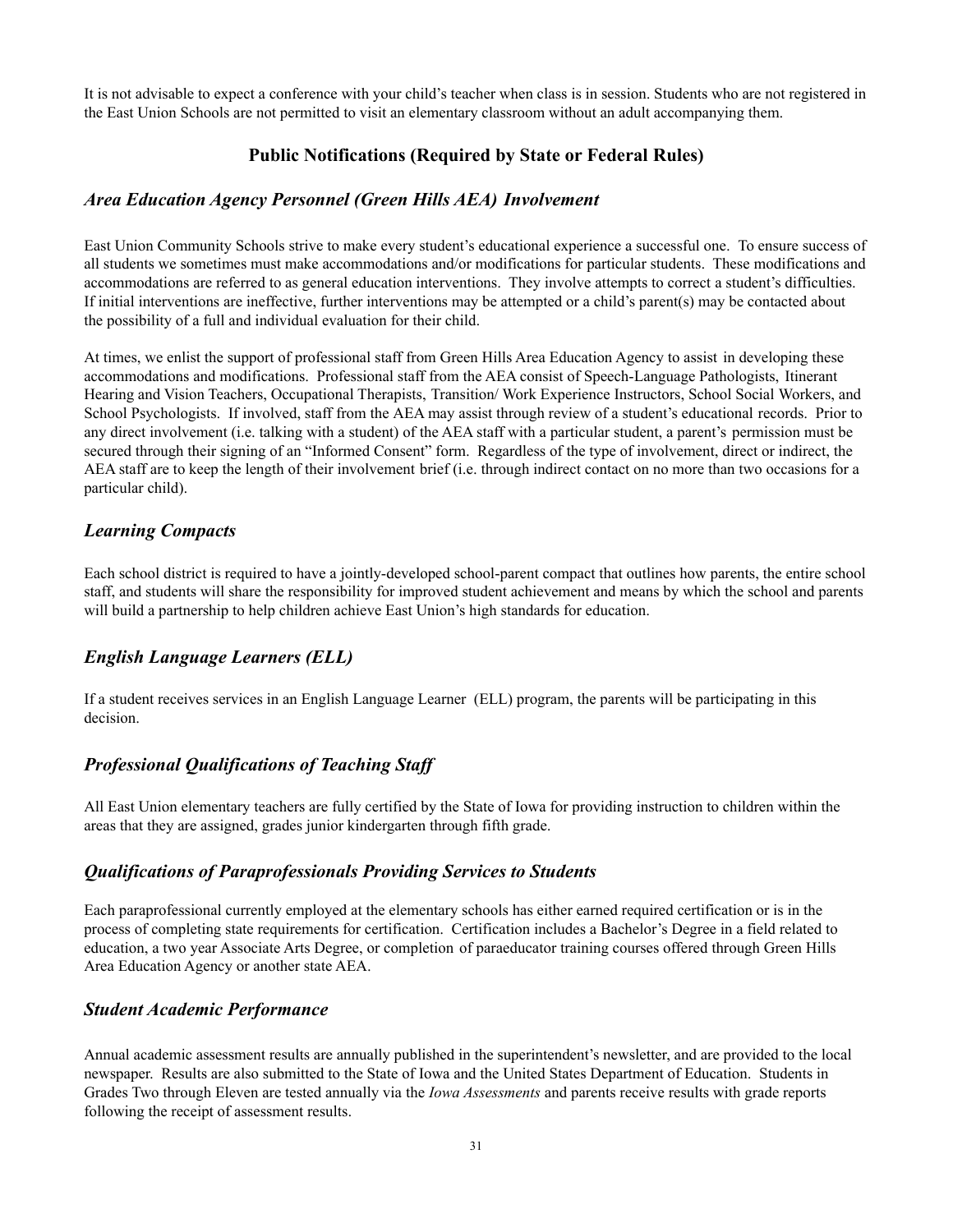#### **Schedules**

#### *Arrival and Departure Times*

No supervision is available at/on school property before 8:00 a.m.; therefore, students are not permitted on school property until after 8:00 a.m. Buses arriving at buildings do so between 8:00 and 8:05 a.m. Students will either go to breakfast (if eating), or to their classrooms upon their arrival at school. Classes begin at 8:20 a.m. Students being picked up at the end of the day are dismissed at 3:10 p.m., and students riding buses are dismissed between 3:10 and 3:15 p.m.

#### *Early Dismissal Days*

Several Early Dismissal Days are scheduled each year for TK-12. These are days when school is dismissed following the noon meal. A note or memo will always be in your child's Friday Blue Folder the week ahead of a scheduled Early Dismissal Day. JMC messaging will also be used to remind families of Early Dismissal Days. Early Dismissal Days may allow for teachers' ongoing collaboration and professional development, which is mandated by the Iowa Department of Education.

#### **Special Services and Programs**

#### *Before and After School Program (ASPIRE)*

Beginning in 2001-2002, East Union has provided after school programming Monday through Friday for students in kindergarten through fifth grade. Participation is open to all students; however, parent registration is required. These forms are included in the school registration process; however, they can be requested at any time by contacting the school's secretary. Cost of the program is \$3.00 per hour; there is also a \$15.00 registration fee. Reduced rates are available for those who qualify through the Free and Reduced Lunch program. Scholarships are also available. For more information, contact personnel at the ASPIRE More Family Resource Center: (641) 347-8777.

#### *Competent Private Instruction (Home Schooling)*

Parents of children who are of compulsory education age (six years of age on or before September 15th) may choose to provide competent private instruction outside of the school setting. Instruction may be provided by a contracted licensed teacher or directly by the parent. Parents choosing to utilize private instruction are required by Iowa Law to complete the Competent Private Instruction Form prior to August  $26<sup>th</sup>$  if students are participating in course work or extra-curricular activities offered by the school. Information pertaining to Competent Private Instruction can be obtained by contacting Joan Gordon, CPI Coordinator, at (641) 347-5411.

#### *Guidance*

A guidance counselor is available to serve all students in kindergarten through grade five. The counselor works with students individually, in small groups, and in the classroom. The counselor consults with teachers concerning the academic, social, and emotional needs of individual students in school. The emphasis of the elementary counseling program is on the prevention of problems. All students are encouraged to make use of the services. In addition, parents are encouraged to contact the counselor to conference about their child's social adjustments and emotional well-being, and to request parent group meetings on topics such as discipline, communication skills, and problem solving techniques.

#### *Health Services*

A certified nurse is on full-time duty within the East Union Community School District. It is this individual's responsibility to attend to the basic health needs of all K-12 students.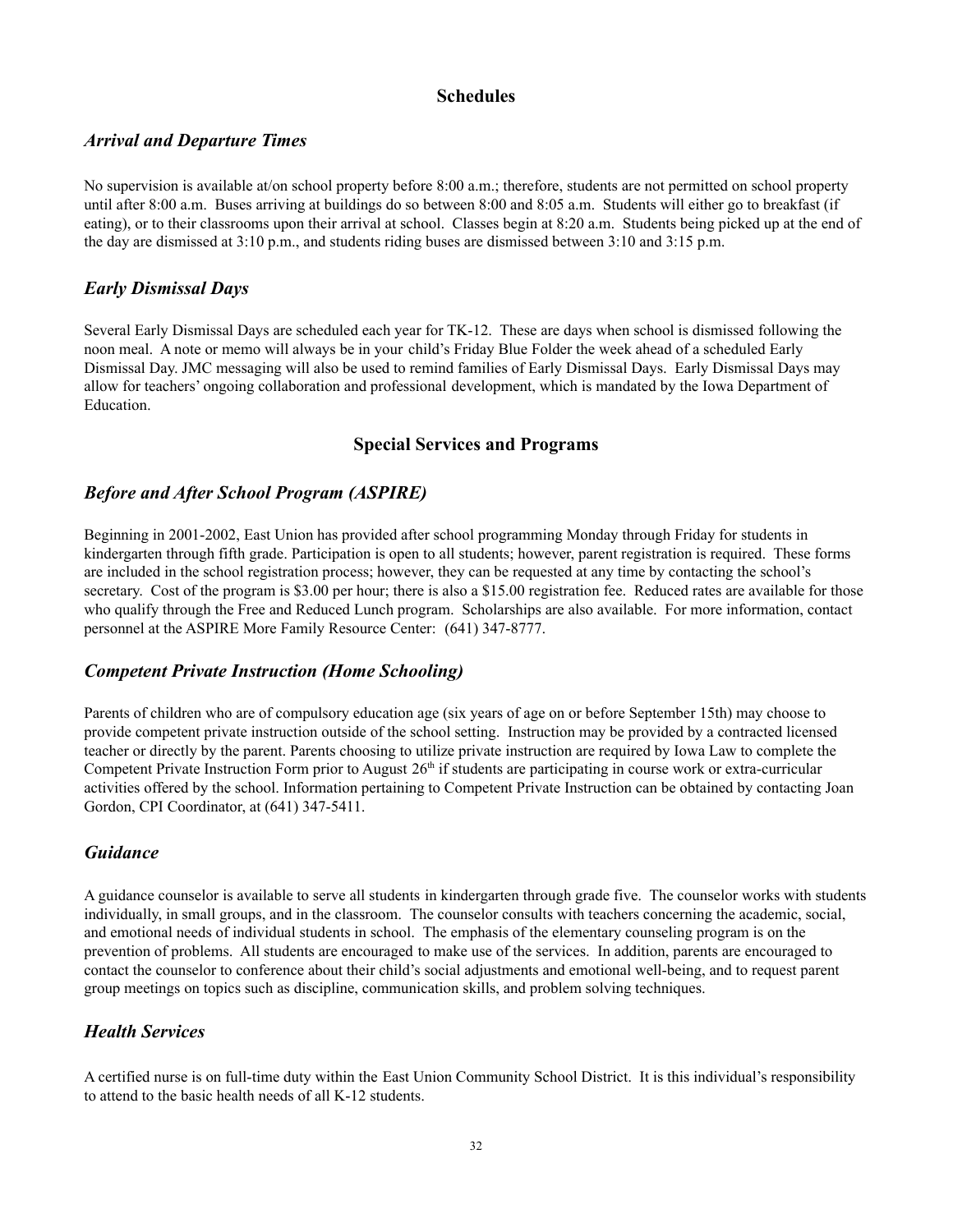#### *Hearing*

Hearing is very important to a student's ability to listen, learn, and progress satisfactorily in school. A hearing loss may indicate a health problem and/or contribute to educational difficulties. For these reasons, the Green Hills Area Education Agency, in cooperation with the East Union Schools, will provide a hearing test for your child during the school year.

Students who do not pass this screening may receive individual hearing tests by the audiologist. Parents will be notified about the results of the hearing tests ONLY if their child does not pass the test. This is a screening process only and does not identify all hearing problems. If your child has had hearing or ear problems recently, feel free to send this information to the school nurse for the audiologist.

If you DO NOT want your child to participate in the screening program and follow-up assessments by the audiologist, please notify the school. If there are any questions about the hearing testing program in your school, please contact the school nurse or principal.

#### *Instructional Consultation Team (ICT)*

The ICT is a building assistance team composed of teachers, the counselor, an administrator, an AEA consultant, and others as needed. The purpose of the ICT is to assist teachers in providing research-based interventions for students who have been referred to the team, and to manage data collected to assess the effectiveness of these interventions. Students may be referred due to significant academic deficits, or they may be referred due to behaviors that interfere with their learning and/or the learning of others. At the elementary level, an IC process is in place that can be used by assistance teams whose members vary on a case-by-case basis.

#### *School-Based Youth Services*

The East Union School-Based Youth Services Program is founded on the philosophy that all students and their families may need help of some kind at some time. This program helps put students and their family members in touch with agencies/services that may be of assistance. These services include physical and mental health, employment, educational and recreational services, and will usually be offered in the school or in our ASPIRE More Family Resource Center in Afton. Students may be referred by peers, themselves, teachers, or parents, and these services are available to all members of the East Union Community School District.

#### *Special Education Services*

A continuum of special education services is available to students with disabilities in prekindergarten through fifth grade. Referral for special education services is initiated at the attendance center or by contacting the Director of Special Education, Green Hills Area Education Agency. Special education services are provided for the following areas: speech and language disorders; learning, behavioral, and mental disabilities; physical, visual, and hearing impairments; autism and traumatic brain injury. An individual education plan (IEP) is developed for each special education student by a team consisting of parents, teachers, principal, and specialists from the Green Hills Area Education Agency.

The elementary attendance center has resources to meet the needs of students having learning disabilities, mental disabilities, and some behavior disorders. Special education teachers, in cooperation with classroom teachers, instruct children having special needs and develop learning programs appropriate for each individual child.

#### *Speech and Language Services*

Speech and language services are available for kindergarten through fifth grade students. Referrals are accepted from teachers, parents, and outside agencies through your school. Services are provided either by working with the child in the speech room or by collaborating with the child's classroom teacher. Should your child be referred, a speech clinician will contact you for further mutually agreed upon evaluations.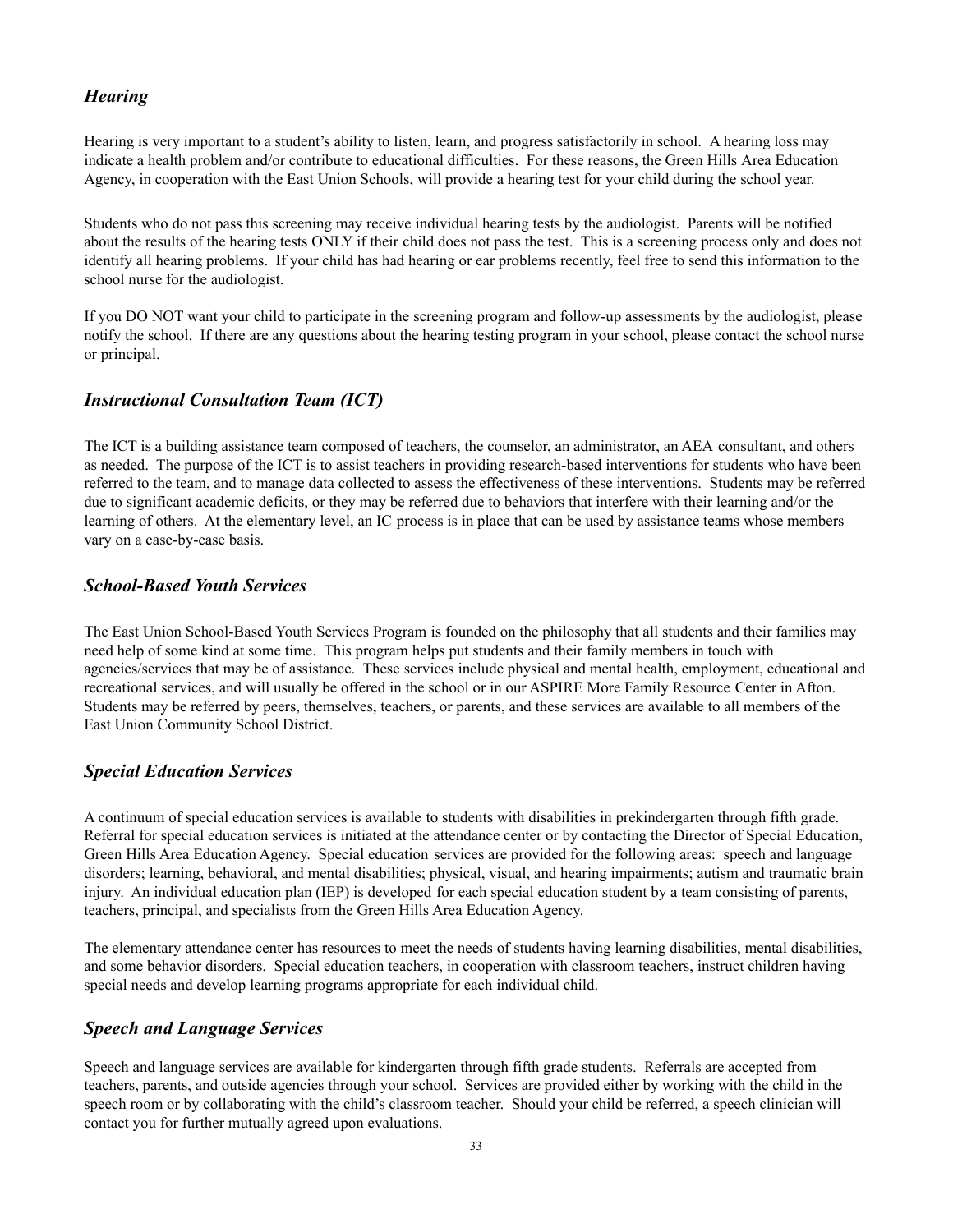#### *Talented and Gifted (TAG) Program*

The East Union TAG Program consists of various services in grades K-5 to meet the needs of identified students. A formal enrichment program serves top intellectually gifted students in grades three through five. East Union's K-12 Acceleration Policy also allows qualified students the opportunity to advance beyond their current grade level in specific subject areas. Interested parents may contact the TAG coordinator/instructor for further information.

#### *Title I Reading and Mathematics Interventions*

Title I funds are dispensed through the State of Iowa for the purpose of providing extra assistance in reading and/or mathematics to elementary students exhibiting needs based upon any of the following: classroom performance, attainment of grade level district reading/math objectives, standardized test results, or teacher or parent recommendations. Because East Union Elementary is a "school wide" Title I building, any student may receive instruction from certified Title I teachers as needs arise.

This extra assistance/support is to improve the level of achievement and success academically in reading and/or math subjects. Title I teachers will conference with parents at the fall and spring conferences and meet with parents to solicit input for making our instructional efforts more effective.

#### **Student Attendance**

Parents who know their child will be absent from school must notify the office prior to the absence, if possible. If advance notification is not possible, parents must notify the elementary office (641) 347-5411 on the day of the absence prior to 8:20 a.m. If a parent has not called the school, the school's secretary will call home, then work number(s) of the parent to validate the absence.

The school determines whether an absence is excused or unexcused. Excused absences include, but are not limited to, illness or injury, family emergency, doctor or dentist appointments, verified court appearances, merit cases with prior arrangements through the principal, and recognized religious observances.

#### *Leaving the School Building*

Elementary students will not be released to anyone other than their parents during the school day, unless the school has a note signed by the student's parent(s).

#### *Make-Up Work*

Make-up work for full credit is allowed for all excused and unexcused absences, excepting cases of truancy. Under long-term absences, or under certain circumstances, the student may receive an extension of the make-up time from the teacher or principal.

#### *Parent Notification of Accumulated Absences*

- 1. After five days of accumulated absences an Absence Report is mailed to parents.
- 2. After ten days of accumulated absences an Absence Report is mailed to parents.
- 3. After fifteen days of accumulated absences an Absence Report is mailed to parents. A conference may be scheduled to determine a solution for non-attendance of students.
- 4. After twenty days of accumulated absences an Attendance Report is mailed to the parents. An attendance conference will be scheduled to determine a solution for non-attendance of students.

\*The principal may initiate the Iowa Attendance Cooperation Process at any time the question of truancy or excessive absences becomes an issue.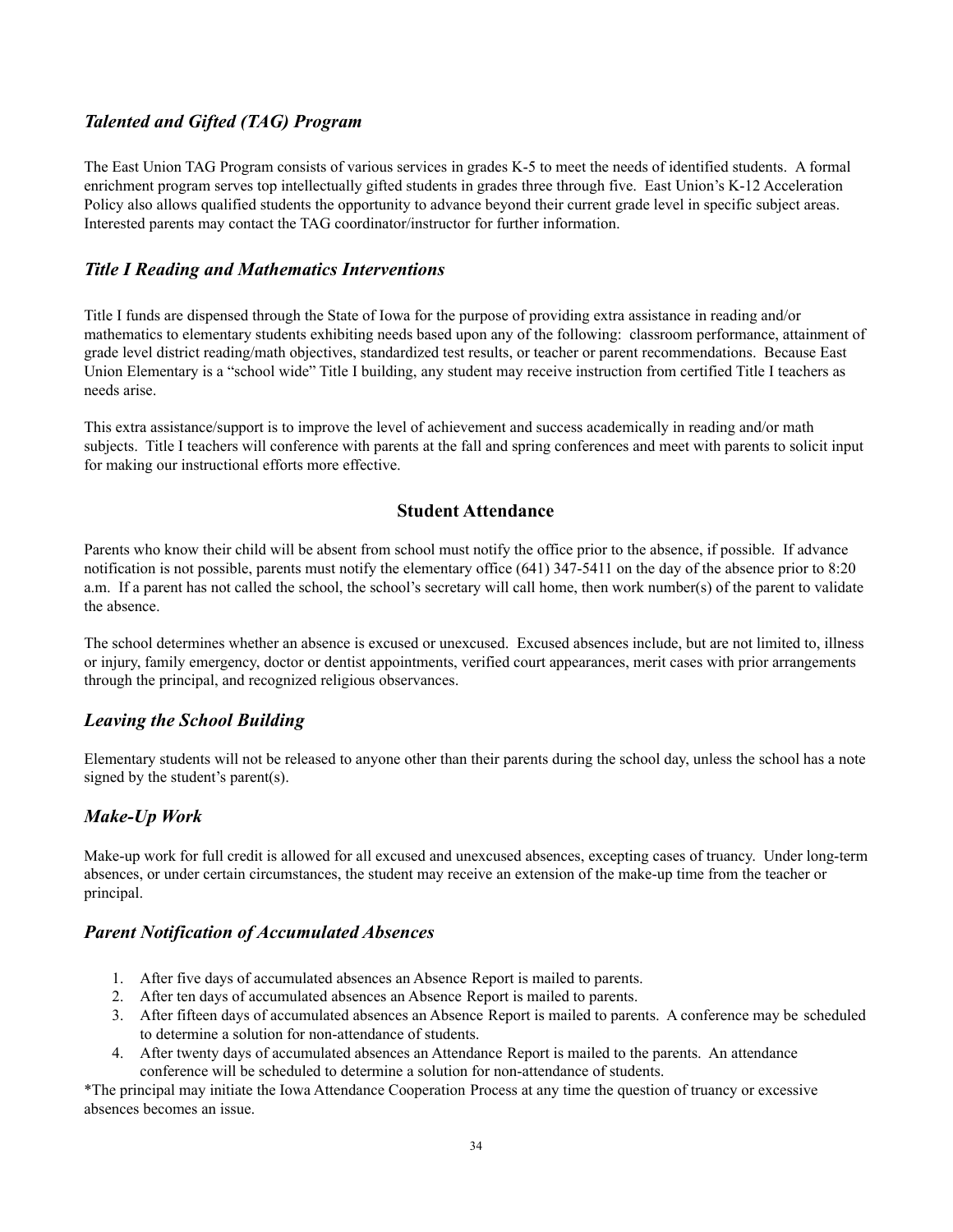#### *Tardies*

If a student is late to school, it is recommended that a) he/she bring a note stating the reason for the tardiness, or b) call the school secretary stating the reason for the tardiness. A student will be counted TARDY if he/she arrives after 8:20 a.m.

If a student leaves school before 10:00, or arrives at school after 10:00, he or she will be counted Absent for this half-day. If a student leaves school before 2:00, or arrives after 2:00, he or she will be counted Absent for this half-day.

#### *Truancy As Defined for Students in Grades TK-5*

Truancy, which is one in the list of reasons of unexcused absence, is defined by two meanings:

- The act of being absent from school without parent's knowledge.
- Excessive absences, whether excused or unexcused, may in their sum and total constitute truancy in the opinion of the building principal.

Parents with children, age six and under sixteen, in proper physical and mental condition to attend school, shall have their children attend the school district attendance center designated by the board. Students shall attend the school the number of days school is in session in accordance with the school calendar, a minimum of 180 days. It is the parent's responsibility to provide evidence of his/her child's physical or mental inability to attend school.

When it is determined that a student in transitional kindergarten through fifth grade is in violation of the school district attendance policy and procedures, the principal will check the Department of Human Services (DHS) records to determine whether the student's family is receiving Family Investment Program (FIP) benefits. If the student's family is receiving FIP benefits, the principal must contact DHS. DHS is then responsible for the Attendance Cooperation Process (ACP).

If the student's family is not receiving FIP benefits, the principal will initiate the ACP. Parents, the principal and possibly any or all of the following will be in attendance at a meeting specifically held to resolve the non-attendance of the student: Juvenile Court Liaison Officer, County Attorney, other school officials, plus any others deemed appropriate.

The purpose of the ACP is to determine the cause of the student's non-attendance, get the parties to agree to solutions addressing the non-attendance, and initiate referrals to any other services that may be necessary. This agreement is then written and signed by all parties.

If the parents do not participate in the ACP, if the parents do not enter into an Attendance Cooperation Agreement (ACA), or if the parents violate a term of the agreement, the student is deemed truant. Any further truancy by the student will also result in notification of the County Attorney. If the student is FIP, DHS is again notified, and they initiate the process where FIP benefits are reduced by 25%.

Because regular attendance at school is essential for students to obtain the maximum opportunities from the education program, the East Union Board of Education does not tolerate truancy.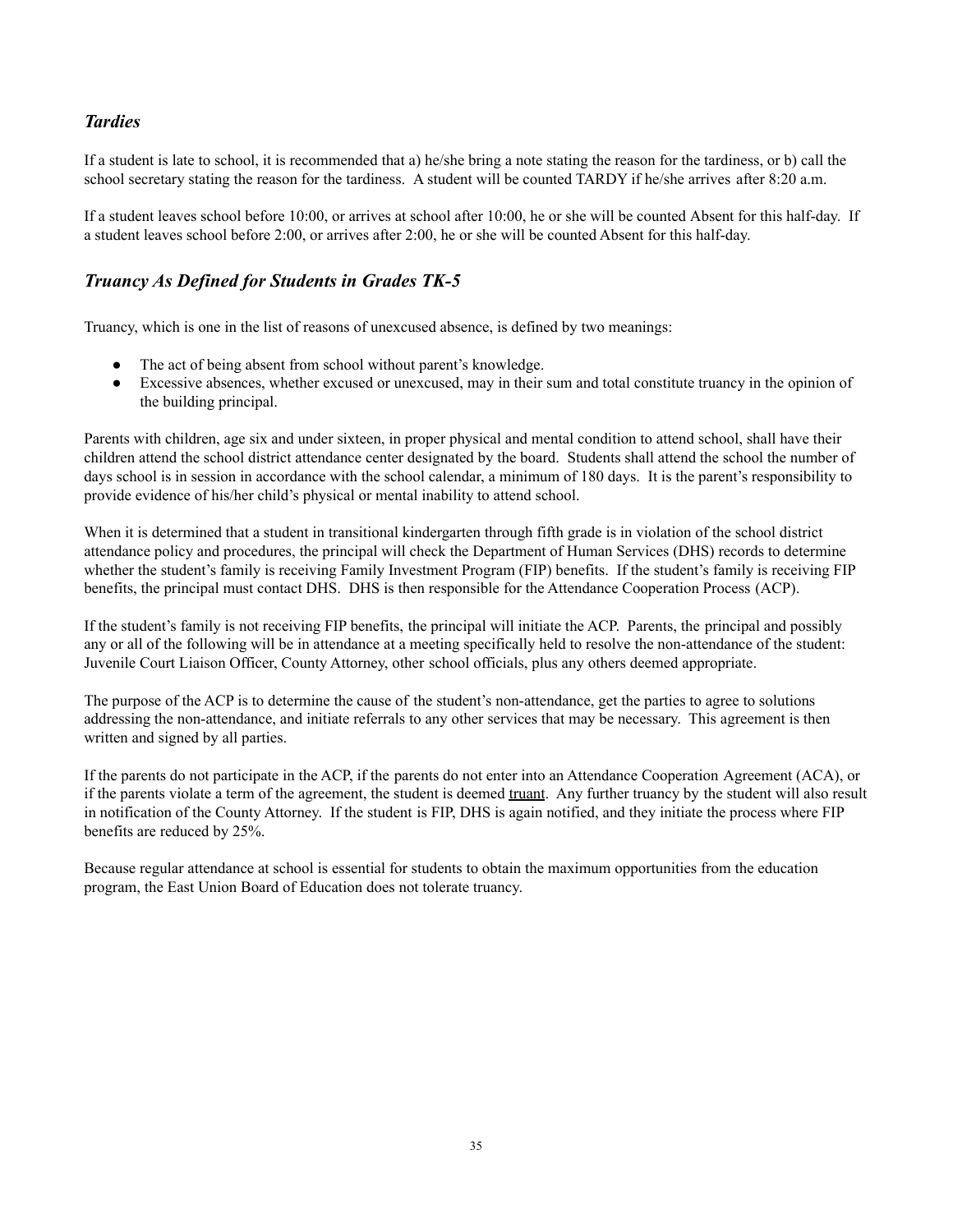## *2021-2022 School Breakfast and Lunch Prices*

| <b>Student Breakfast Prices:</b>   | $$1.50$ daily<br>\$0.30 daily-reduced |
|------------------------------------|---------------------------------------|
| <b>Adult Breakfast Prices:</b>     | $$2.00$ daily                         |
| <b>Student Lunch Prices:</b>       | $$2.70$ daily<br>\$0.40 daily-reduced |
| <b>Adult/Visitor Lunch Prices:</b> | $$3.75$ daily                         |

### *2021-2022 Fees*

| Student Fees:                         | \$40.00  |
|---------------------------------------|----------|
| Student Activity Pass:                | \$45.00  |
| <b>Family Activity Pass:</b>          | \$180.00 |
| Adult/Family Punch Pass (10 Punches): | \$35.00  |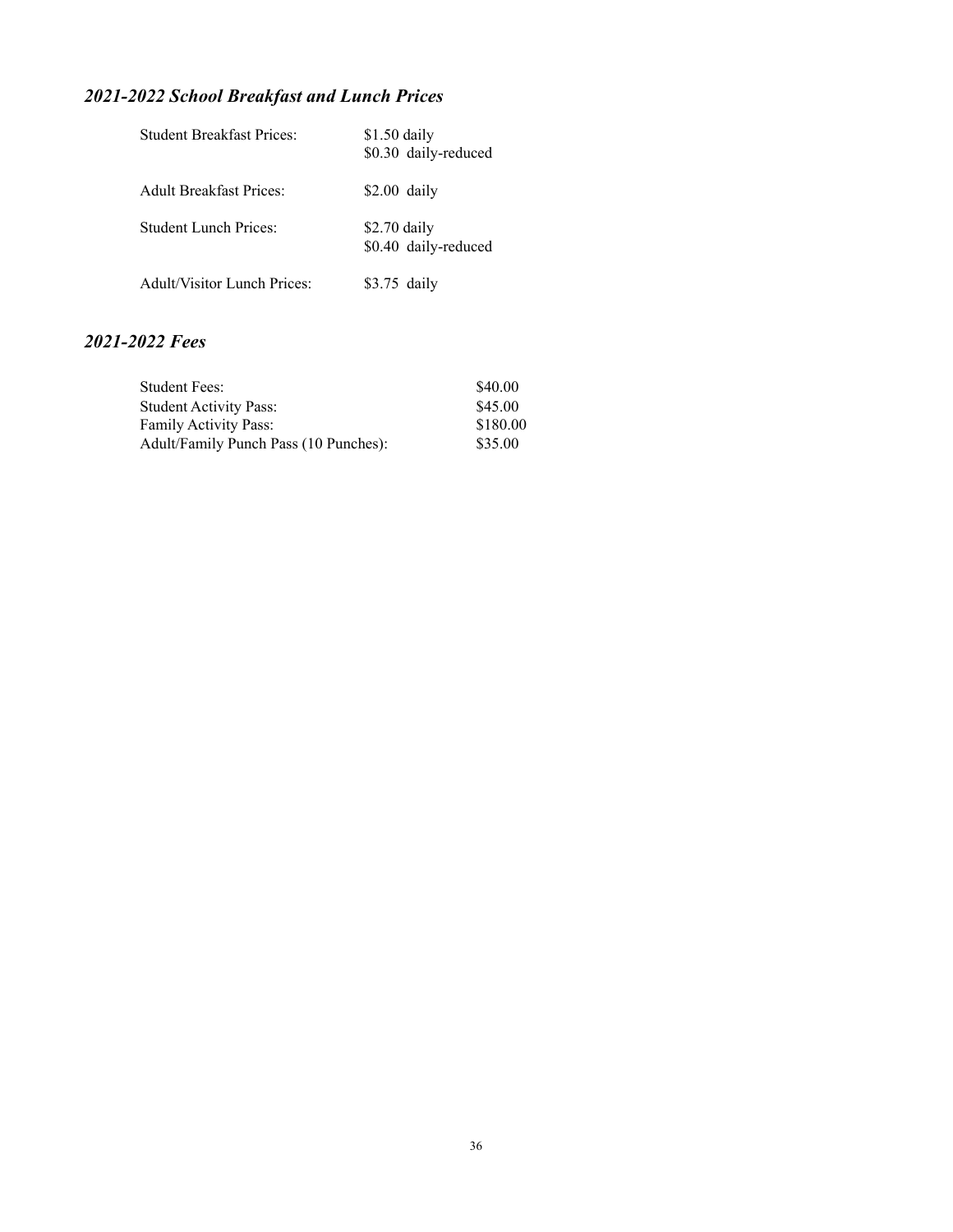## **EAST UNION COMMUNITY SCHOOL 2021-2022 Elementary School Supply List**

\* Please: No mechanical pencils, pencil sharpeners, or trapper-keepers.

\* Names on personal items and materials, boots, and coats are needed.

## **FALL REGISTRATION DAY IS AUGUST 3, 2021**

## **Early Childhood Center Supply List**

- 
- 2 -- containers disinfectant wipes 1 -- change of seasonal clothes
- 
- 1 -- bottle of glue
- 3 -- boxes Kleenex 1 -- package wet wipes
	-
- 1 -- backpack 1 -- pair of PE shoes (need not be new but clean)

## **Transitional Kindergarten**

- All TK-5 students need P.E. shoes; they may be used but must be clean with soft soles, book-bag and old towel for bottom of locker
- 
- 1 -- 3 ring ( 2" binder) 2 -- boxes of Kleenex
- 1 -- extra set of clothes
- 1 -- large towel for resting ( to keep in locker ) 1 -- 4pk Expo Dry Erase Markers
- -

#### **Kindergarten**

- All TK-5 students need P.E. shoes; they may be used but must be clean with soft soles, art shirt, book-bag
- 2 -- boxes of Crayola crayons, 24 count 4 -- glue sticks
- 
- 
- 1 -- 4-oz Elmer's white glue 1 -- "blunt" scissors (Fiskars)
- 
- 1 -- large eraser
- 
- 1 -- box of Crayola crayons, 8 count 1 -- small school plastic pencil box (8" x 5")
- $5 2$  pencils  $1 2$  box of wet wipes
	-
- 1 -- 4pk Expo Dry Erase Markers 1 -- boxes of Kleenex (200 count)

## **First Grade**

- All TK-5 students need P.E. shoes; they may be used but must be clean with soft soles, art shirt, book-bag and old towel for bottom of locker
- 2 -- boxes of Crayola crayons, 24 count 1 -- small plastic pencil box
- 10 -- #2 pencils (to replenish as needed) 8 -- glue sticks
- 1 -- scissors (Fiskars pointed 4-5") 4 -- large erasers
- 2 -- wide lined notebooks (any color) 2 -- box of Kleenex (200 count)
- 2 -- 2-pocket folders (any color) 2 -- box of wet wipes
- 1 -- 4 pk. Expo Dry Erase Markers
- 
- 
- 
- 
- 

## **Second Grade**

● All TK-5 students need P.E. shoes; they may be used but must be clean with soft soles, art shirt, book-bag and old towel for bottom of locker

- 2 -- box of Crayola crayons, 24 count 20 --  $\#2$  pencils
- 1 -- scissors (Fiskars pointed 4-5") 1 -- small pencil box
- 
- 
- 1 -- pkg of loose leaf paper (wide ruled) 3 -- wide lined notebooks
- **\*(Guhse's students red and blue folders need tabs)**
- 
- 
- 6 -- glue sticks 2 -- big box of Kleenex (200 count)
- 3 -- large erasers and the state of the state of the state of the state of the state of the state of the state of the state of the state of the state of the state of the state of the state of the state of the state of the
	-
- 6 -- (2-pocket) folders (orange, green, blue, red, purple, yellow) NO MECHANICAL PENCILS OR HAND-HELD SHARPENERS
- 
- -
- 
- 
- 
- 
- 2 -- boxes of crayons 2 --  $\frac{1}{2}$  -- glue sticks